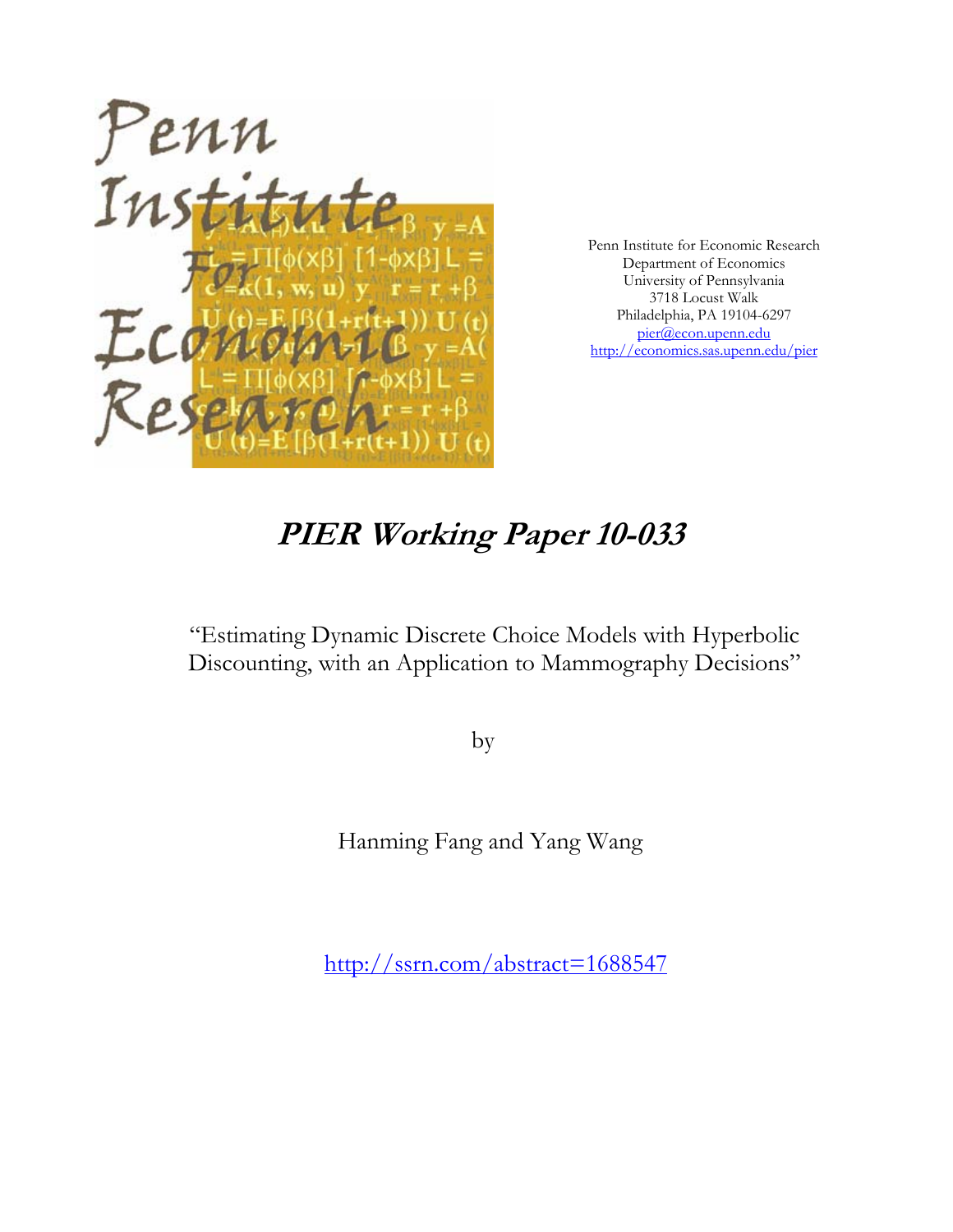# Estimating Dynamic Discrete Choice Models with Hyperbolic Discounting, with an Application to Mammography Decisions<sup>\*</sup>

Hanming Fang† Yang Wang‡

October 4, 2010

#### **Abstract**

We extend the semi-parametric estimation method for dynamic discrete choice models using Hotz and Miller's (1993) conditional choice probability (CCP) approach to the setting where individuals may have hyperbolic discounting time preferences and may be naive about their time inconsistency. We illustrate the proposed estimation method with an empirical application of adult women's decisions to undertake mammography to evaluate the importance of present bias and naivety in the under-utilization of this preventive health care. Our results show evidence for both present bias and naivety.

**Keywords:** Time Inconsistent Preferences, Intrapersonal Games, Dynamic Discrete Choices, Preventive Care

**JEL Classification Number:** C14, I1.

<sup>∗</sup>We would like to thank Peter Arcidiacono, Patrick Bayer, Han Hong, Joe Hotz, Edward Kung, Thierry Magnac, Aprajit Mahajan, Ted O'Donoghue, Dan Silverman, Frank Sloan, Xun Tang and seminar/conference participants at Cornell, AEA Meetings in San Francisco (2009) and Midwest Health Economics Conference in Chicago (2010) for helpful comments and suggestions. The first draft of the paper (January 2009) was completed when both authors were at Duke University. Fang gratefully acknowledges financial support from NSF Grant SES 0844845. We are responsible for all remaining errors.

<sup>†</sup>Department of Economics, University of Pennsylvania, 3718 Locust Walk, Philadelphia, PA 19104 and the NBER. Email: [hanming.fang@econ.upenn.edu](mailto:hanming.fang@econ.upenn.edu)

<sup>‡</sup>Department of Economics, Lafayette College, 213 Simon Center, Easton, PA, 18042. Email: [wangy@lafayette.edu.](mailto:wangy@lafayette.edu)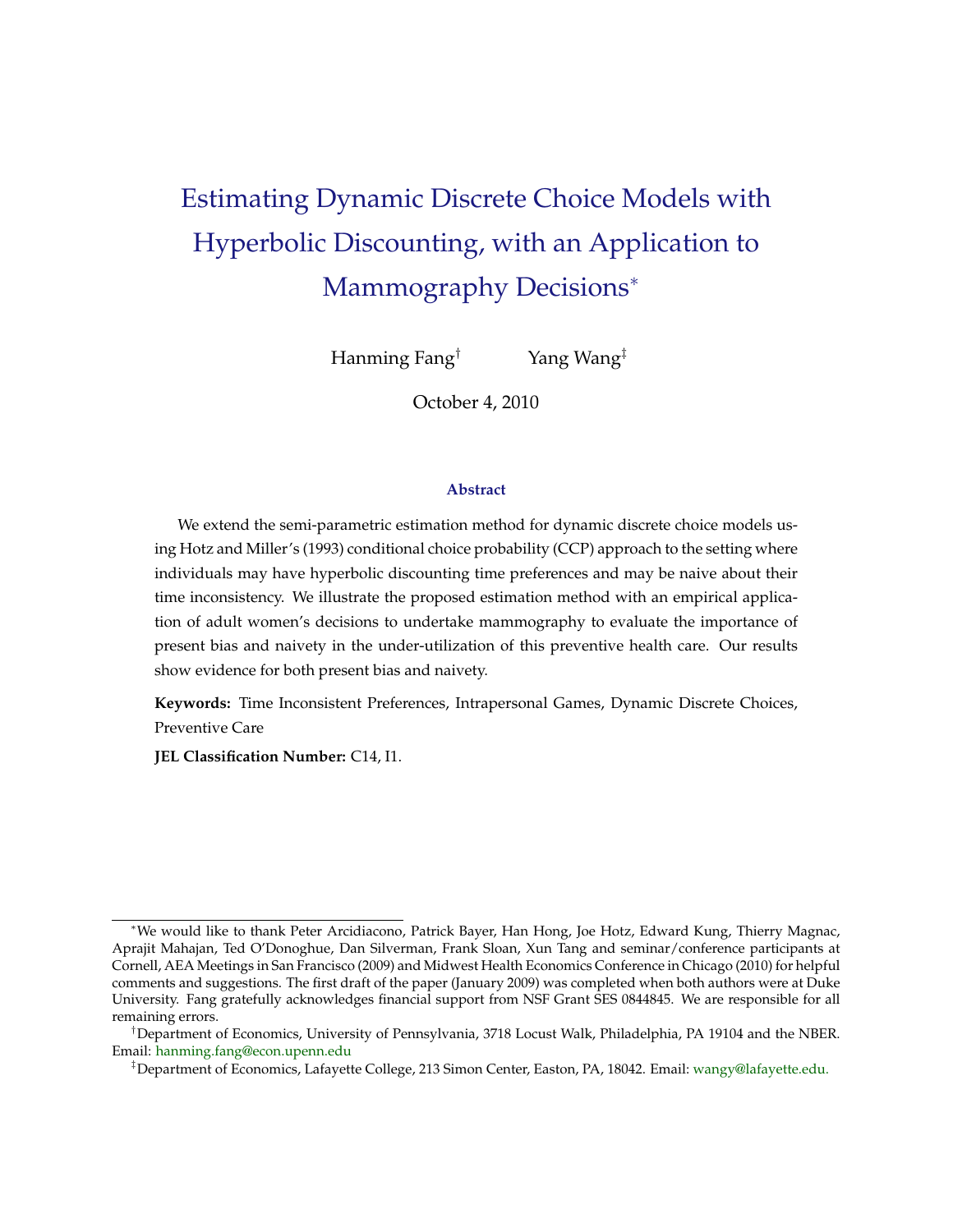## **1 Introduction**

Dynamic discrete choice models have been used to understand a wide range of economic behavior. The early dynamic discrete choice models that are empirically implemented tend to be parametric;<sup>1</sup> but recently, a growing list of authors have addressed the non- or semi-parametric identification of dynamic discrete choice models. The earliest attempt in this regard is Hotz and Miller (1993) which pioneered the approach of using conditional choice probabilities to infer about choice-specific continuation values. Rust (1994a, 1994b) showed that the discount factor in standard dynamic discrete choice models are generically not identified; Magnac and Thesmar (2002) expanded Rust's non-identification results, and proposed exclusion restrictions that lead to the identification of the standard discount factor.

All of the above-mentioned literature model the impatience of the decision makers by assuming that agents discount future streams of utility or profits *exponentially* over time. As is now well known, exponential discounting is not just an analytically convenient assumption; without this assumption, intertemporal marginal rates of substitution will change as time passes, and preferences will be time-inconsistent [see Strotz (1956, p.172)]. A recent theoretical literature has built on the work of Strotz (1956) and others to explore the consequences of relaxing the standard assumption of exponential discounting. Drawing both on experimental research and on common intuition, economists have built models of quasi-hyperbolic discounting to capture the tendency of decision makers to seize short-term rewards at the expense of long-term preferences.<sup>2</sup> This literature studies the implications of time-inconsistent preferences, and their associated problems of self-control, for a variety of economic choices and environments.<sup>3</sup>

A small list of empirical papers that attempted to estimate dynamic models with hyperbolic discounting time preferences have followed the *parametric* approach (Fang and Silverman 2009, Laibson, Repetto and Tobacman 2007 and Paserman 2008).<sup>4</sup> Fang and Silverman (2009) empiri-

<sup>&</sup>lt;sup>1</sup>The earliest formulation and estimation of parametric dynamic discrete choice models include Wolpin (1984) for fertility choice, Miller (1984) for occupational choice, Pakes (1986) for patent renewal, and Rust (1987) for bus engine replacement.

<sup>&</sup>lt;sup>2</sup>A body of experimental research, reviewed in Ainslie (1992) and Loewenstein and Elster (1992), indicates that hyperbolic time discounting may parsimoniously explain some basic features of the intertemporal decision making that are inconsistent with simple models with exponential discounting. Specifically, standard decision models with exponential discounting are not easy to reconcile with commonly observed preference reversals: subjects choose the larger and later of two prizes when both are distant in time, but prefer the smaller but earlier one as both prizes draw nearer to the present (see Rubinstein 2003, however, for an alternative explanation of preference reversals).

<sup>&</sup>lt;sup>3</sup>For example, models of time-inconsistent preferences have been applied by Laibson (1997) and O'Donoghue and Rabin (1999a,b) to consumption and savings; by Barro (1999) to growth; by Gruber and Koszegi (2001) to smoking decisions; by Krusell, Kuruşçu, and Smith (2002) to optimal tax policy; by Carrillo and Mariotti (2000) to belief formation; by Fang and Silverman (2004) to welfare program participation and labor supply of single mothers with dependent children; and by Della Vigna and Paserman (2005) to job search.

<sup>&</sup>lt;sup>4</sup>Also related, Arcidiacono, Sieg and Sloan (2007) estimate a parametric forward-looking dynamic discrete choice model of smoking and heavy drinking for late-middle age men in the Health and Retirement Studey (HRS) and find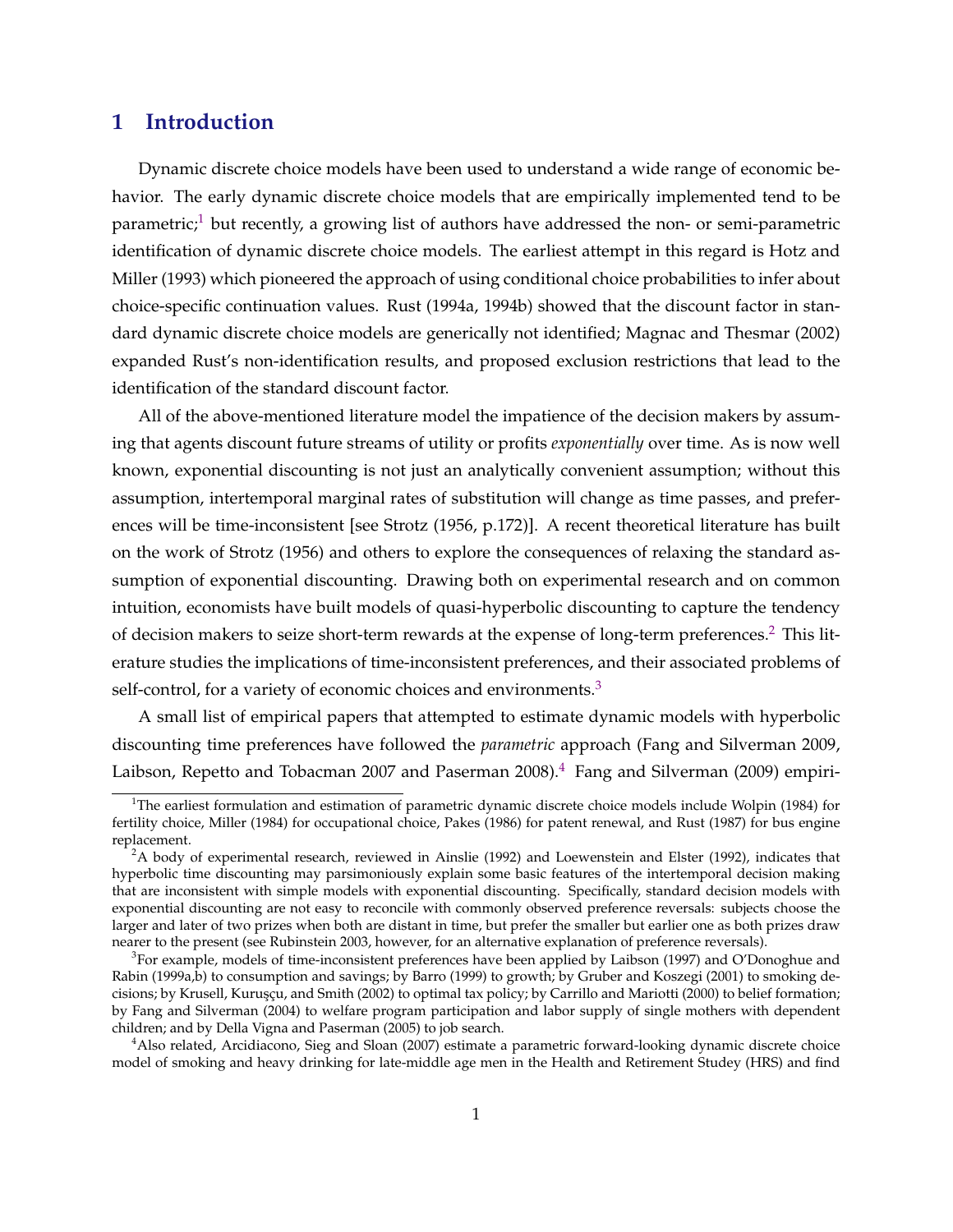cally implement a dynamic structural model of labor supply and welfare program participation for never-married mothers with potentially time-inconsistent preferences. Using panel data on the choices of single women with children from the National Longitudinal Survey of Youth (NLSY 1979), they provide estimates of the degree of time-inconsistency, and of its influence on the welfare take-up decision. For the particular population of single mothers with dependent children, they estimate the present bias factor and the standard discount factor to be 0.338 and 0.88 respectively, implying a one-year ahead discount rate of 238%. Laibson, Repetto and Tobacman (2007) use the Method of Simulated Moments (MSM) to estimate time preferences - both short and long run discount rates – from a structural buffer stock consumption model that includes many realistic features such as stochastic labor income, liquidity constraints, child and adult dependents, liquid and illiquid assets, revolving credit and retirement. Under parametric assumptions on the model, the model is identified from matching the model's predictions of retirement wealth accumulation, credit card borrowing and consumption-income co-movement with those observed in the data. Their benchmark estimates imply a 48.5% short-term annualized discount rate and a 4.3% long-term annualized discount rate. Paserman (2008) estimates the structural parameters of a job search model with hyperbolic discounting and endogenous search effort, using data on duration of unemployment spells and accepted wages from the NLSY 1979. Under parametric assumptions of the model, identification of the hyperbolic discounting parameters comes from the variation in the relative magnitude of unemployment duration and accepted wages. Indeed he finds that the results are sensitive to the specific structure of the model and on the functional form assumption for the distribution of offered wages. For low-wage workers, he rejects the exponential discounting model and estimates a one-year discount rate of about 149%.<sup>5</sup> Chung, Steenburgh and Sudhir (2009) estimated a dynamic structural model of sales force response to a bonus-based compensation plan where the salesman might have hyperbolic discounting time preferences. Exploiting the bonus-based compensation structure, they found some evidence consistent with present bias.

None of the above papers allow for the possibility that a hyperbolic discounting decisionmaker may also be naive. More importantly, the identification of the present bias and standard discount factors in these papers are often based on parametric assumptions imposed on the model. To the best of our knowledge, it is not known whether dynamic discrete choice models with hyperbolic discounting preferences can be semi-parametrically identified using standard short-panel

that a forward-looking model fits the data (mainly the age profile for heavy-drinking and smoking) better than a myopic model. Their model assumes exponential discounting and thus does not incorporate the possibility that time inconsistent preferences may play a role in the consumption of alcohol and cigarettes.

 $5$ There are other inferential studies about discount rates that exploit specific clear-cut intertemporal trade-offs. For example, Hausman (1979), and Warner and Pleeter (2001) estimate discount rates ranging from 0 to 89% depending on the characteristics of the individual and intertemporal trade-offs at stake.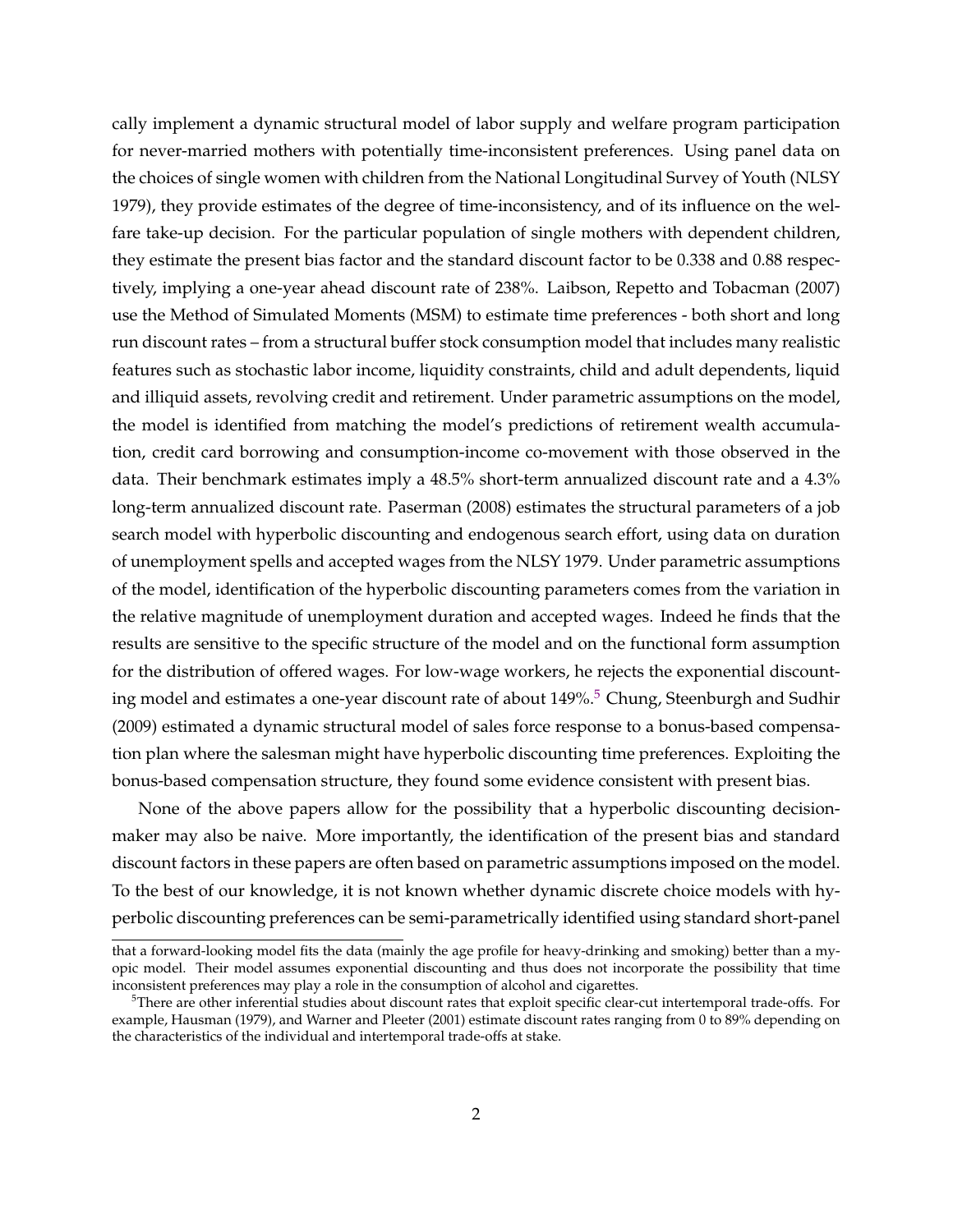data that are typically used in these papers.<sup>6, 7</sup>

In this paper, we consider a standard dynamic discrete choice model where decision makers potentially exhibit hyperbolic discounting preferences in the form of a present-bias factor  $(\beta)$ , an exponential discounting factor ( $\delta$ ) and a potential naivety parameter ( $\beta$ ) [as in O'Donoghue and Rabin (1999a)], and examine the conditions under which the primitive parameters of the model, including the three hyperbolic discounting time preference parameters, can be identified using short-panel (two periods) data. We show that, if there exist *exclusion variables* that affect the transition probabilities of states over time but do not affect the decision-makers' static payoff functions, a condition similar to that in Magnac and Thesmar (2002) necessary for the identification of dynamic discrete choice models with standard exponential discounting, then we can *potentially* identify all three discount factors  $\beta$ ,  $\beta$  and  $\delta$ .

The intuition for why exclusion variables that affect the transition of state variables but not static payoffs might provide source of identification for the discount factors can be described as follows. Consider two decision-makers who share the same period-payoff relevant state variables but differ only in the exclusion variables. Because the exclusion variables only affect the transition of the payoff-relevant state variables, their effects on the choices in the current period will inform us about the degree to which the agents discount the future. The intuition for why  $\beta$ ,  $\tilde{\beta}$  and  $\delta$  can be separately identified will be provided later in Section [3.2.](#page-15-0)

We propose two estimation approaches that are intimately related to our identification arguments. One approach is based on maximizing a pseudo-likelihood function and the other is based on minimizing the estimated variation of the static payoff functions with respect to the exclusion variables. Monte Carlo experiments show that both estimators perform well in large samples, but in relatively small samples, the maximum pseudo-likelihood based estimator performs better. We thus use maximum pseudo-likelihood based estimator in our empirical application.

Our paper also represents an interesting intermediate case between the literature on estimating dynamic discrete choice single-agent decision problems [see Miller (1984), Wolpin (1984), Pakes (1986), Rust (1987), Hotz and Miller (1993) for early contributions and Rust (1994a, 1994b) and Aguirregabiria and Mira (2007b) for surveys] and the more recent literature on estimating dynamic games [see Pakes and McGuire (1994), Pesendorfer and Schmidt-Dengler (2003), Pakes, Ostrovsky and Berry (2007), Aguirregabiria and Mira (2007a), Bajari, Benkard and Levin (2007), among others; and see Bajari, Hong and Nekipelov (2010) for a survey]. As is well-known, if an agent has hyperbolic discounting time preferences, the outcome of her decision process can be

<sup>&</sup>lt;sup>6</sup>Fang and Silverman (2006) is an exception. They argue that exponential discounting and hyperbolic discounting models are distinguishable, using an argument based on observed choice probabilities.

 $^7$ Mahajan and Tarozzi (2010) discuss how data about expectations regarding future behavior might be used to identify and estimate hyperbolic discounting parameters in their study of the adoption of insecticide treated nets.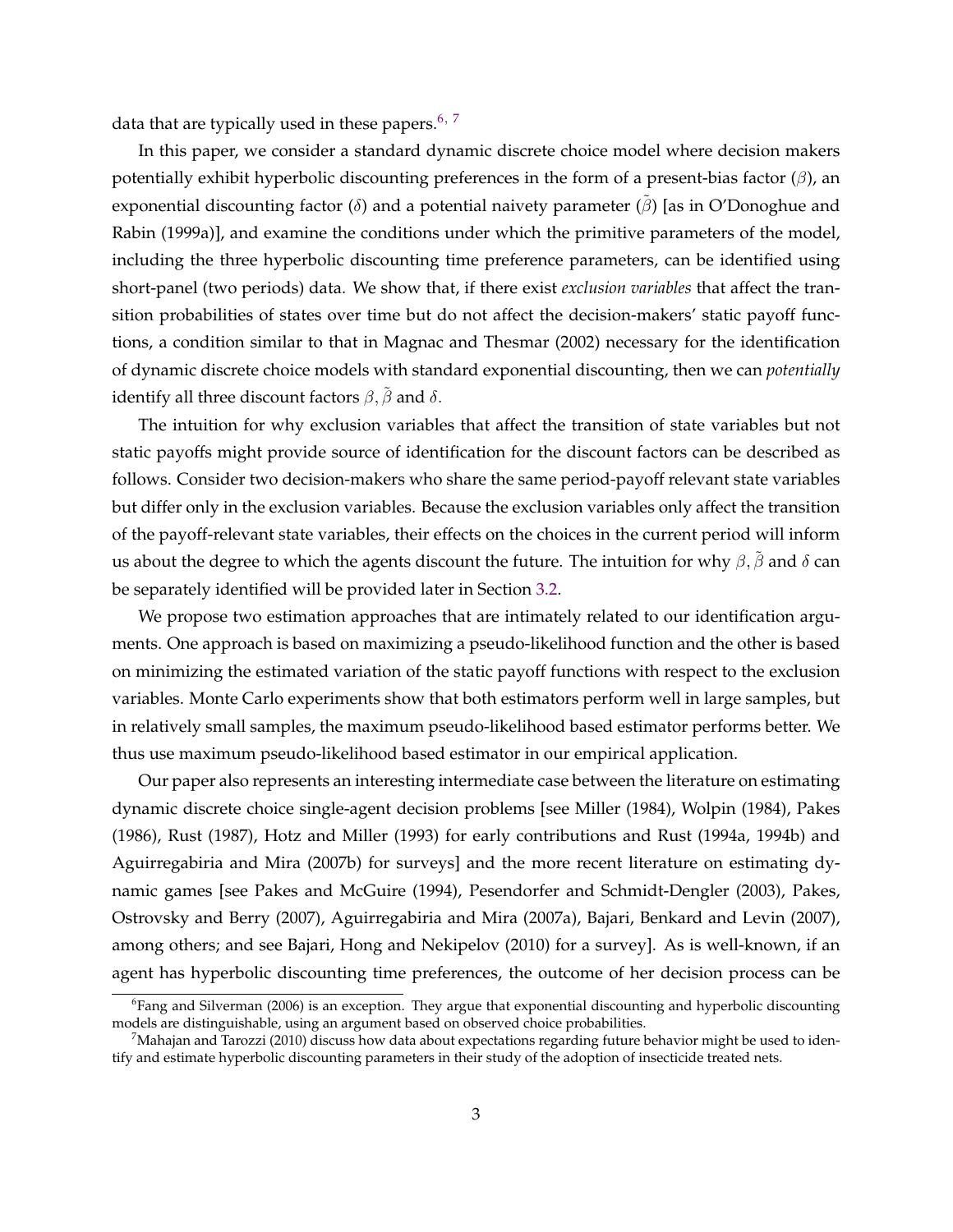considered as the equilibrium outcome of an *intra-personal game* with the players being *the selves of the same individual at different periods.* There are two crucial differences, however, between the intra-personal games we analyze for agents with time-inconsistent time preferences and those in the existing dynamic games literature. The first difference is that in the intra-personal game case, we *do not observe* the actions of all the players. More specifically, the outcomes – choices and the evolutions of the state variables – we observe in the data are affected only by the current selves, even though the current selves' choices are impacted by their perception of future selves' actions. Secondly, the dynamic games literature [e.g. Bajari, Benkard and Levin 2007] may allow for the different players to have different period-payoff functions, however, in our setting the payoffs for the players – the current self and the future selves – differ only in time preferences; moreover, under hyperbolic discounting, we are assuming a rather restricted form of time preference differences between the players.

We illustrate our identification argument and estimation method with an empirical application of adult women's decisions to undertake mammography to investigate the role of time inconsistent preferences in the under-utilization of this preventive care. We consider a simple model where mammography can potentially lower the probability of death in the next two years and it may also lower the probability of bad health conditional on surviving in two years; however, undertaking mammography may involve immediate costs (most of which we would like to interpret as psychological and physical costs instead of financial costs). For the purpose of identifying the hyperbolic discounting preference parameters, we use several variables, including the indicator for either the woman's mother is still alive and/or whether she died at age greater than 70, as the exclusion variables that do not enter the relevant instantaneous payoff function but affects the transition probability of other instantaneous payoff-relevant state variables. Our estimates indicate that individuals exhibit both present bias and naivety as  $\beta$  and  $\beta$  are estimated to be about 0.72 and 0.99, respectively, suggesting both present bias ( $\beta$  < 1) and naivety ( $\tilde{\beta} > \beta$ ). These suggest that both present bias and naivety might have played an important role in the fact that nearly 25% of the women do not undertake mammography as advised by American Cancer Association, which is universally regarded as a very cost effective way for early detection of breast cancer (see Degnan et al. 1992).

The remainder of the paper is structured as follows. In Section [2](#page-6-0) we describe a general dynamic discrete choice model with hyperbolic discounting time preferences. In Section [3](#page-14-0) we provide detailed analysis for identification. In Section [4,](#page-21-0) we propose two estimation strategies based on the identification arguments for the discount factors and we also evaluate the performance of our proposed estimation methods using Monte Carlo experiments. In Section [5](#page-24-0) we provide the background information for mammography, which is the decision we examine in our empirical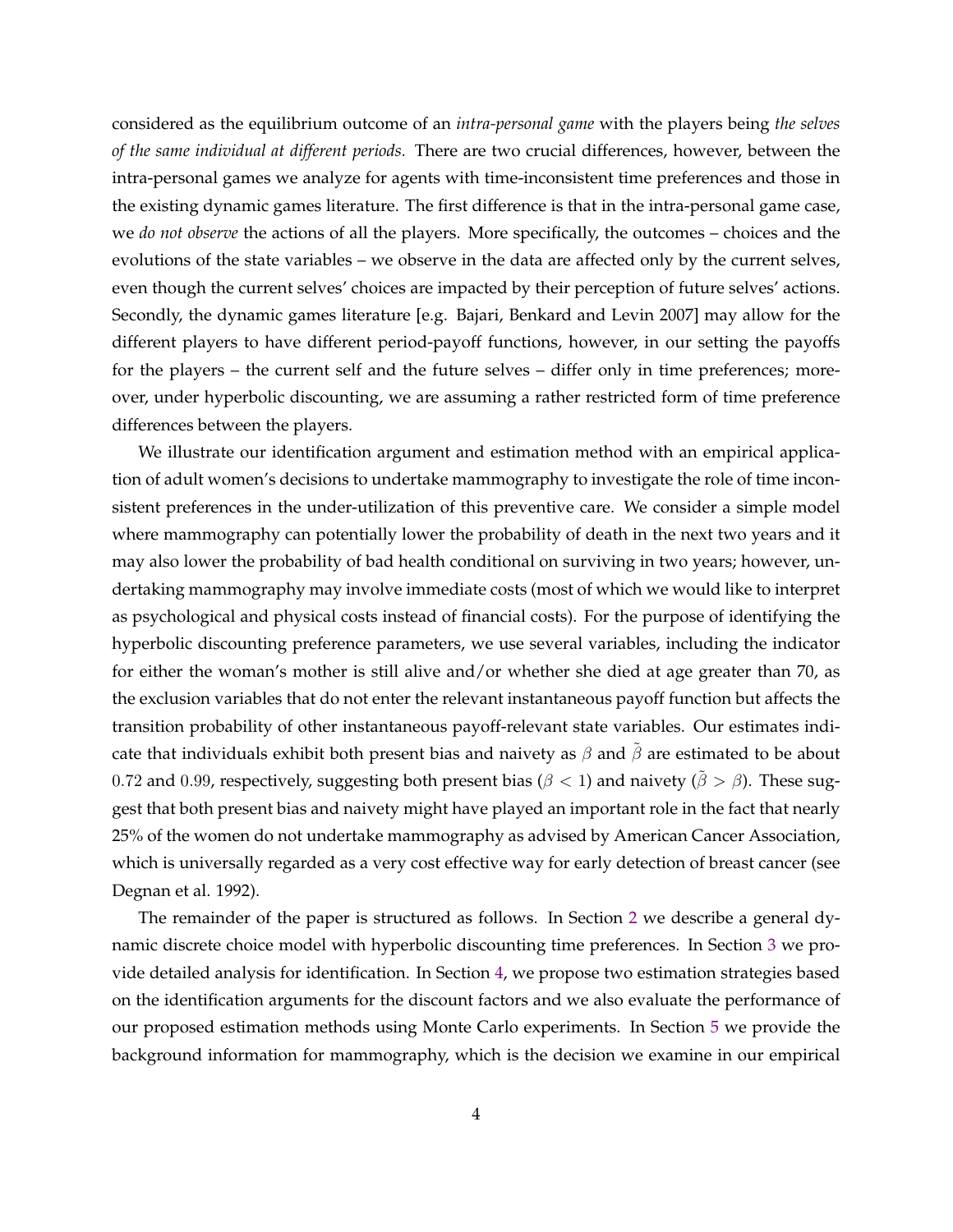<span id="page-6-0"></span>application; we also describe the data set used in our study and provide some basic descriptive statistics of the samples; we then provide details about the empirical specification of our model of the decision for undertaking mammography and present the main estimation results. Finally, Section [6](#page-37-0) concludes and discusses a few important issues abstracted away in our analysis. In the Appendix, we provide additional details about how our identification argument can be extended to finite horizon applications.

# **2 Dynamic Discrete Choice Model with Hyperbolic Discounting Time Preferences**

#### **2.1 Basic Model Setup**

Consider a decision maker whose intertemporal utility is additively time separable. The agent's instantaneous preferences are defined over the action she chooses from a discrete set of alternatives  $i \in \mathcal{I} = \{0, 1, ..., I\}$ , and a list of state variables denoted by  $h \equiv (x, \varepsilon)$  where  $x \in \mathcal{X}$ , which for notational simplicity includes time t, are observed by the researcher, and  $\varepsilon \equiv (\varepsilon_1, ..., \varepsilon_I) \in R^I$ are the vector of random preference shocks for each of the  $I$  alternatives.<sup>8</sup> We make the following assumption about the instant utility from taking action  $i$ ,  $u_i^*(h) \equiv u_i^*(x, \varepsilon)$ :

**Assumption 1.** *(Additive Separability)* The instantaneous utilities are given by, for each  $i \in \mathcal{I}$ ,

$$
u_i^*(x,\varepsilon) = u_i(x) + \varepsilon_i,\tag{1}
$$

*where*  $u_i(x)$  *is the deterministic component of the utility from choosing <i>i* at x, and  $(\varepsilon_1, ..., \varepsilon_I)$  has a joint distribution  $G,$  which is absolutely continuous with respect to the Lebesgue measure in  $R^I.$ 

We assume that the *time horizon is infinite* with time denoted by  $t = 1, 2, ...$  The decisionmaker's intertemporal preferences are represented by a simple and now commonly used formulation of agents' potentially time-inconsistent preferences:  $(\beta, \delta)$ -preferences (Phelps and Pollak, 1968; Laibson, 1997; and O'Donoghue and Rabin 1999a):

**Definition 1.**  $(\beta, \delta)$ *-preferences are intertemporal preferences represented by* 

$$
U_t (u_t, u_{t+1}, \ldots) \equiv u_t + \beta \sum_{k=t+1}^{+\infty} \delta^{k-t} u_k
$$

*where*  $\beta \in (0, 1]$  *and*  $\delta \in (0, 1]$ .

<sup>&</sup>lt;sup>8</sup>We assume that  $\mathcal X$  is a finite set and denote  $X = \#\mathcal X$  to be the size of the state space.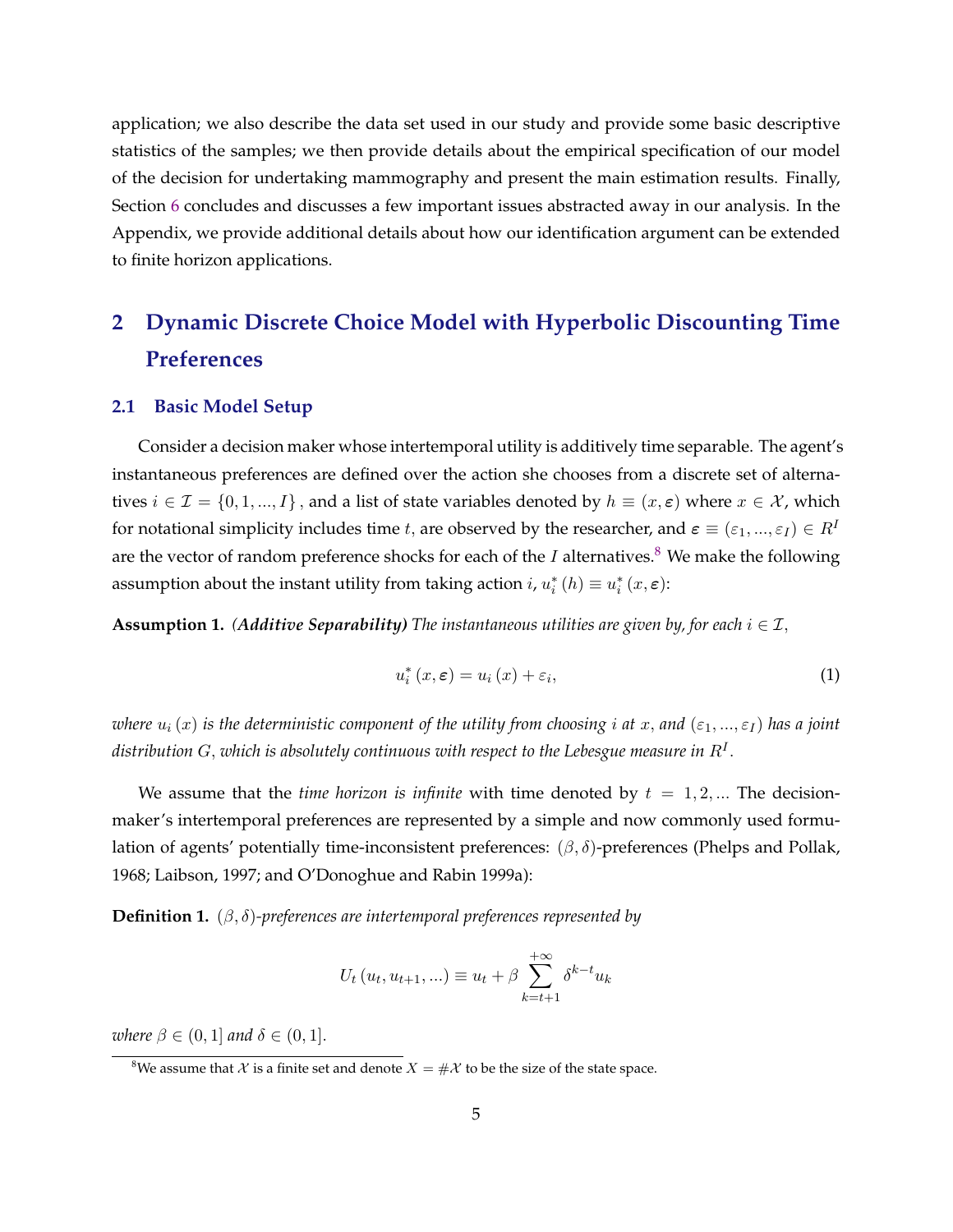<span id="page-7-0"></span>Following the terminology of O'Donoghue and Rabin (1999a), the parameter  $\delta$  is called the *standard discount factor*, which captures long-run, time-consistent discounting; and the parameter  $\beta$  is called the *present-bias factor*, which captures short-term impatience. The standard model is nested as a special case of  $(\beta, \delta)$ -preferences when  $\beta = 1$ . When  $\beta \in (0, 1)$ ,  $(\beta, \delta)$ -preferences capture "quasi-hyperbolic" time discounting (Laibson, 1997). We say that an agent's preferences are time-consistent if  $\beta = 1$ , and are present-biased if  $\beta \in (0, 1)$ .

The literature on time-inconsistent preferences distinguishes between *naive* and *sophisticated* agents (Strotz, 1956; Pollak, 1968; O'Donoghue and Rabin, 1999a, 1999b). An agent is *partially naive* if the self in every period  $t$  underestimates the present-bias of her future selves, believing that her future selves' present bias is  $\hat{\beta} \in (\beta, 1)$ ; in the extreme, if the present self believes that her future selves are time-consistent, i.e.  $\tilde{\beta} = 1$ , she is said to be *completely naive*. On the other hand, an agent is *sophisticated* if the self in every period t correctly knows her future selves' present-bias  $\beta$  and anticipates their behavior when making her period-t decision, i.e., if  $\beta = \beta$ .

Following previous studies of time-inconsistent preferences, we will analyze the behavior of an agent by thinking of the single individual as consisting of many autonomous *selves,* one for each period. Each period- $t$  self chooses her current behavior to maximize her current utility  $U_t$   $(u_t, u_{t+1}, ...)$  , while her future selves control her subsequent decisions.

More specifically, let the observable state variable in period t be  $x_t \in \mathcal{X}$  where  $\mathcal{X}$  denotes the support of the state variables and the unobservable choice-specific shock  $\varepsilon_{it} \in R$ , and  $\varepsilon_t =$  $(\varepsilon_{1t},...,\varepsilon_{It})\in R^I$ . A *strategy profile* for all selves is  $\boldsymbol{\sigma}\equiv\{\sigma_t\}_{t=1}^\infty$  where  $\sigma_t:\mathcal{X}\times R^I\to\mathcal{I}$  for all  $t$ . It specifies for each self her action in all possible states and under all possible realizations of shock vectors. For any strategy profile  $\boldsymbol{\sigma},$  write  $\boldsymbol{\sigma}_t^+ \, \equiv \, \{\sigma_k\}_{k=1}^\infty$  $_{k=t}^{\infty}$  as the *continuation strategy profile* from period  $t$  on.

To define and characterize the equilibrium of the intra-personal game of an agent with potentially time-inconsistent preferences, we first write  $V_t\left(x_t, \boldsymbol{\varepsilon}_t; \boldsymbol{\sigma}_t^+\right)$  as the agent's period- $t$  expected continuation utility when the state variable is  $x_t$  and the shock vector is  $\varepsilon_t$  under her *long-run* time preference for a given continuation strategy profile  $\bm{\sigma}_t^+$ . We can think of  $V_t\left(x_t, \bm{\varepsilon}_t; \bm{\sigma}_t^+\right)$  as representing (hypothetically) her intertemporal preferences from some prior perspective when her own present-bias is irrelevant. Specifically,  $V_t\left(x_t, \boldsymbol{\varepsilon}_t; \boldsymbol{\sigma}_t^{+}\right)$  must satisfy:

$$
V_t\left(x_t, \varepsilon_t; \sigma_t^+\right) = u^*_{\sigma_t\left(x_t, \varepsilon_t\right)}\left(x_t, \varepsilon_{\sigma_t\left(x_t, \varepsilon_t\right)t}\right) + \delta \mathbf{E}\left[V_{t+1}\left(x_{t+1}, \varepsilon_{t+1}; \sigma_{t+1}^+\right) | x_t, \sigma_t\left(x_t, \varepsilon_t\right)\right],\tag{2}
$$

where  $\sigma_t(x_t, \varepsilon_t) \in \mathcal{I}$  is the choice specified by strategy  $\sigma_t$ , and the expectation is taken over both the future state  $x_{t+1}$  and  $\varepsilon_{t+1}$ .

We will define the equilibrium for a partially naive agent whose period- $t$  self believes that,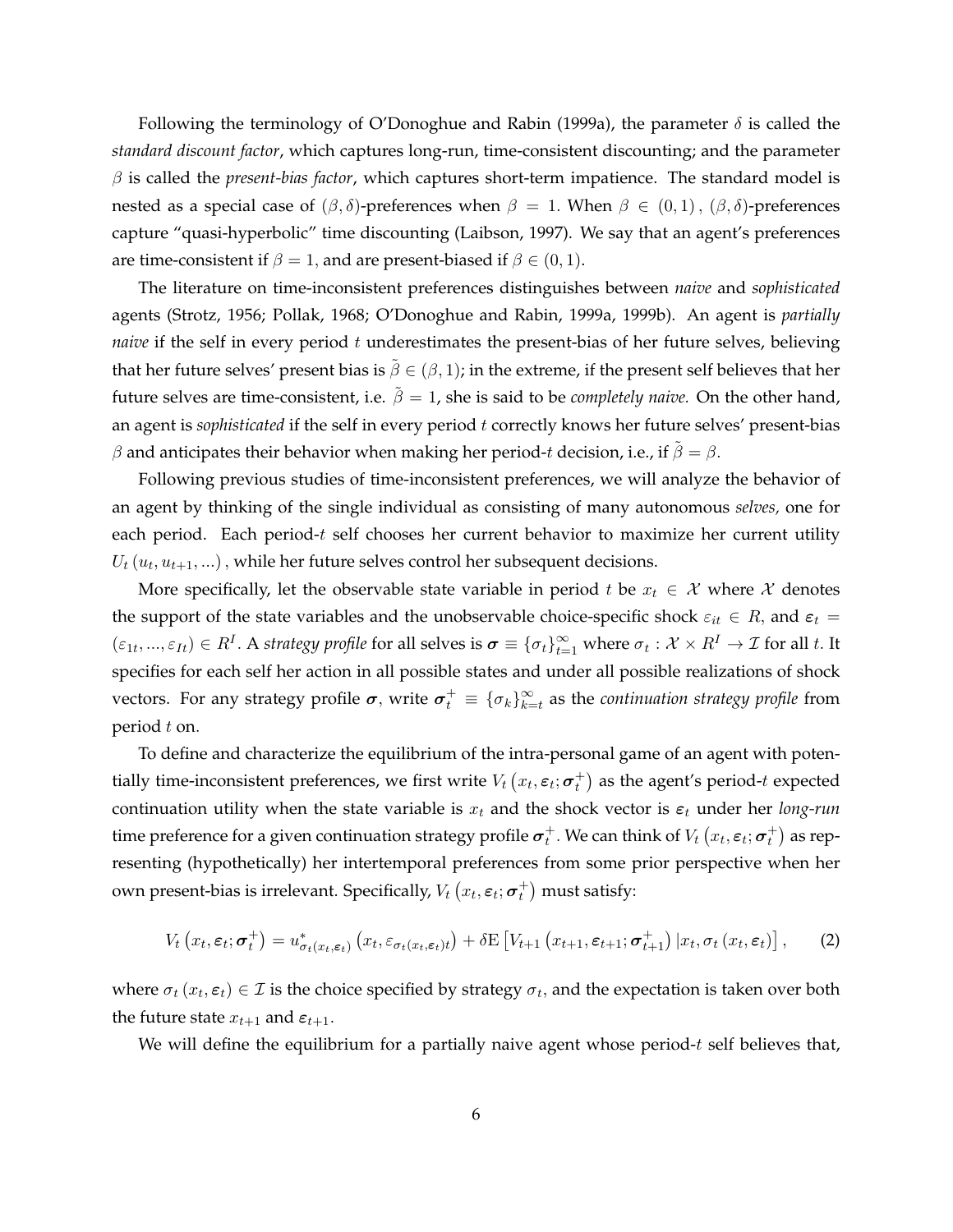<span id="page-8-0"></span>beginning next period, her future selves will behave optimally with a present-bias factor of  $\tilde{\beta} \in$  $[\beta, 1]$ . Following O'Donoghue and Rabin (1999b, 2001), we first define the concept of an agent's *perceived continuation strategy profile* by her future selves.

**Definition 2.** *The perceived continuation strategy profile for a partially naive agent is a strategy profile*  $\tilde{\boldsymbol{\sigma}} \equiv \{\tilde{\sigma}_t\}_{t=1}^{\infty}$  such that for all  $t = 1, 2, ...,$  all  $x_t \in \mathcal{X}$ , and all  $\boldsymbol{\varepsilon}_t \in R^I$ ,

$$
\tilde{\sigma}_t(x_t, \varepsilon_t) = \arg \max_{i \in \mathcal{I}} \left\{ u_i^* (x_t, \epsilon_{it}) + \tilde{\beta} \delta \mathbf{E} \left[ V_{t+1} (x_{t+1}, \varepsilon_{t+1}; \tilde{\sigma}_{t+1}^+) | x_t, i \right] \right\}.
$$

That is, if an agent is partially naive with perceived present-bias by future selves at  $\hat{\beta}$ , then her period- $t$  self will anticipate that her future selves will follow strategies  $\tilde{\pmb{\sigma}}^+_{t+1}\equiv\{\tilde{\sigma}_k\}_{k=t+1}^\infty$  . Note, importantly, what the strategy profile  $\tilde{\pmb{\sigma}} \equiv \{\tilde{\sigma}_t\}_{t=1}^\infty$  describes is the *perception of the partially naive agent regarding what her future selves will play.* It is *not* what will generate the *actual play* that we observe in the data. What we actually observe is generated from the perception-perfect strategy profile that we now define.

**Definition 3.** *A perception-perfect strategy profile for a partially naive agent is a strategy profile*  $\sigma^* \equiv$  $\{\sigma_t^*\}_{t=1}^{\infty}$  such that, for all  $t = 1, 2, ...,$  all  $x_t \in \mathcal{X}$ , and all  $\varepsilon_t \in \mathbb{R}^I$ ,

$$
\sigma_t^*(x_t, \varepsilon_t) = \arg \max_{i \in \mathcal{I}} \left\{ u_i^*(x_t, \varepsilon_{it}) + \beta \delta \mathbf{E} \left[ V_{t+1}\left(x_{t+1}, \varepsilon_{t+1}; \tilde{\pmb{\sigma}}_{t+1}^+\right) | x_t, i \right] \right\}.
$$

That is,  $\sigma^*$  is the best response of the current self with  $(\beta, \delta)$ -preference against  $\tilde{\sigma}$ , the perceived continuation strategy profile of her future selves. It is key to note the *difference and connection* between  $\tilde{\sigma}$  and  $\sigma^*$ .  $\tilde{\sigma}$  is the unobserved *perception* of the partially naive agent regarding what her future selves will do, under the partial naivety assumption that her future selves do not suffer from the present bias as described by the parameter  $\beta$ , but instead is governed by present bias parameter  $\tilde{\beta}$  that may differ from  $\beta.$   $\bm{\sigma}^*$  is what the self in each period will optimally choose to do, and the actions generated from  $\sigma^*$  are what will be observed in the data. Note also that when  $\beta$ and  $\tilde{\beta}$  coincide, i.e., when the agent is sophisticated, we have  $\boldsymbol{\sigma}^*=\tilde{\boldsymbol{\sigma}}.$ 

**Assumption 2.** *(Stationarity) We assume that the observed choices are generated under the stationary perception-perfect strategy profile of the infinite horizon dynamic game played among different selves of the decision makers.*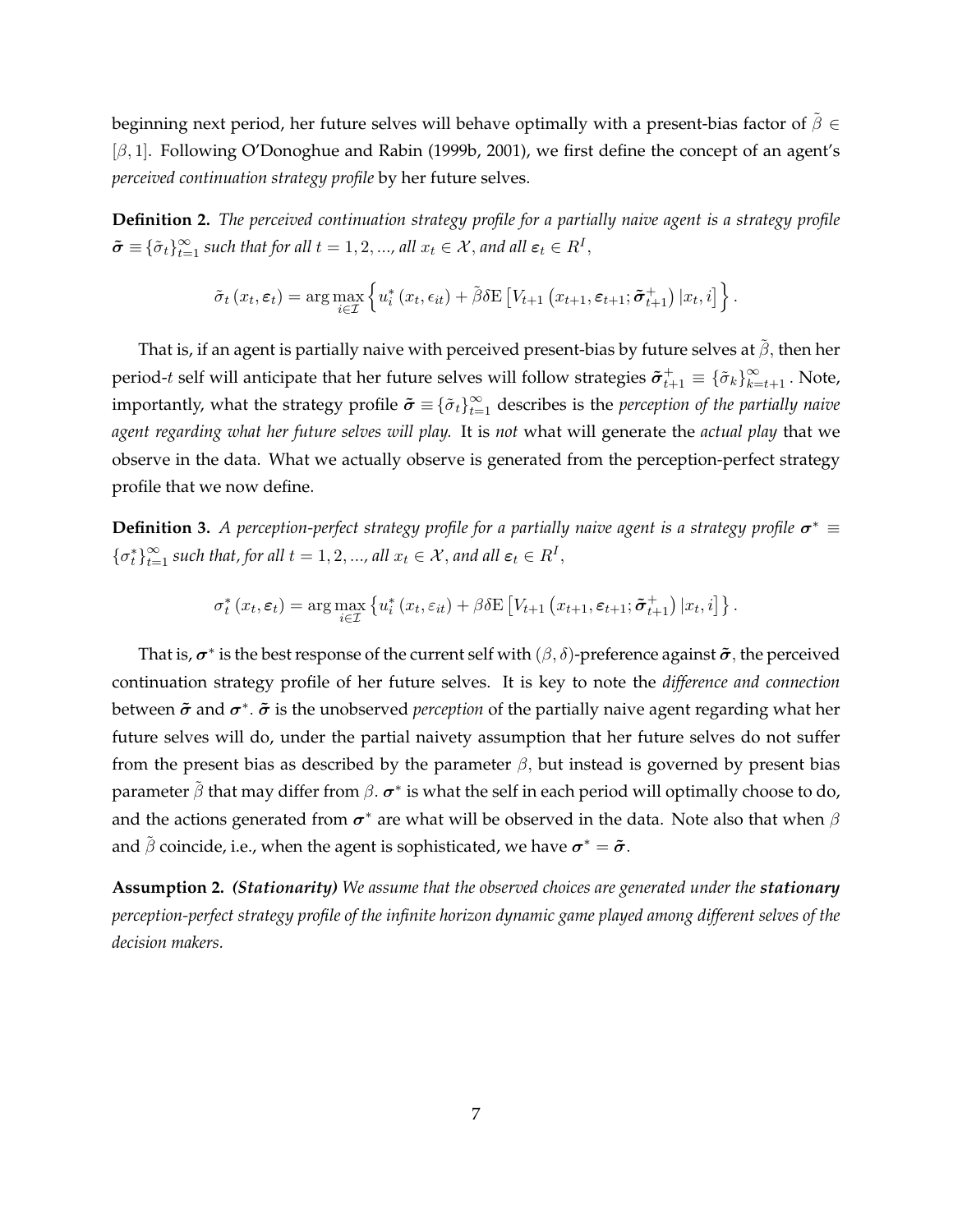#### <span id="page-9-0"></span>**2.2 Decision Process**

Now we describe the decision process of the decision maker. First, define the deterministic component of the *current choice-specific value function*,  $W_i(x)$ , as follows:

$$
W_i(x) = u_i(x) + \beta \delta \sum_{x' \in \mathcal{X}} V(x') \pi(x'|x, i), \tag{3}
$$

where  $\pi(x'|x, i)$  denotes the transition probabilities for state variables x when action i is taken; and  $V(\cdot)$  is the *perceived long-run* value function defined as:

$$
V(x) \equiv \mathcal{E}_{\varepsilon} V(x, \varepsilon; \tilde{\sigma})
$$
 (4)

where  $V(x, \varepsilon; \tilde{\sigma})$  is the *stationary* value function defined according to [\(2\)](#page-7-0) under the perceived continuation strategy profile  $\tilde{\sigma}$  for a partially naive agent as defined in Definition [2.](#page-8-0)

Using  $V(\cdot)$  as defined in (4), we can also define the *choice-specific value function of the next-period self as perceived by the current self,*  $Z_i(x)$ , as follows:

$$
Z_i(x) = u_i(x) + \tilde{\beta}\delta \sum_{x' \in \mathcal{X}} V(x')\pi(x'|x, i).
$$
 (5)

There are two key difference between  $W_i(x)$  and  $Z_i(x)$ . The first difference is in how they discount the future streams of payoffs: in  $W_i(x)$  the payoff t periods removed from the current period is discounted by  $\beta\delta^t$ , while in  $Z_i\left(x\right)$  the payoff  $t$  periods removed from now is discounted by  $\tilde{\beta} \delta^t$ . The second difference is interpretational:  $W_i(x)$  represents how the current-period self evaluates the deterministic component of the payoff from choosing alternative i, while  $Z_i(x)$  is how the current-period self perceives how her next-period self would evaluate the deterministic component of the payoff from choosing alternative *i*. It is obvious but important to note that  $W_i(x)$ will regulate the current self's optimal choice, but  $Z_i(x)$  will regulate the perception of the current self regarding the choices of her future selves.

Given  $Z_i(x)$ , we know that the current self's perception of her future self's choice, i.e.,  $\tilde{\sigma}$  as defined in Definition [2](#page-8-0) is simply

$$
\tilde{\sigma}(x,\varepsilon) = \max_{i \in \mathcal{I}} \left[ u_i(x) + \varepsilon_i + \tilde{\beta} \delta \sum_{x' \in \mathcal{X}} V(x') \pi(x'|x,i) \right]
$$

$$
= \max_{i \in \mathcal{I}} \left[ Z_i(x) + \varepsilon_i \right]. \tag{6}
$$

Let us define the probability of choosing alternative  $j$  by the the next period self as perceived by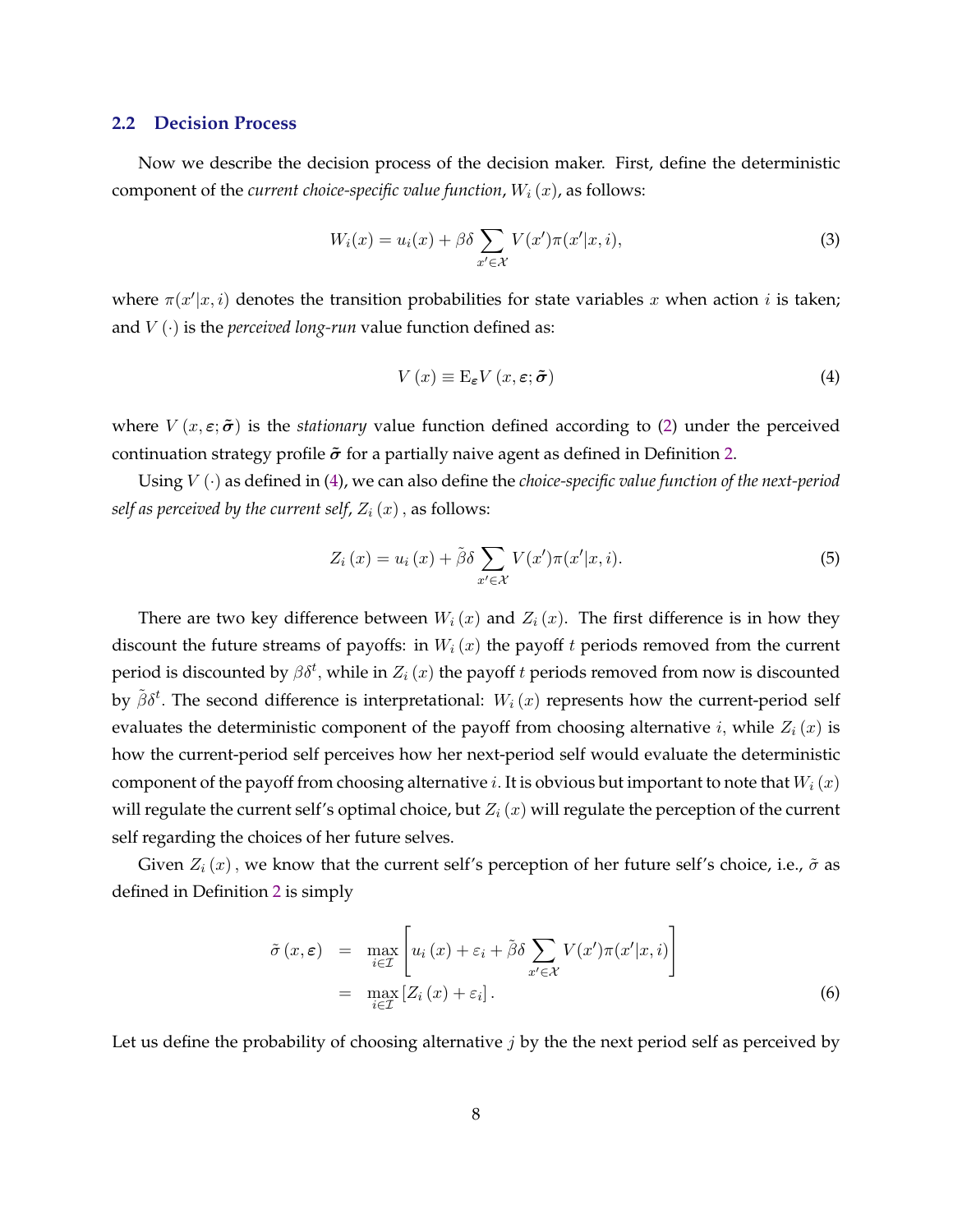<span id="page-10-0"></span>the current period self,  $\tilde{P}_j\left(x\right)$  , when the next-period's state is  $x$  :

$$
\tilde{P}_j(x) = \Pr[\tilde{\sigma}(x,\varepsilon) = j] \n= \Pr[Z_j(x) + \varepsilon_j \ge Z_{j'} + \varepsilon_{j'} \text{ for all } j' \ne j].
$$
\n(7)

With the characterization of  $\tilde{\sigma}(x, \varepsilon)$ , we can now provide a characterization of  $V(\cdot)$ . For this purpose, further denote the *perceived choice-specific long-run value function*  $V_i(x)$  as follows:

$$
V_i(x) = u_i(x) + \delta \sum_{x' \in \mathcal{X}} V(x') \pi(x'|x, i).
$$
 (8)

According to the definition of  $V(\cdot)$  as given by [\(4\)](#page-9-0),  $V(x)$  is simply the expected value of  $V_i(x)+\varepsilon_i$ , where *i* is the chosen alternative according to  $\tilde{\sigma}(x, \varepsilon)$ ; that is, we have the following relationship:

$$
V(x) = \mathcal{E}_{\varepsilon} \left[ V_{\tilde{\sigma}(x,\varepsilon)} \left( x \right) + \varepsilon_{\tilde{\sigma}(x,\varepsilon)} \right]. \tag{9}
$$

Now note from [\(5\)](#page-9-0) and (8), we have

$$
V_i(x) = Z_i(x) + \left(1 - \tilde{\beta}\right) \delta \sum_{x' \in \mathcal{X}} V(x') \pi(x'|x, i). \tag{10}
$$

Relationship (10) is crucial as it allows us to rewrite (9) as:

$$
V(x) = \mathbf{E}_{\varepsilon} \left[ V_{\tilde{\sigma}(x,\varepsilon)}(x) + \varepsilon_{\tilde{\sigma}(x,\varepsilon)} \right]
$$
  
\n
$$
= \mathbf{E}_{\varepsilon} \left[ Z_{\tilde{\sigma}(x,\varepsilon)}(x) + \varepsilon_{\tilde{\sigma}(x,\varepsilon)} + \left( 1 - \tilde{\beta} \right) \delta \sum_{x' \in \mathcal{X}} V(x') \pi(x'|x, \tilde{\sigma}(x, \varepsilon)) \right]
$$
  
\n
$$
= \mathbf{E}_{\varepsilon} \max_{i \in \mathcal{I}} \left[ Z_i(x) + \varepsilon_i \right] + \left( 1 - \tilde{\beta} \right) \delta \mathbf{E}_{\varepsilon} \sum_{x' \in \mathcal{X}} V(x') \pi(x'|x, \tilde{\sigma}(x, \varepsilon))
$$
  
\n
$$
= \mathbf{E}_{\varepsilon} \max_{i \in \mathcal{I}} \left[ Z_i(x) + \varepsilon_i \right] + \left( 1 - \tilde{\beta} \right) \delta \sum_{j \in \mathcal{I}} \left[ \tilde{P}_j(x) \sum_{x' \in \mathcal{X}} V(x') \pi(x'|x, j) \right]
$$
(11)

where the second equality just follows from (10); and the third equality follows from [\(6\)](#page-9-0) and thus

$$
\mathrm{E}_{\boldsymbol{\varepsilon}}\left[Z_{\tilde{\sigma}(x,\boldsymbol{\varepsilon})}\left(x\right)+\varepsilon_{\tilde{\sigma}(x,\boldsymbol{\varepsilon})}\right]=\mathrm{E}_{\boldsymbol{\varepsilon}}\underset{i\in\mathcal{I}}{\max}\left[Z_{i}\left(x\right)+\varepsilon_{i}\right];
$$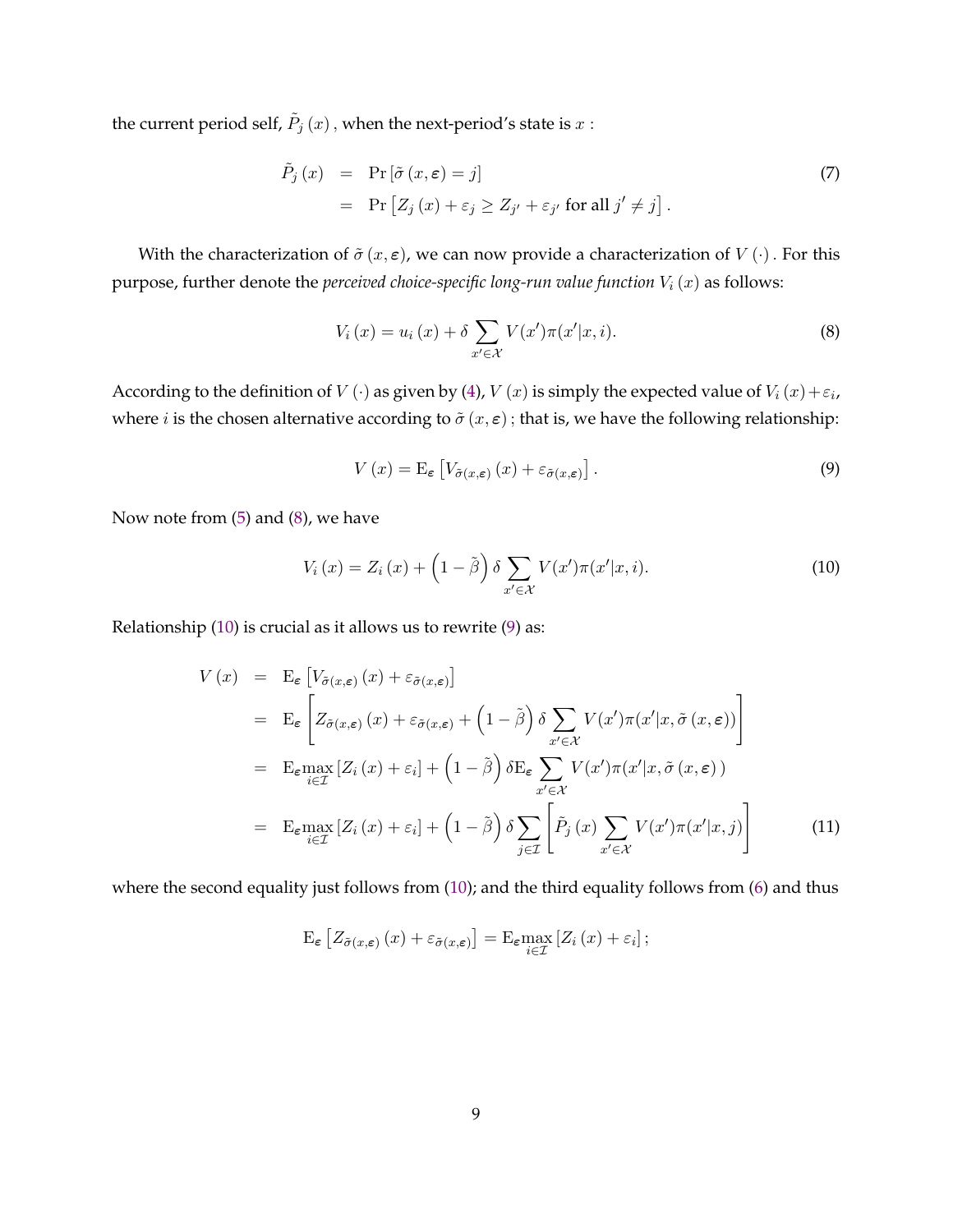<span id="page-11-0"></span>and the fourth equality follows from the fact that

$$
\begin{split} \mathcal{E}_{\varepsilon} \sum_{x' \in \mathcal{X}} V(x') \pi(x'|x, \tilde{\sigma}(x, \varepsilon)) &= \sum_{j \in \mathcal{I}} \left[ \Pr\left(\tilde{\sigma}(x, \varepsilon) = j\right) \sum_{x' \in \mathcal{X}} V(x') \pi(x'|x, j) \right] \\ &= \sum_{j \in \mathcal{I}} \left[ \tilde{P}_j(x) \sum_{x' \in \mathcal{X}} V(x') \pi(x'|x, j) \right]. \end{split}
$$

Now we make two additional standard assumptions about the transition of the state variables and the distribution of the shocks [see, e.g., Rust (1994b)]:

**Assumption 3.** *(Conditional Independence):*

$$
\pi(x_{t+1}, \varepsilon_{t+1}|x_t, \varepsilon_t, d_t) = q(\varepsilon_{t+1}|x_{t+1})\pi(x_{t+1}|x_t, d_t)
$$
  

$$
q(\varepsilon_{t+1}|x_{t+1}) = q(\varepsilon).
$$

**Assumption 4.** (Extreme Value Distribution):  $\varepsilon_t$  is i.i.d extreme value distributed.

**Remark 1.** *It is well-known that the distribution of the choice-specific shocks to payoffs in discrete choice models are not non-parametrically identified (see Magnac and Thesmar 2002, for example). Thus one has to make an assumption about the distribution of*  $\varepsilon$ . *We make the extreme value distribution assumption for simplicity, but it could be replaced by any other distribution G.* 

With the above preliminary notations, now we can describe how the agent will make the choices when the state variables are given by  $(x, \varepsilon)$ . From Definition [3](#page-8-0) for perception perfect strategy profile and Equation  $(3)$ , we know that the current period decision maker will choose  $i$  if and only if

 $i \in \arg \max_{i \in \mathcal{I}} \left\{ W_i(x) + \varepsilon_i \right\}.$ 

That is, the perception-perfect strategy profile  $\sigma^*(x, \varepsilon)$  is:

$$
\sigma^*(x,\varepsilon) = \arg\max_{i \in \mathcal{I}} \left\{ W_i(x) + \varepsilon_i \right\}.
$$

Under Assumption 4, the probability of *observing* action  $i$  being chosen at a given state variable  $x$ is:

$$
P_i(x) = \Pr\left[W_i(x) + \varepsilon_i > \max_{j \in \mathcal{I} \setminus \{i\}} \{W_j(x) + \varepsilon_j\}\right] = \frac{\exp\left[W_i(x)\right]}{\sum_{j=0}^I \exp\left[W_j(x)\right]}.
$$
 (12)

 $P_i(x)$  is the current-period self's equilibrium choice probabilities and will be observed in the data.

Now we derive some important relationships that will be used in our identification exercise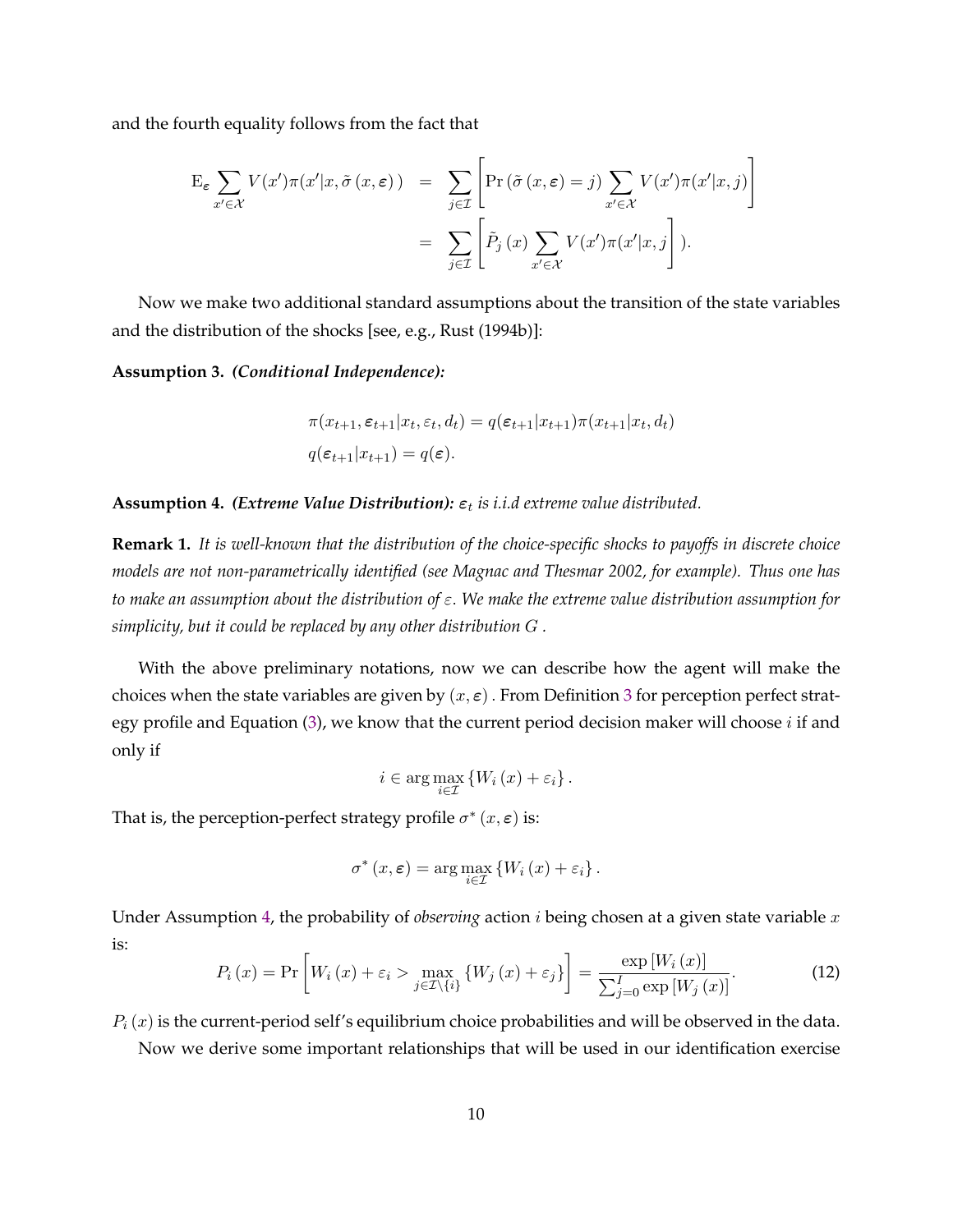<span id="page-12-0"></span>below. First, note that by combining [\(3\)](#page-9-0) and [\(5\)](#page-9-0), we have that:

$$
Z_{i}(x) - u_{i}(x) = \frac{\tilde{\beta}}{\beta} \left[ W_{i}(x) - u_{i}(x) \right]. \tag{13}
$$

Since both  $Z_i(\cdot)$  and  $W_i(\cdot)$  depends on  $V(\cdot)$ , we would like to use [\(11\)](#page-10-0) to derive a characterization of  $V(\cdot)$ . Note that under Assumptions [4,](#page-11-0) we have:

$$
\mathcal{E}_{\varepsilon} \max_{i \in \mathcal{I}} \{ Z_i(x) + \varepsilon_i \} = \ln \left\{ \sum_{i \in \mathcal{I}} \exp \left[ Z_i(x) \right] \right\}.
$$
 (14)

Moreover, from [\(7\)](#page-10-0), we have that

$$
\tilde{P}_j\left(x\right) = \frac{\exp\left[Z_j\left(x\right)\right]}{\sum_{i=0}^I \exp\left[Z_i\left(x\right)\right]}.\tag{15}
$$

Using  $(14)$  and  $(15)$ , we can rewrite  $(11)$  as

$$
V(x) = \ln \left\{ \sum_{i \in \mathcal{I}} \exp \left[ Z_i(x) \right] \right\} + \left( 1 - \tilde{\beta} \right) \delta \sum_{j \in \mathcal{I}} \frac{\exp \left[ Z_j(x) \right]}{\sum_{i=0}^I \exp \left[ Z_i(x) \right]} \sum_{x' \in \mathcal{X}} V(x') \pi(x'|x, j). \tag{16}
$$

The three set of equations [\(5\)](#page-9-0), (13) and (16) will form the basis of our identification argument below. Let us first make a few useful remarks.

**Remark 2.** We have three value functions  $\{W_i(x), Z_i(x), V_i(x) : x \in \mathcal{X}\}\$ as defined respectively in [\(3\)](#page-9-0),  $(5)$  and  $(8)$ *.* Both  $W_i(\cdot)$  and  $Z_i(\cdot)$  are related to  $V_i(\cdot)$  . It is worth emphasizing that  $W_i(x)$  will regulate the *current self's choice behavior as demonstrated by [\(12\)](#page-11-0); and*  $Z_i(x)$  *will regulate the current self's perception of future selves choices as demonstrated by (15).*  $V_i(x)$  *is an auxiliary value function that simply uses the long-run discount factor*  $\delta$  *to evaluate the payoffs from the choices that the current self perceives that will be made by her future selves.*

**Remark 3.** *If*  $\tilde{\beta} = 1$ , *i.e., if the decision maker is completely naive, we can see from [\(10\)](#page-10-0) that*  $V_i(x) = Z_i(x)$ *for all x. This makes sense because when*  $\tilde{\beta} = 1$ , *the current self perceives her future selves to be time consistent. Thus the current self is already perceiving her future selves to be behaving according to the long run discount factor δ only.* 

**Remark 4.** *If*  $\tilde{\beta} = \beta$ , *i.e., when an agent is sophisticated, then Eqs. [\(3\)](#page-9-0) and [\(5\)](#page-9-0) tell us that*  $W_i(x) = Z_i(x)$ . *That is, if the decision maker is sophisticated, then the current self's own choice rule will be identical to what she perceives to be her future self's choice rule.*

**Remark 5.** *When the decision maker is partially naive, there are two distinct value functions*  $W_i(x)$  *and*  $Z_i(x)$  that separately regulate the choice of the current self and the perceived choice of her future selves.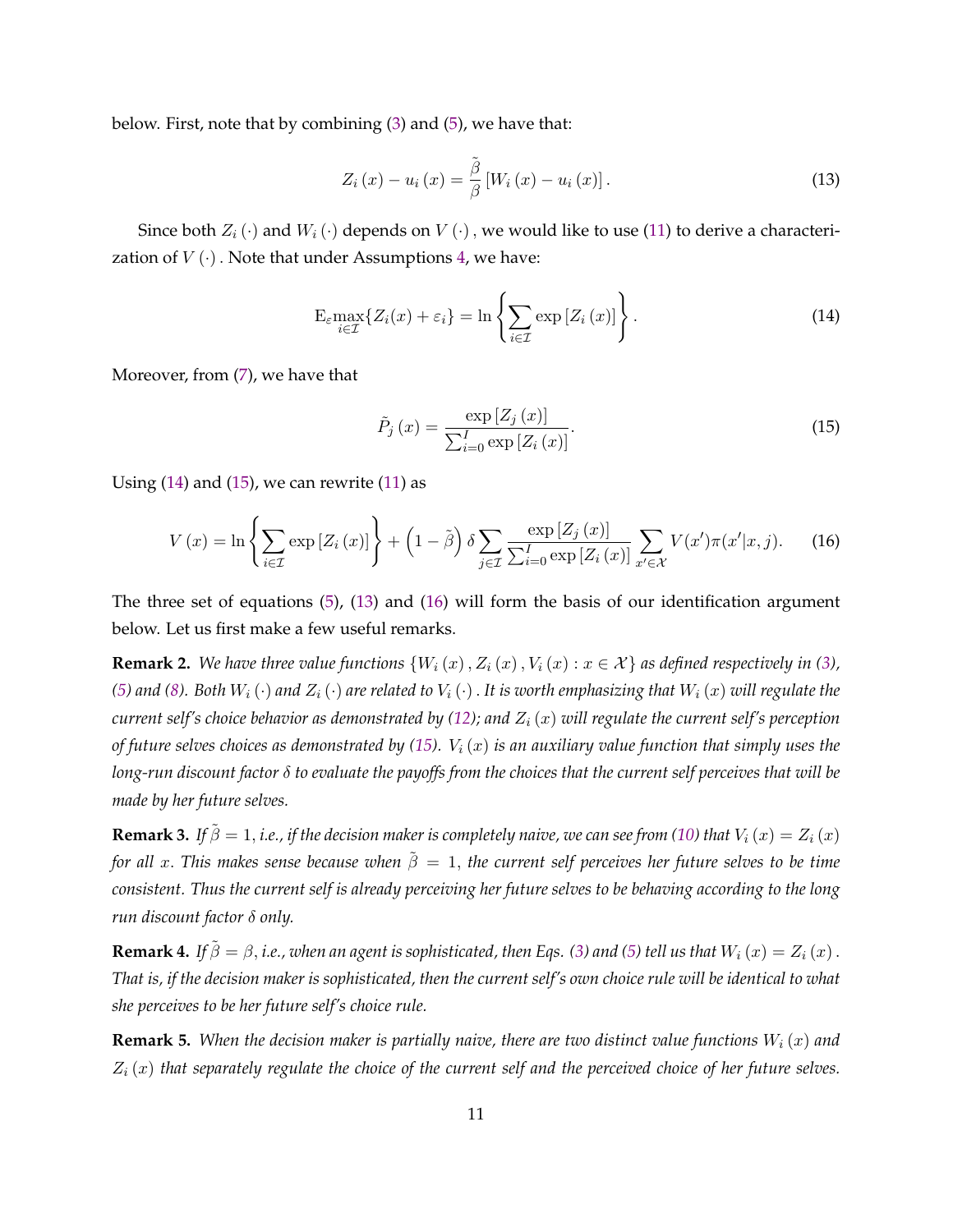| Notation                                          | Interpretation                                                                         | <b>Equation/Definition</b> |  |
|---------------------------------------------------|----------------------------------------------------------------------------------------|----------------------------|--|
| $u_i(x)$                                          | Deterministic payoff from choosing alternative i                                       |                            |  |
|                                                   | when state vector is $x$                                                               |                            |  |
|                                                   | Payoff, including the choice-specific shock, from choosing                             |                            |  |
| $u_i^*(x)$                                        | alternative <i>i</i> when state vector is $x : u_i^*(x) \equiv u_i(x) + \varepsilon_i$ | Eq. $(1)$                  |  |
| $\beta$                                           | The present-bias factor                                                                | Definition (1)             |  |
| $\tilde{\beta}$                                   | The partial naivety parameter: $\tilde{\beta} \in [\beta, 1]$                          |                            |  |
| $\delta$                                          | The standard discount factor                                                           | Definition (1)             |  |
| $V_i(x)$                                          | Perceived choice-specific long-run value function                                      | Eq. $(8)$                  |  |
| V(x)                                              | Perceived long-run value function                                                      | Eq. $(4)$                  |  |
| $W_i(x)$                                          | Current choice-specific value function                                                 | Eq. $(3)$                  |  |
| $Z_i(x)$                                          | Choice-specific value function of the next-period self                                 |                            |  |
|                                                   | as perceived by the current self                                                       | Eq. $(5)$                  |  |
| $\tilde{\sigma}(x,\epsilon)$                      | Perceived continuation strategy profile for a partially naive agent                    | Definition (2)             |  |
| $\sigma^*\left(x,\boldsymbol{\varepsilon}\right)$ | Perception-perfect strategy profile for a partially naive agent                        | Definition (3)             |  |

Table 1: Summary of Key Notations.

*Equation [\(13\)](#page-12-0) clarifies that it is the fact that we allow for potential* naivety *in the hyperbolic model that is creating the wedge between*  $W_i(x)$  and  $Z_i(x)$  : *if*  $\tilde{\beta} = \beta$ , *i.e., if agents are sophisticated (even when they suffer from present bias), it would be true that*  $W_i(x) = Z_i(x)$ . *This is an important point because, as we see in [\(12\)](#page-11-0)*, the observed choice probabilities (our data) would provide direct information about  $W_i(x)$ *, without needing any information about the discount factors. Thus when*  $\tilde{\beta} = \beta$ , *the observed choice probabilities also provide direct information about*  $Z_i(x)$ ; *but when*  $\tilde{\beta}$  and  $\beta$  are potentially not equal, we can no *longer learn about*  $Z_i(x)$  *directly from the observed choice probabilities.* 

**Summary.** Table 1 summarizes the main notations we have introduced up to now.

#### **2.3 Relationship with the Dynamic Games Literature**

We analyze the observed outcome of the dynamic discrete choice problem of a hyperbolic discounting decision process as the equilibrium outcome of an *intra-personal game* with the players being *the selves at different periods.* Thus our paper represents an interesting intermediate case between the classic literature on estimating single-agent dynamic discrete choice decision problems and the more recent literature on estimating dynamic games. It is worth pointing out that there are two crucial differences between the intra-personal games we analyze for agents with time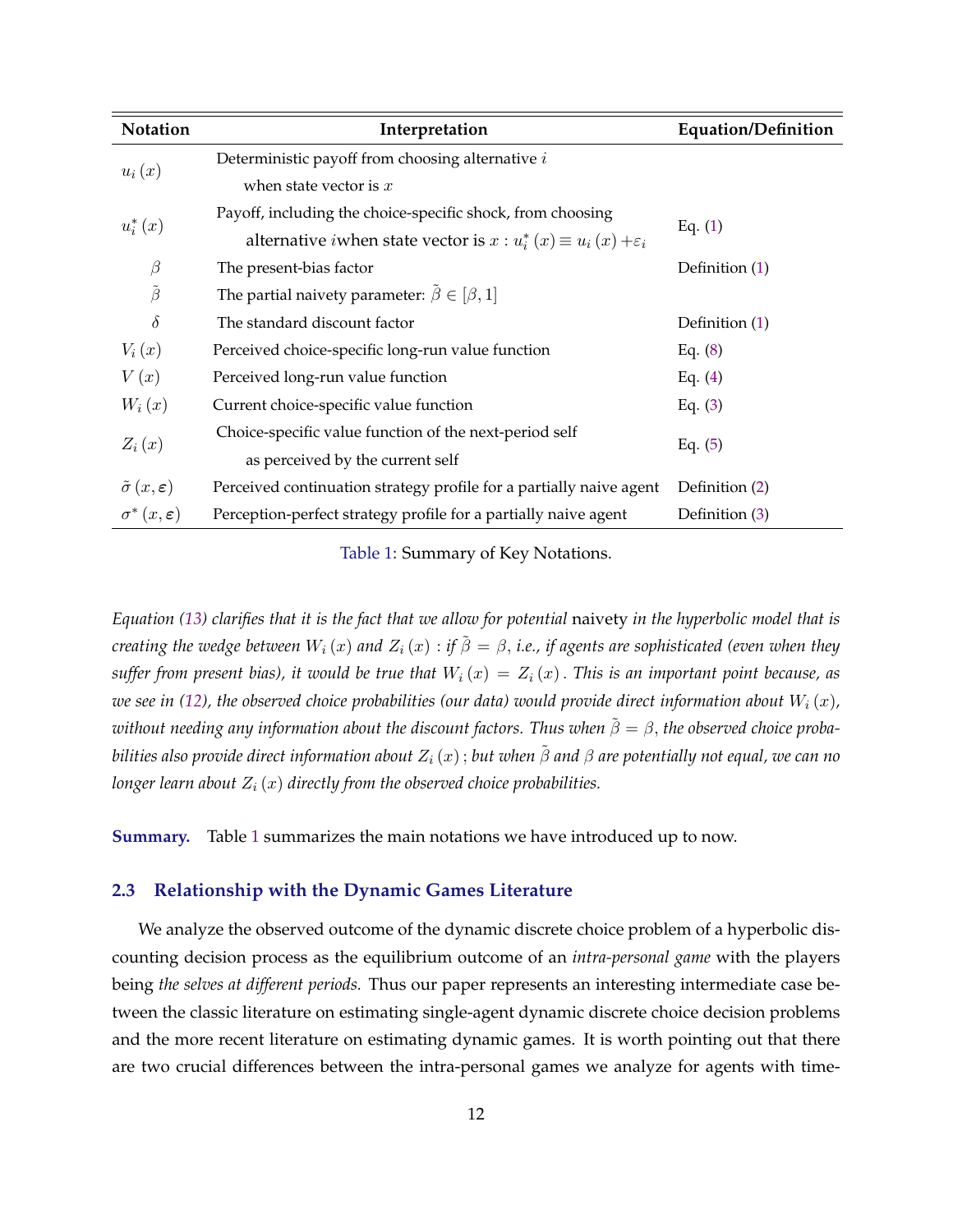<span id="page-14-0"></span>inconsistent time preferences and those in the existing dynamic games literature.

The first key difference is that in our case, we *do not observe* the actions of all the players. More specifically, the outcomes – choices and the evolutions of the state variables – we observe in the data are affected only by the current selves, even though the current selves' choices are impacted by their perception of future selves' actions. The current self's perception of how her future selves will play has to be inferred by the researcher using the equilibrium restriction imposed by the theory. As can be seen from the above discussion,  $\tilde{P}_j\left(x\right)$  as defined in [\(15\)](#page-12-0), captures the current self's perception of how her future selves will play, which is crucial for us to understand the current self's actual choices. However, as a researcher, we do not observe  $\tilde{P}_j,$  only observe  $P_j,$ the choice probabilities by the current self. In the standard dynamic games literature, it is always assumed that the action of all the players are observed.

Secondly, the dynamic games literature (e.g. Bajari, Benkard and Levin 2007) may allow for players to have different contemporaneous payoff functions, in our setting, however, the payoffs for the players – the current self and the future selves – differ only in their time preferences; moreover, under hyperbolic discounting, we are assuming a rather restricted form of difference in time preferences between the selves in different periods.

# **3 Identification**

#### **3.1 Data and Preliminaries**

Before we describe our results on identification, let us assume that we have access to a data set that provides us with the following information:

#### **DATA:**

- **(Conditional Choice Probabilities)** For all  $x \in \mathcal{X}$ , we observe the choice probabilities  $P_i(x)$ for all  $i \in \mathcal{I}$ ;
- (Transitional Probabilities for Observable State Variables) For all  $(x, x') \in \mathcal{X}^2$ , all  $i \in \mathcal{I}$ , we observe the transition probabilities  $\pi(x'|x,i)$ ; we denote

$$
\boldsymbol{\pi} \equiv \{ \pi \left( x' | x, i \right) : (x, x') \in \mathcal{X}^2, i \in \mathcal{I} \};
$$

∙ **(Short Panels)** We have access to at least two periods of the above data, even though the data results from a stationary infinite horizon model.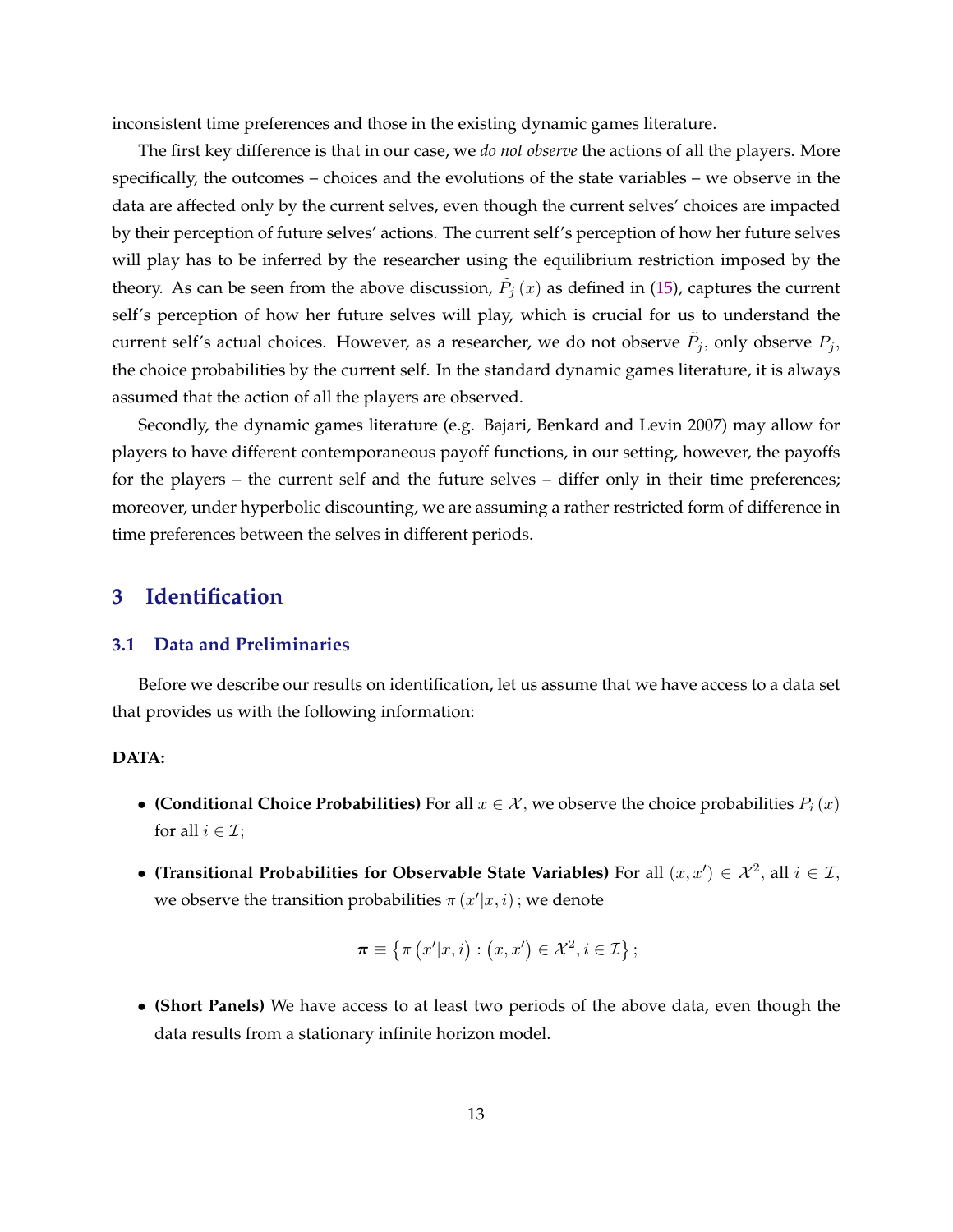<span id="page-15-0"></span>Following Magnac and Thesmar (2002), we assume that the *structure* of the model, denoted by  $\theta$ , is defined by the following parameters:<sup>9</sup>

$$
\theta = \left\{ \left( \beta, \tilde{\beta}, \delta \right), G, \left\langle \left\{ u_i\left(x\right), Z_i\left(x'\right), V_i\left(x'\right) : i \in \mathcal{I}, x \in \mathcal{X}, x' \in \mathcal{X} \right\} \right\rangle \right\},\
$$

where  $G(\cdot)$ , the distribution of the choice-specific payoff shocks  $\varepsilon_{it}$ , is assumed to have a Type-I extreme value distribution by Assumption [4.](#page-11-0) Note that the elements in  $\theta$  in our setting differs from those in Magnac and Thesmar (2002) in that we have two additional parameters  $\beta$  and  $\tilde{\beta}$  that measure present bias and naivety; moreover, the interpretation of  $V_i \left( x' \right)$  in our paper differs from theirs. In their paper  $V_i(x')$  directly informs about the *actual* choice probabilities of the decision maker in the second period because  $Pr(i|x') = Pr(V_i(x') + \varepsilon_i > V_j(x') + \varepsilon_j \; \forall j \neq i)$  . In our paper,  $Z_i(x')$  captures the current self's *perception* of the choice probability of the next period's self, which is *never actually* observed in the data; while  $V_i(x')$  is just an auxiliary value function to account for the exponentially discounted payoff streams from the perceived choices made according to  $\tilde{\sigma}(x,\varepsilon)$  . Another difference is that in Magnac and Thesmar (2002), the vector  $\{V_i(x'): x' \in \mathcal{X}\}$  are completely free parameters; in our setting, however, neither  $Z_i(x')$  and  $V_i(x')$  are completely free parameters as they are subject to the restriction that they have to satisfy [\(5\)](#page-9-0), [\(13\)](#page-12-0) and [\(16\)](#page-12-0).

We denote by  $\Theta$  the set of all permissible structures. The set  $\Theta$  requires that the structure satisfies the assumptions we adopted in the model, as well as the restrictions [\(5\)](#page-9-0), [\(13\)](#page-12-0) and [\(16\)](#page-12-0).

Given any structure  $\theta \in \Theta$ , the model predicts the probability that an agent will choose alternative  $i\in\mathcal{I}$  in state  $x\in\mathcal{X},$  which we denote by  $\hat{P}_i\left(x;\theta\right)$  and is given by

$$
\hat{P}_i(x;\theta) = \Pr\left\{u_i(x) + \varepsilon_i + \beta \delta \sum_{x' \in \mathcal{X}} V(x')\pi(x'|x,i) = \max_{j \in \mathcal{I}} \left[u_j(x) + \varepsilon_j + \beta \delta \sum_{x' \in \mathcal{X}} V(x')\pi(x'|x,j)\right]\middle|\, x,\theta\right\}.
$$

As is standard in the identification literature, we call the predicted choice probabilities  $\hat{P}_i\left(x;\theta\right)$  as the *reduced form* of structure  $\theta \in \Theta$ . We say that two structures  $\theta, \theta' \in \Theta$  are *observationally equivalent* if

$$
\hat{P}_i(x; \theta) = \hat{P}_i(x; \theta') \,\forall i \in \mathcal{I} \text{ and } x \in \mathcal{X}.
$$

A model is said to be *identified* if and only if for any  $\theta, \theta' \in \Theta$ ,  $\theta = \theta'$  if they are observationally equivalent.

<sup>&</sup>lt;sup>9</sup>We could have included the vector  $\{W_i(x): i \in I, x \in \mathcal{X}\}$  as part of the model parameters as well. But as seen from Eq. [\(17\)](#page-16-0),  $W_i(x)$  can be straightforwardly inferred from the data of choice probabilities  $P_i(x)$ , subject to a normalization. For this reason, we exclude them from our list of model parameters.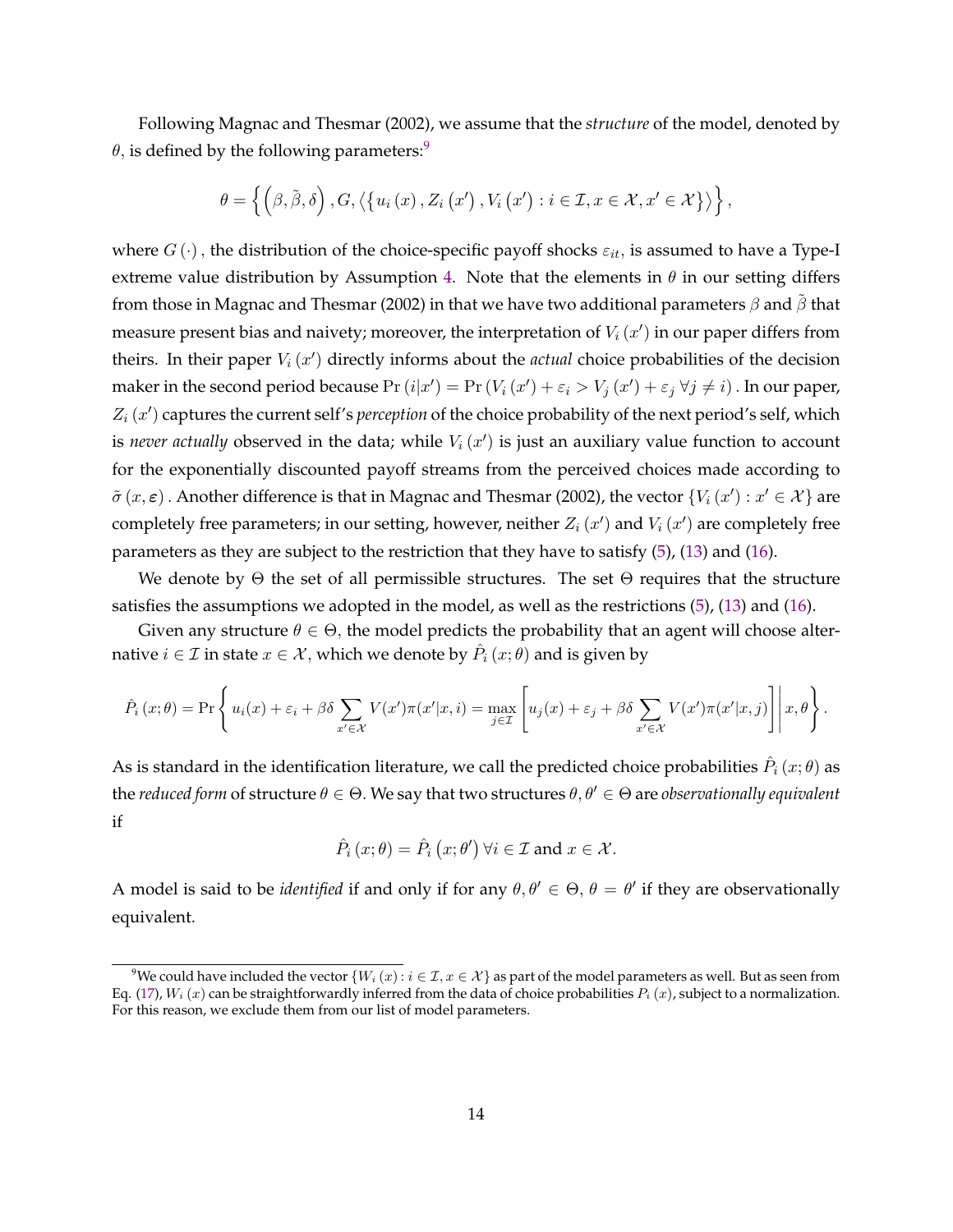#### <span id="page-16-0"></span>**3.2 Identification Results**

We first describe identification of  $\langle\{u_i(x),Z_i(x'),V_i(x'):i\in\mathcal{I},x\in\mathcal{X},x'\in\mathcal{X}\}\rangle$  with for a given set of discount factors  $\langle \beta, \tilde{\beta}, \delta \rangle$  . Then we provide conditions pertinent to the identification of  $\langle \beta, \tilde{\beta}, \delta \rangle$ .

# **3.2.1** Identification of  $\langle\{u_i\left(x\right),Z_i\left(x'\right),V_i\left(x'\right):i\in\mathcal{I},x\in\mathcal{X},x'\in\mathcal{X}\}\rangle$  for Given  $\left\langle\beta,\tilde{\beta},\delta\right\rangle$

For any given joint distribution G of  $\tilde{\varepsilon} \equiv (\varepsilon_1, ..., \varepsilon_I)$ , the choice probability vector  $P(x) =$  $(P_1(x),...,P_I(x))$  is a mapping Q of W $(x) = (W_0(x),W_1(x),...,W_I(x))$ . Hotz and Miller (1993) showed that the mapping Q can be inverted if for each  $i \in \mathcal{I}$ , one of the  $W_i(x)$  is normalized. That is, one can find

$$
D_i(x) \equiv W_i(x) - W_0(x) = Q_i(\mathbf{P}(x); G)
$$

where  $Q_i$  is the  $i^{th}$  component of the inverse  $Q$ . Under our Assumption [4](#page-11-0) (that  $\varepsilon_i$  has i.i.d Type-I Extreme Value distribution), the mapping  $Q_i$  is especially simple [following from [\(12\)](#page-11-0)]:

$$
D_{i}(x) = W_{i}(x) - W_{0}(x) = \ln \frac{P_{i}(x)}{P_{0}(x)}.
$$
\n(17)

Since we observe  $P_i(x)$  and  $P_0(x)$  from the data, we immediately learn about  $D_i(x)$ . We thus proceed as if  $D_i(x)$  is observable.

From Eq. [\(13\)](#page-12-0), we have that, for all  $i \in \mathcal{I}$ ,

$$
Z_i(x) = \frac{\tilde{\beta}}{\beta} W_i(x) + \left(1 - \frac{\tilde{\beta}}{\beta}\right) u_i(x)
$$
\n(18)

Together with (17), we have, for all  $i \in \mathcal{I} \setminus \{0\}$  and  $x \in \mathcal{X}$ ,

$$
Z_i(x) - Z_0(x) = \frac{\tilde{\beta}}{\beta} D_i(x) + \left(1 - \frac{\tilde{\beta}}{\beta}\right) \left[u_i(x) - u_0(x)\right]. \tag{19}
$$

Now let us examine the system of equations defined by Eq. [\(16\)](#page-12-0), which can be re-written, using [\(15\)](#page-12-0), as, for all  $x \in \mathcal{X}$ ,

$$
V(x) = Z_0(x) + \ln \left\{ \sum_{i \in \mathcal{I}} \exp \left[ Z_i(x) - Z_0(x) \right] \right\} + \left( 1 - \tilde{\beta} \right) \delta \sum_{j \in \mathcal{I}} \tilde{P}_j(x) \sum_{x' \in \mathcal{X}} V(x') \pi(x'|x, j). \tag{20}
$$

Note that if we take  $\big\{\beta,\tilde\beta,\delta,\langle Z_i\left(x\right):x\in\mathcal{X}\rangle\big\}$  as given, Eq. (20) is just a system of  $X$  linear equa-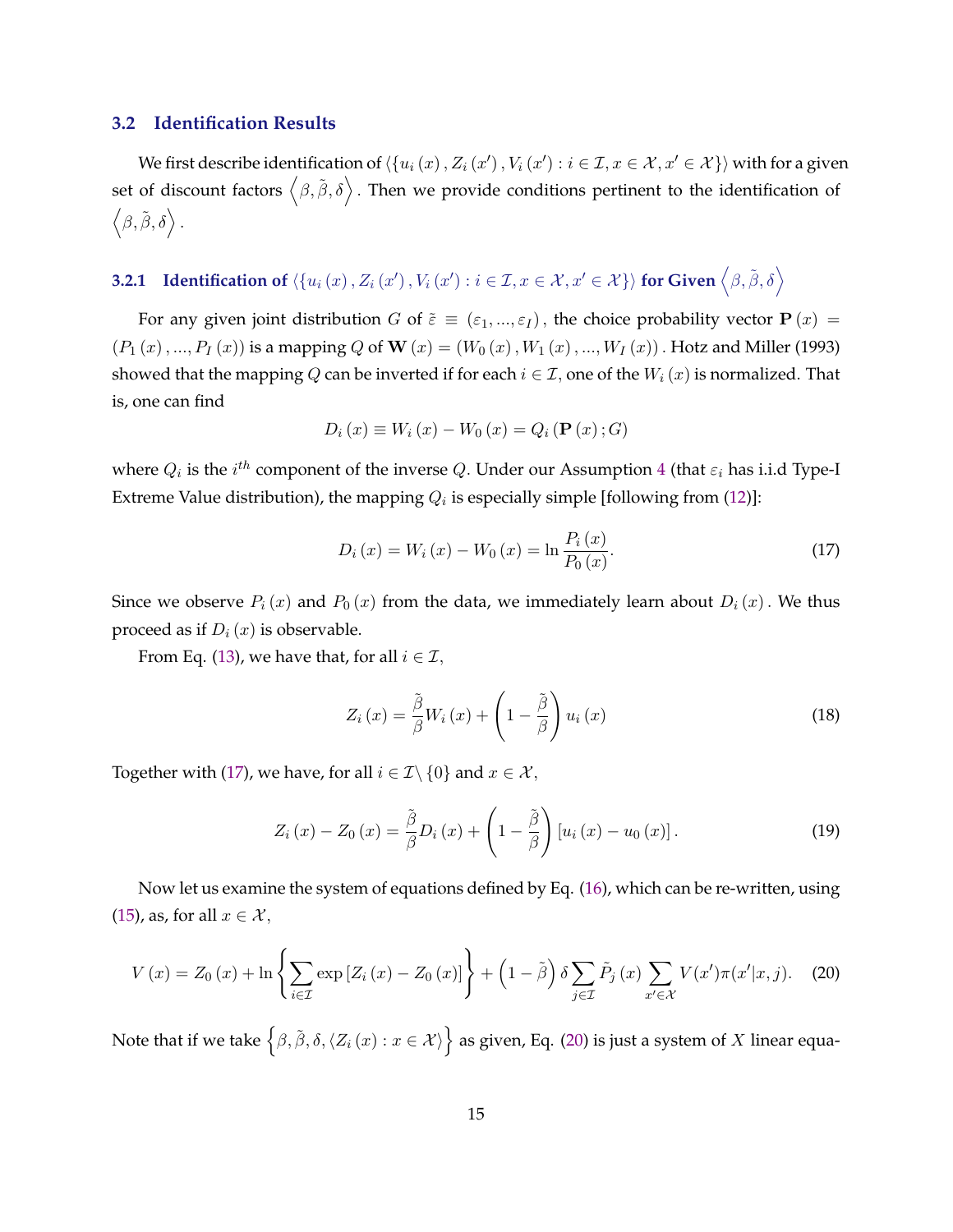<span id="page-17-0"></span>tion in  $X$  unknowns, namely,  $\mathbf{V}\equiv}\left[V\left(1\right),...,V\left(X\right)\right]^{T}$  .  $^{10}$ 

Specifically, if we stack  $[Z_0(x) + \ln \{\sum_{i \in \mathcal{I}} \exp[Z_i(x) - Z_0(x)]\}]_{x \in \mathcal{X}}$  into an  $X \times 1$  column vector **A**, denote by  $\tilde{\textbf{P}} \equiv \left[ \begin{array}{ccc} \tilde{\textbf{p}}_0 & \dots & \tilde{\textbf{p}}_I \end{array} \right]$  the  $X \times [(I+1) \, X]$  matrix of choice probabilities, $^{11}$  and properly stack up the transition matrices  $\pi(x'|x,j)$  into an  $[(I + 1)X] \times X$  matrix as:<sup>12</sup>

$$
\mathbf{\Pi} \equiv \left[ \begin{array}{c} \mathbf{\Pi}_0 \\ \vdots \\ \mathbf{\Pi}_I \end{array} \right]
$$

,

we can write [\(20\)](#page-16-0) as

$$
\mathbf{V}\hspace{-1mm}=\hspace{-1mm}\mathbf{A}\hspace{-1mm}+\left(1-\tilde{\boldsymbol{\beta}}\right)\delta\mathbf{\tilde{P}}\mathbf{\Pi}\mathbf{V},
$$

which yields the solution of  ${\bf V}$  as a function of  $\left\{\beta,\tilde\beta,\delta,\langle Z_i\left(x\right):x\in{\cal X}\rangle\right\}$  to be:

$$
\mathbf{V} = \left[\mathbf{I} - \left(1 - \tilde{\boldsymbol{\beta}}\right) \delta \tilde{\mathbf{P}} \mathbf{\Pi}\right]^{-1} \mathbf{A}.
$$
 (21)

.

Thus for fixed values of  $\left(\beta,\tilde{\beta},\delta\right),$  we can plug (21) into [\(5\)](#page-9-0) and obtain, for all  $x\in\mathcal{X},$  and all  $i \in \mathcal{I} \equiv \{0, 1, ..., I\}$ ,

$$
Z_i(x) = u_i(x) + \tilde{\beta}\delta \sum_{x' \in \mathcal{X}} V(x') \pi(x'|x, i)
$$
  
=  $u_i(x) + \tilde{\beta}\delta \Pi_i(x) V$   
=  $u_i(x) + \tilde{\beta}\delta \Pi_i(x) \left[ \mathbf{I} - \left(1 - \tilde{\beta}\right) \delta \tilde{\mathbf{P}} \Pi \right]^{-1} \mathbf{A},$  (22)

where  $\Pi_i(x) = [\pi(1|x, i), ..., \pi(X|x, i)]$  is an  $X \times 1$  vector as defined in footnote 12.

<sup>10</sup>Note that all the terms  $\tilde{P}_j(x)$  just depend on  $Z_i(\cdot)$ .

$$
{}^{11}\text{For each } j \in \mathcal{I}, \tilde{\mathbf{P}}_j \text{ is the } X \times X \text{ matrix organized as: } \tilde{\mathbf{P}}_j = \begin{bmatrix} \tilde{P}_j(0) & 0 & \cdots & 0 \\ 0 & \tilde{P}_j(1) & \cdots & 0 \\ 0 & 0 & \ddots & 0 \\ 0 & 0 & \cdots & \tilde{P}_j(X) \end{bmatrix}.
$$

ίHere,  $\Pi_j$  is an  $X \times X$  matrix defined by

$$
\mathbf{\Pi}_{j} = \begin{bmatrix} \mathbf{\Pi}_{j} (1) \\ \mathbf{\Pi}_{j} (2) \\ \vdots \\ \mathbf{\Pi}_{j} (X) \end{bmatrix} = \begin{bmatrix} \pi (1|1,j) & \dots & \pi (X|1,j) \\ \pi (1|2,j) & \dots & \pi (X|2,j) \\ \vdots & \vdots \\ \pi (1|X,j) & \dots & \pi (X|X,j) \end{bmatrix}
$$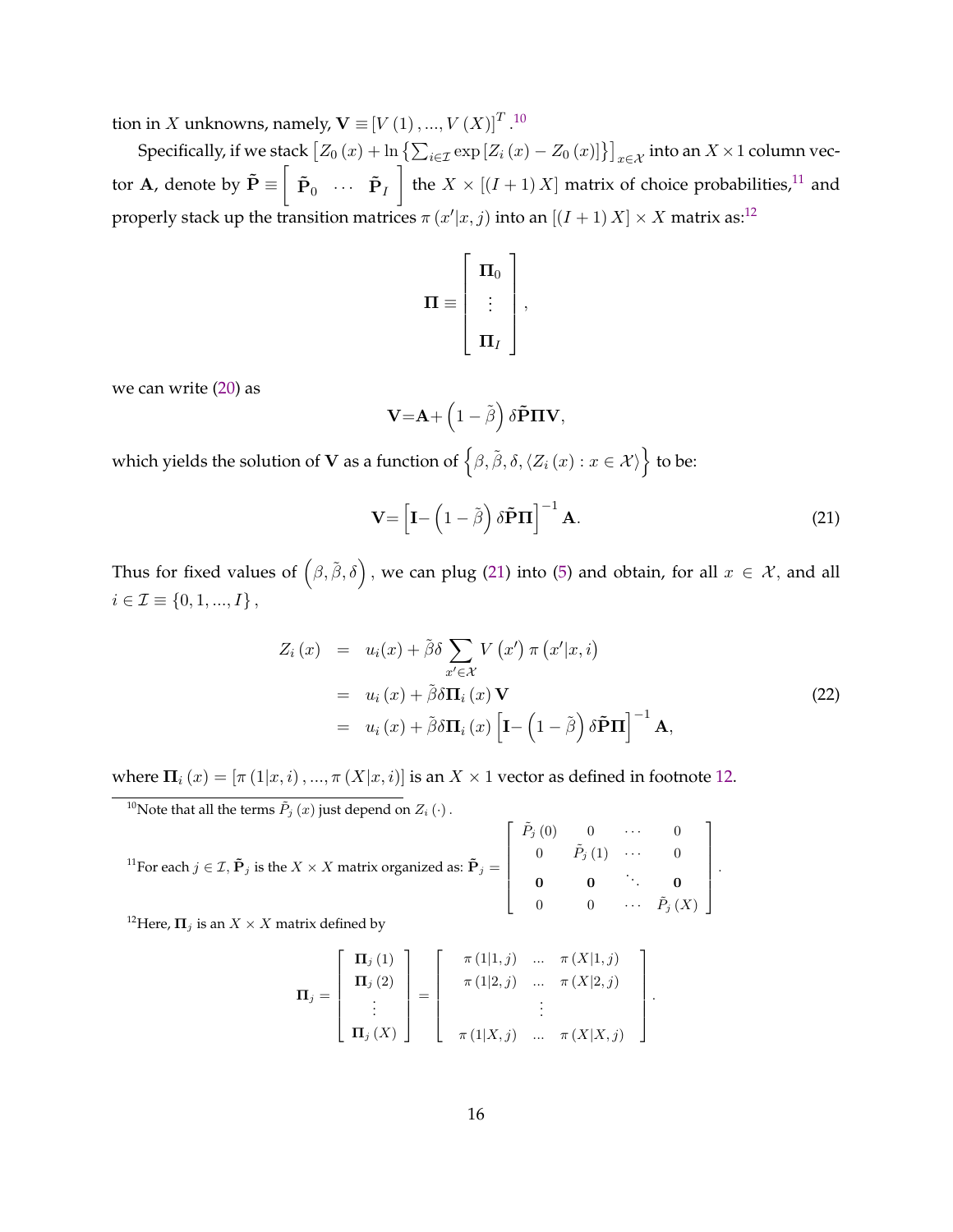<span id="page-18-0"></span>Now consider the system of equations given by [\(19\)](#page-16-0) and [\(22\)](#page-17-0). We know from the standard theories of discrete choice that we have to normalize the utility for the reference alternative 0, which without loss of generality we set  $u_0(x) = 0$  for all  $x \in \mathcal{X}$ . Thus, the unknowns contained in the equation system of [\(19\)](#page-16-0) and [\(22\)](#page-17-0) include the following unknowns:  $(I + 1) \times X$  values for  $\{Z_i(x): i \in \mathcal{I}, x \in \mathcal{X}\}$  and  $I \times X$  values for  $\{u_i(x): i \in \mathcal{I}/\{0\}, x \in \mathcal{X}\}$ . That is, the total number of unknowns is  $(2I + 1) \times X$ . It is also easy to see that the total number of equations in the system is also equal to  $(2I + 1) \times X : I \times X$  equations in [\(19\)](#page-16-0) and  $(I + 1) \times X$  equations in [\(22\)](#page-17-0).

Of course, having the same number of equations as the number of unknowns does *not* guarantee the existence, or the uniqueness of the solutions. We will describe how the number of solutions affect our estimation procedure below.

Note that in the equation system of [\(19\)](#page-16-0) and [\(22\)](#page-17-0), the three discounting parameters  $(\beta, \tilde{\beta}, \delta)$ appear in three different combinations: first, in Eqs. [\(22\)](#page-17-0), both  $\tilde\beta\delta$  and  $\left(1-\tilde\beta\right)\delta$  appear; second,  $\tilde{\beta}/\beta$  appears in Eqs. [\(19\)](#page-16-0). The fact that  $\tilde{\beta}\delta$ ,  $(1-\tilde{\beta})\delta$  and  $\tilde{\beta}/\beta$  appear in the equation system is crucial for the separate estimation of the  $(\beta, \tilde{\beta}, \delta)$  parameters.<sup>13</sup> It is important to emphasize that the non-linearities of how the three parameters  $\big(\beta,\tilde\beta,\delta\big)$  enter our problem is not by ad hoc assumptions, instead they are driven by theoretical considerations.

Finally, as we will see below, the main variables of interest that we would like to solve in the equation system [\(19\)](#page-16-0) and [\(22\)](#page-17-0) are the  $I \times X$  values for  $\{u_i(x) : i \in \mathcal{I}/\{0\}, x \in \mathcal{X}\}\,$  and the values for  $\{Z_i(x): i \in \mathcal{I}, x \in \mathcal{X}\}\$  are only auxiliary. In our actual estimation, we indeed further eliminate  $\{Z_i(x) : i \in \mathcal{I}, x \in \mathcal{X}\}\$  from the equation system [\(19\)](#page-16-0) and [\(22\)](#page-17-0) and only solve for  ${u_i(x) : i \in \mathcal{I}/\{0\}, x \in \mathcal{X}}$ .

# **3.2.2** exclusion Restriction to Identify  $\left\langle \beta, \tilde{\beta}, \delta \right\rangle$

Now we discuss conditions for identification related to  $\big<\beta,\tilde\beta,\delta\big>$  . This discussion is closely related to that in Magnac and Thesmar (2002). We impose the following *exclusion restriction assumption:*

**Assumption 5.** *(exclusion Restriction) There exist state variable*  $x_1 \in \mathcal{X}$  *and*  $x_2 \in \mathcal{X}$  *with*  $x_1 \neq x_2$ , *such that*

*1. for* all  $i \in \mathcal{I}$ ,  $u_i(x_1) = u_i(x_2)$ ;

<sup>13</sup>Note that if the identification of  $\langle \tilde{\beta}\delta, (1-\tilde{\beta})\delta, \tilde{\beta}/\beta \rangle$  is isomorphic to the identifcation of  $\langle \beta, \hat{\beta}, \delta \rangle$  :

$$
\delta = \tilde{\beta}\delta + \left(1 - \tilde{\beta}\right)\delta; \quad \tilde{\beta} = \frac{\tilde{\beta}\delta}{\tilde{\beta}\delta + \left(1 - \tilde{\beta}\right)\delta}; \quad \beta = \frac{\tilde{\beta}\delta}{\tilde{\beta}\delta + \left(1 - \tilde{\beta}\right)\delta} / \left(\frac{\tilde{\beta}}{\beta}\right).
$$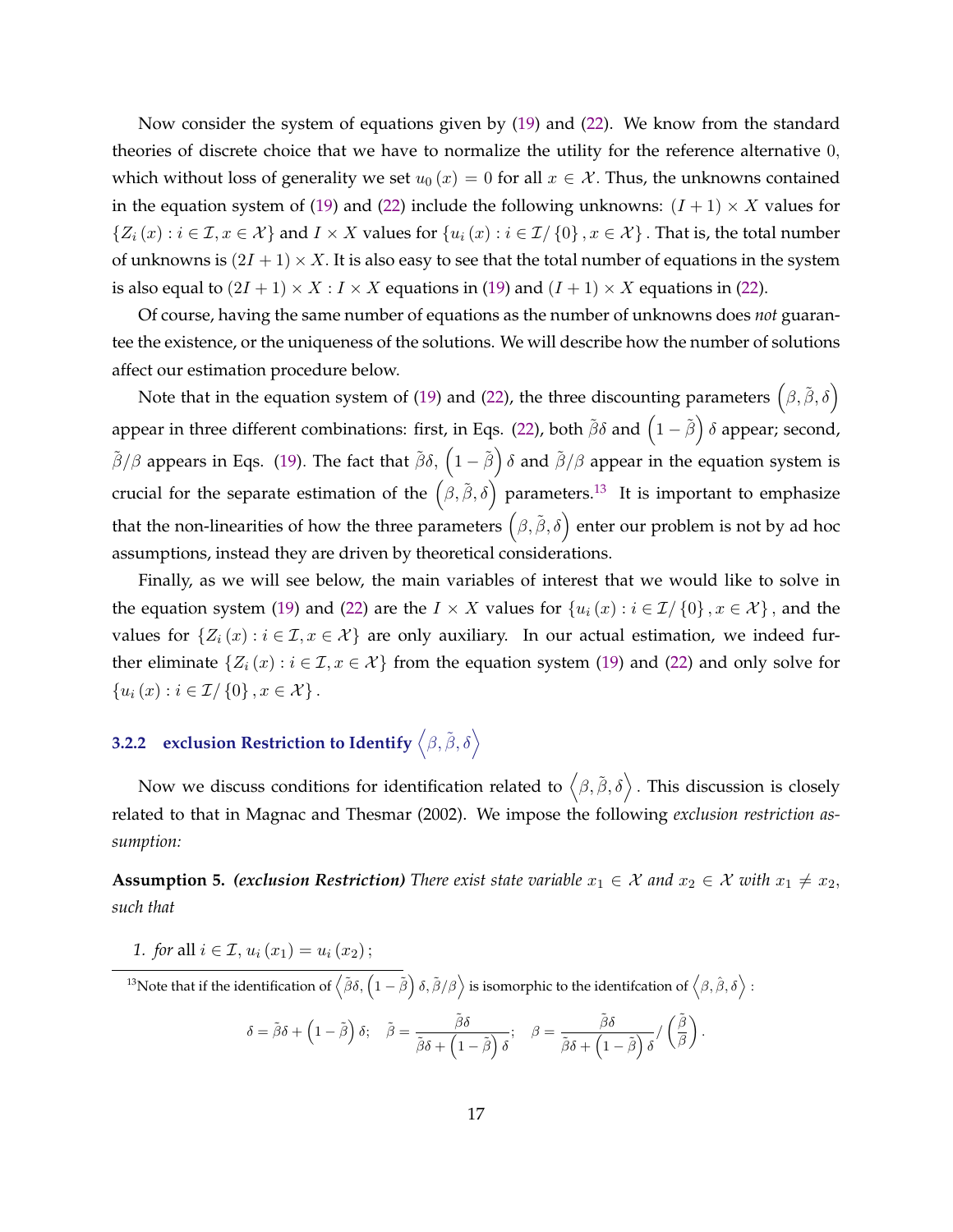*2. for* some  $i \in \mathcal{I}, \pi(x'|x_1, i) \neq \pi(x'|x_2, i)$ .

More specifically, to satisfy the exclusion restriction assumption, there must exist at least one variable that does not directly affect the *contemporaneous utility function*  $u_i(\cdot)$  for all  $i \in \mathcal{I}$ , but the variable may matter for choices because it affects the transition of state variables. The extent to which individuals' choice probabilities differ at state  $x_1$  and  $x_2$  reveals information about the discount factors. This is the key intuition from Magnac and Thesmar's (2002) result where they are interested in identifying a single long-term discount factor  $\delta$ . In their setting, if  $\delta = 0$ , i.e., if individuals are completely myopic, then the choice probabilities would have been the same under  $x_1$  and  $x_2$ ; to the extent that choice probabilities differ at  $x_1$  and  $x_2$ , it reveals information about the degree of time discounting. Their intuition, however, can be easily extended to the hyperbolic discounting case, as we will exploit in the proposed estimation strategy below.

For notational simplicity, we will divide the state variables into two groups  $(x_r, x_e)$  where  $x_r \in \mathcal{X}_r$  refers to the state variables that directly enter the contemporaneous payoff function  $u_i(x_r)$ and  $x_e \in \mathcal{X}_e$  refers to the state variables that satisfy the exclusion restriction [\(5\)](#page-18-0). The key idea that the existence of exclusion variables can provide the source of identification of the discount factors is as follows: for any given values for  $\big<\beta,\tilde\beta,\delta\big>$ , Section [3.2.1](#page-16-0) tells us that we can identify, from the observed data, values of  $\langle\{u_i\left(x\right):i\in\mathcal{I},x\in\mathcal{X}\}\rangle$  , to the extent that  $\big\langle\beta,\tilde{\beta},\delta\big\rangle$  might be consistent with the data at all. However, consider two state vectors  $x = (x_r, x_e)$  and  $x' = (x_r, x'_e)$  that only differ in the exclusion restriction components. If the postulated values of  $\langle \beta,\tilde\beta,\delta\rangle$  are inconsistent with the true values, there is no guarantee that the identified values of  $u_i(x)$  and  $u_i(x')$  are equal, as required by the exclusion restriction. The exclusion restriction will allow us to select the values of  $\big<\beta,\tilde\beta,\delta\big>$  such that the values of  $u_i$   $(x)$  and  $u_i$   $(x')$  identified from the data only differ if  $x$  and  $x'$ differ in components of  $x_r$ .

Before we show how we can use the exclusion restriction to construct estimators for the three discount factors  $\big\langle \beta,\tilde\beta,\delta\big\rangle$  , it is useful to provide some intuition as to how  $\big\langle \beta,\tilde\beta,\delta\big\rangle$  come to affect the observed choice behavior by the current self differently.

**Distinguishing**  $\beta$  and  $\delta$ . It may seem counterintuitive that  $\beta$  and  $\delta$  could be separately identified in a short two-period panel data set. To provide some intuition, let us consider the case that  $\tilde{\beta} = \beta$ . The question is: "Can we distinguish the behavior of an agent with exponential discounting rate  $\delta = \beta \delta$  from the behavior of a sophisticated time-inconsistent agent with preference  $(\beta, \delta)$ ?" Under stationarity assumption, if an agent has time consistent exponential discounting rate  $\hat{\delta} = \beta \delta$ , her expected continuation utilities is completely determined by the observed choice probabilities. To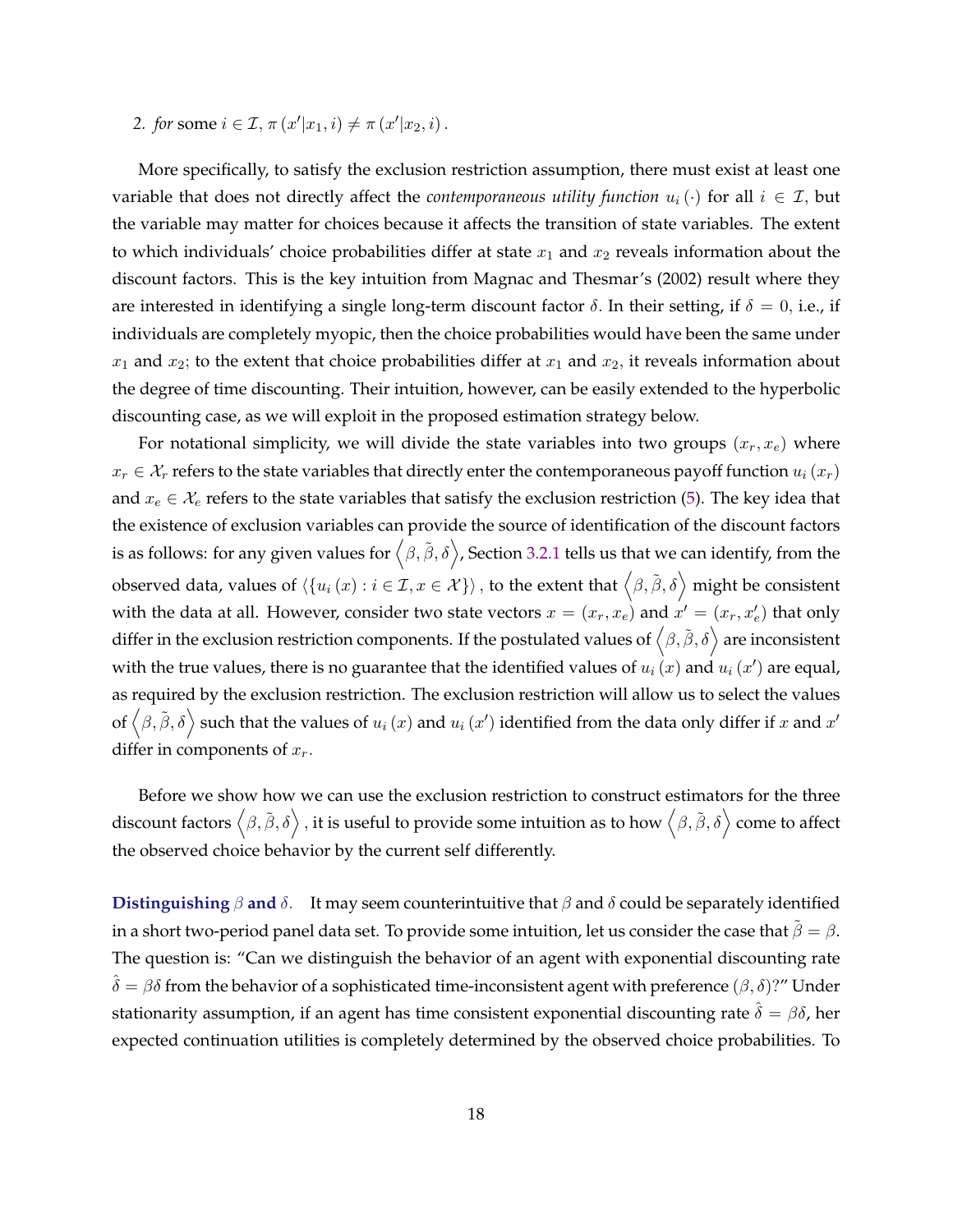<span id="page-20-0"></span>see this, observe that in equation [\(20\)](#page-16-0), if one replaces  $\tilde{\beta}$  by 1 and  $\delta$  by  $\hat{\delta}$ , we will have

$$
V(x) = Z_0(x) + \ln \left\{ \sum_{i \in \mathcal{I}} \exp \left[ Z_i(x) - Z_0(x) \right] \right\},\,
$$

which only depends on  $D_i(x)$  when  $\beta = \tilde{\beta}$ .

However, for a sophisticated time-inconsistent agent with preference  $(\beta, \delta)$ , there is an incongruence between current self and her perceived future self regarding how they evaluate the future stream of payoffs. Though the current self has to defer to her next-period self in terms of the actual next-period choice that will be chosen, they disagree on how much weight to put on payoffs two-periods from now. It is this incongruence that leads to the last term in Eq. [\(20\)](#page-16-0), which in turn breaks the tight link between observed choice probabilities and the continuation utilities.

As we demonstrated in Section [3.2.1,](#page-16-0) the continuation utilities will ultimately determine the identified values of  $\langle \{u_i(x) : i \in \mathcal{I}, x \in \mathcal{X}\} \rangle$ . Thus  $\beta$  and  $\delta$  can be distinguished when there are exclusion variables because they requires that  $u_i(x)$  does not depend on the  $x_e$  components of the state vector.

**Distinguishing**  $\beta$  and  $\tilde{\beta}$ . To help provide intuition for why  $\beta$  could be distinguished from  $\tilde{\beta}$ , let us suppose that  $\delta = 1$ . First note that the ratio  $\tilde{\beta}/\beta$  appears in term  $Z_i(x)$  [see Eq. [\(18\)](#page-16-0)]. This ratio regulates the incongruence between the current self's own behavior and her perception of the behavior of her future selves. Eq. [\(19\)](#page-16-0) shows that if  $\tilde{\beta}/\beta = 1$ , then  $Z_i(x) - Z_0(x)$  is uniquely determined by the observed  $D_i(x)$ ; and thus the current self's perception about her future self's action is identical to her own action. This implies that  $\tilde{\beta}/\beta = 1$  (and  $\delta = 1$ ) will pin down completely the identified values of  $\langle \{u_i(x) : i \in I, x \in \mathcal{X}\} \rangle$  from the data, which could be refuted if the identified values of  $u_i(x)$  do not satisfy the exclusion restrictions, i.e.,  $u_i(x)$  should not depend on the  $x_e$  components of the state vector.

# **3.3** The Exponential Discounting Special Case:  $\beta = \tilde{\beta} = 1$

Before discussing our estimation strategy, we here show that the non-linear equation system [\(19\)](#page-16-0) and [\(22\)](#page-17-0), for the special case of dynamic discrete choice models with exponential discounting (i.e., the case with  $\hat{\beta} = \beta = 1$ ), replicates the known results in the literature. In that case, [\(19\)](#page-16-0) is reduced to the well-known relationship

$$
Z_i(x) - Z_0(x) = \ln P_i(x) - \ln P_0(x); \qquad (23)
$$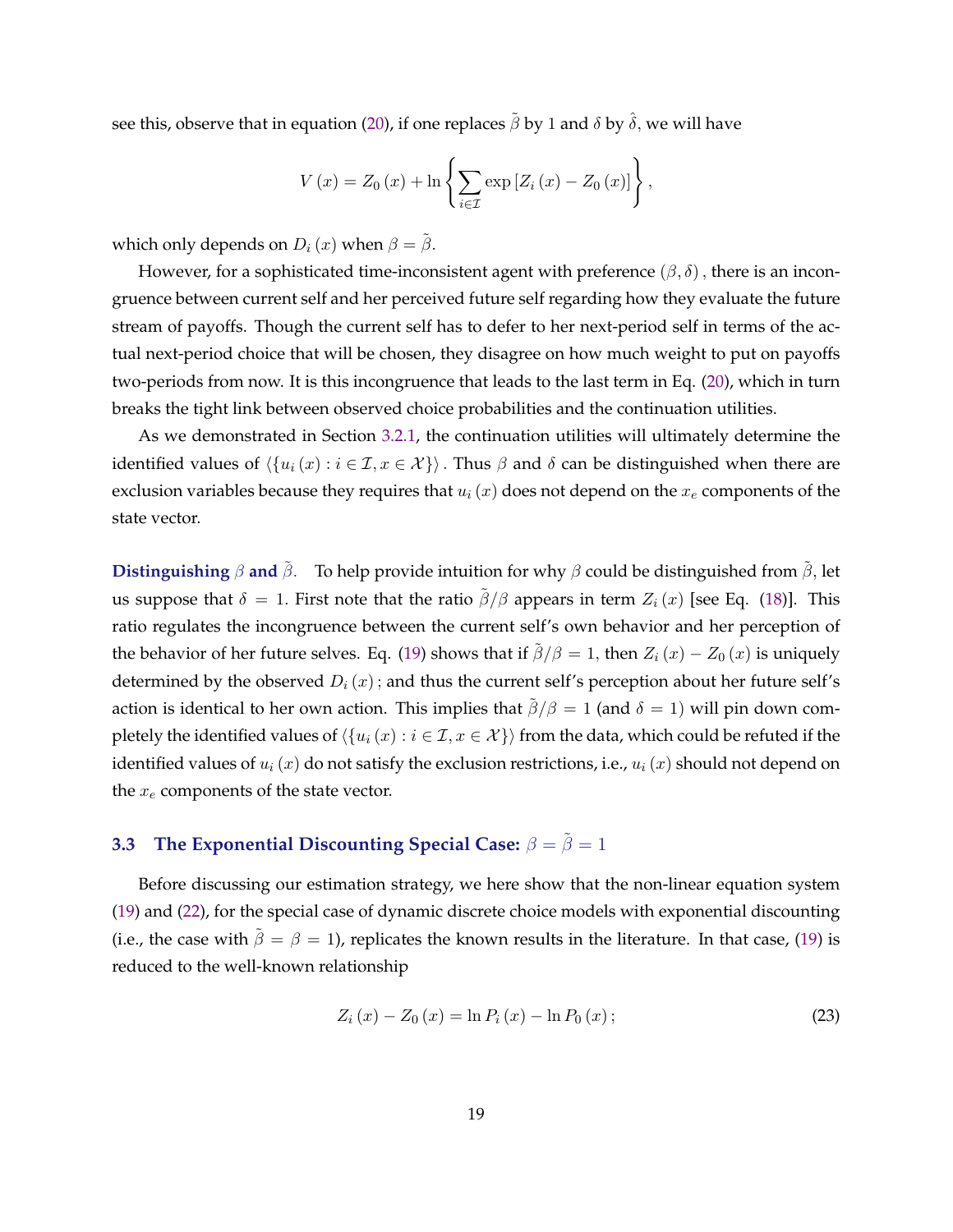<span id="page-21-0"></span>that is, in standard models the difference in the choice probabilities for alternative  $i$  and the reference alternative 0 informs us about the difference in the value from choosing  $i$  relative to the value from choosing 0. This is of course also true when  $\tilde{\beta} = \beta < 1$ . The potential naivety we allow in our setup breaks this direct relationship between  $P_i(x)/P_0(x)$  and  $Z_i(x) - Z_0(x)$ .

Moreover, when  $\tilde{\beta} = \beta = 1$ , [\(22\)](#page-17-0) for  $i = 0$  is reduced to (using the normalization that  $u_0(x) =$  $0):$ 

$$
Z_0(x) = \delta \sum_{x' \in \mathcal{X}} Z_0(x') \pi(x'|x,0) + \delta \sum_{x' \in \mathcal{X}} \ln \left[ \sum_{i \in \mathcal{I}} \frac{P_i(x')}{P_0(x')} \right] \pi(x'|x,0).
$$

For simplicity, denote the  $X\times 1$  vector  $\{Z_0(x)\}_{x\in\mathcal{X}}$  as  ${\bf Z}_0$ ; write the  $X\times X$  matrix  $\pi$   $(x'|x,0)$  as  ${\bf \Pi}_0,$ and write the  $X\times 1$  vector  $\left\{\ln\left[\sum_{i\in\mathcal{I}}\frac{P_i(x')}{P_0(x')}\right]\right\}$  $\overline{P_0(x')}$ ]} as m. The above equation can be written as  $x \in \mathcal{X}$ 

$$
\mathbf{Z}_0 = \delta \mathbf{\Pi}_0 \left( \mathbf{Z}_0 + \mathbf{m} \right).
$$

Thus,

$$
\mathbf{Z}_0 = \left(\mathbf{I} - \delta \mathbf{\Pi}_0\right)^{-1} \delta \mathbf{m}.
$$

Given this unique solution of  $\mathbb{Z}_0$ , [\(23\)](#page-20-0) immediately provides  $Z_i(x)$  for all  $i \in \mathcal{I}/\{0\}$  and all  $x \in \mathcal{X}$ . To obtain  $u_i(x)$  for  $i \in \mathcal{I} \setminus \{0\}$ , note that [\(22\)](#page-17-0) implies that

$$
\mathbf{u}_i = \mathbf{Z}_i - \delta \mathbf{\Pi}_i \mathbf{Z}_0 - \delta \mathbf{\Pi}_i \mathbf{m},\tag{24}
$$

where  $\mathbf{Z}_i$  and  $\mathbf{u}_i$  are  $X\times 1$  vectors of  $\{Z_i(x)\}_{x\in\mathcal{X}}$  and  $\{u_i(x)\}_{x\in\mathcal{X}}$  respectively,  $\mathbf{\Pi}_i$  is the  $X\times X$ matrix  $\pi(x'|x, i)$ . Recall that in the standard exponential discounting model we have  $Z_i(x) =$  $V_i(x)$  , thus we can conclude that ,  $\{ {\bf u}_i\}_{i\in \mathcal{I}\setminus\{0\}}$  and  $\{ {\bf V}_i\}_{i\in \mathcal{I}}$  are identified once  $\delta,G$  and  $\{u_0(x)\}_{x\in \mathcal{X}}$ are fixed. This replicates the proof of Proposition 2 in Magnac and Thesmar  $(2002)$ .<sup>14</sup>

### **4 Estimation Strategies**

In this section, we describe two estimation strategies based on our discussion about identification above. Both estimation strategy involves two steps, and they share the same first step. In the first step, we estimate from the data the choice probabilities  $P_i(x)$  for all  $i \in \mathcal{I}$  and all  $x \in \mathcal{X}$ , as well as the state transition probabilities  $\pi(x'|x,i)$  for all  $i \in \mathcal{I}$  and all  $(x',x) \in \mathcal{X}^{2.15}$ 

<sup>&</sup>lt;sup>14</sup>The only difference is that our argument above indicates that  $V_0$  does not have to be fixed. It can be identified from the model.

 $15$ It is useful to note that so far, our discussion has focused on short-panel (two period) data sets under stationarity assumption. Having two-period data allows one to non-parametrically estimate the transition probabilities  $\pi(x'|x,i)$ ; stationarity ensures that looking at a two-period slice of a potentially long panel is sufficient. Fang and Silverman (2006) considered a case without stationarity (specifically a finite horizon model) and showed that  $\beta$  and  $\delta$  could be poten-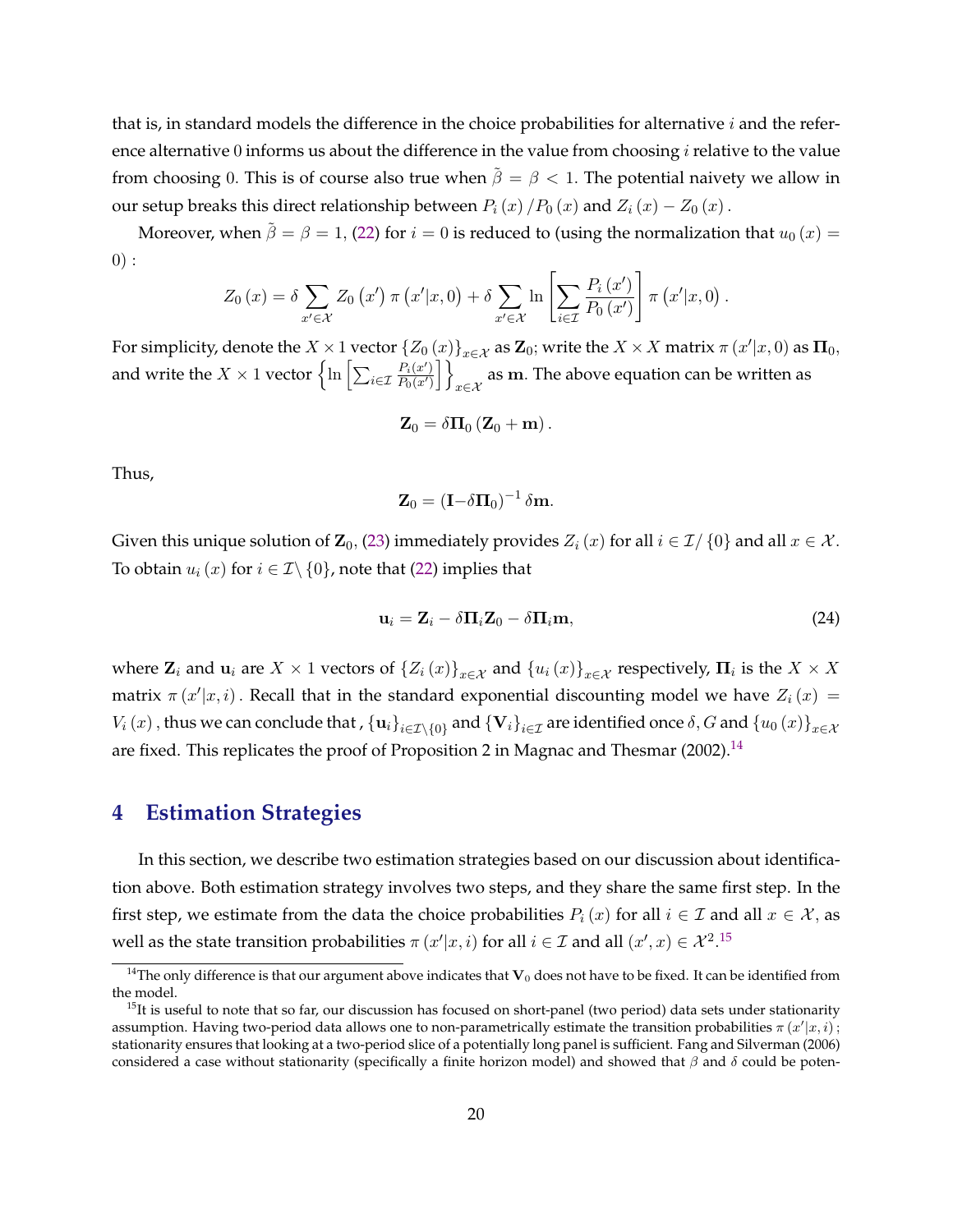<span id="page-22-0"></span>The second step is different for the two estimation strategies. The first estimation strategy in-volves two loops. In the inner loop, we solve equation system [\(19\)](#page-16-0) and [\(22\)](#page-17-0) for  $u_i(x) = u_i(x_r, x_e)$ for a given triple of values for  $\big<\beta,\tilde\beta,\delta\big>$  for all  $i\,\in\,\mathcal{I}\setminus\{0\}$  and all  $x\,\in\,\mathcal{X}$  where we normalize  $u_0(x) = 0$  for all  $x \in \mathcal{X}$ . In the outer loop, we exploit the identifying assumption [5](#page-18-0) in a straightforward manner. We know that at the true values of  $\big<\beta,\tilde\beta,\delta\big>$ , for all  $\tilde x_e\in\mathcal X_e$ , the standard deviation of  $\hat{u}_i(x_r, \tilde{x}_e)$  with respect to  $\tilde{x}_e$  should be 0, because Assumption [5](#page-18-0) requires that  $u_i(x_r, \tilde{x}_e)$  does not depend on  $\tilde x_e.$  Therefore the estimator for  $\big\langle \beta,\tilde\beta,\delta\big\rangle$  in our first estimation strategy is:

$$
\left\langle \beta, \tilde{\beta}, \delta \right\rangle = \arg \min_{\left\{ \beta, \tilde{\beta}, \delta \right\}} \frac{1}{|\mathcal{X}_r|} \sum_{x_r \in \mathcal{X}_r} \left| \text{std} \left[ \hat{u}_i \left( x_r, \tilde{x}_e; \left\langle \beta, \tilde{\beta}, \delta \right\rangle \right) \right] \right|, \tag{25}
$$

where std $\big[\hat{u}_i\big(x_r,\tilde{x}_e;\big<\beta,\tilde{\beta},\delta\big>\big)\big]$  is simply the sample standard deviation of  $\hat{u}_i\,(x_r,\tilde{x}_e)$  , calculated under given values of  $\left\langle \beta,\tilde{\beta},\delta\right\rangle$  , with respect to  $\tilde{x}_{e}.$ 

The second estimation strategy is a maximum pseudo-likelihood estimation. As in the first estimation strategy, we first solve equation system [\(19\)](#page-16-0) and [\(22\)](#page-17-0) for  $u_i(x) = u_i(x_r, x_e)$  for a given triple of values for  $\big<\beta,\tilde\beta,\delta\big>$  for all  $i\in\mathcal I\backslash\{0\}$  and all  $x\in\mathcal X$  where we normalize  $u_0\,(x)=0$  for all  $x \in \mathcal{X}$ . Then we directly impose, by Assumption [5,](#page-18-0) the restriction that

$$
\hat{u}_i(x_r) = \frac{1}{|\{(x_r, \tilde{x}_e) : \tilde{x}_e \in \mathcal{X}_e\}|} \sum_{\{(x_r, \tilde{x}_e) : \tilde{x}_e \in \mathcal{X}_e\}} \hat{u}_i(x_r, \tilde{x}_e)
$$
\n(26)

where  $\mathcal{X}_e$  is the set of possible values for the payoff irrelevant state variables  $x_e$  we discussed in Assumption [5.](#page-18-0) Given  $\hat{u}_i(x_r)$  as defined by (26), we can then use the model to predict the implied choice probabilities  $\hat{P}_i\left(x;\left<\beta,\tilde{\beta},\delta\right>\right)$  , and formulate the pseudo-likelihood of the observed data, which can be written as:

$$
\mathcal{L} = \Pi_{n \in \mathcal{N}} \Pi_{i=1}^{I} \Pi_{x \in \mathcal{X}} \hat{P}_i \left( x; \left\langle \beta, \tilde{\beta}, \delta \right\rangle \right)^{D_i(x)} \left[ 1 - \hat{P}_i \left( x; \left\langle \beta, \tilde{\beta}, \delta \right\rangle \right) \right]^{1 - D_i(x)}, \tag{27}
$$

where in the likelihood function, n stands for an individual and  $\mathcal N$  stands for the set of individuals in the sample, and also note that we partialed out the contribution from the state transitions  $\pi(x'|x,i)$  in the likelihood since it is already estimated in step one. We then maximize the pseudolikelihood function to estimate  $\big\langle \beta,\tilde{\beta},\delta \big\rangle.$ 

tially distinguished without exclusion restriction if the researcher has access to at least three-period panel data. Also, see Section [6](#page-37-0) for discussions related to non-stationariy, longer panels and unobserved state variables or unobserved heterogeity.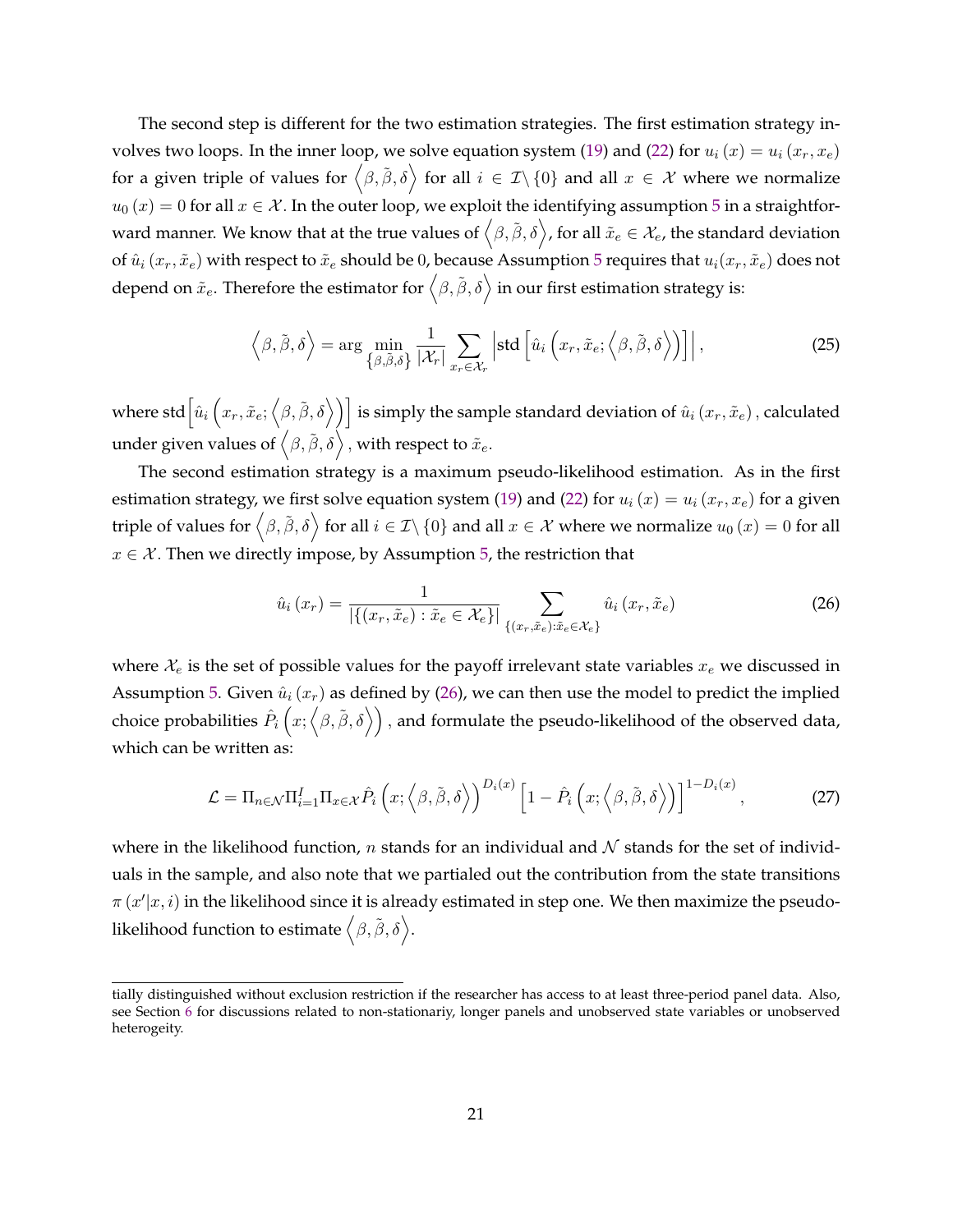#### **4.1 Discussions**

Now we discuss a few practical issues that may arise in the estimation.

**Solutions to the Equation System [\(19\)](#page-16-0) and [\(22\)](#page-17-0).** Even though the equation system [\(19\)](#page-16-0) and [\(22\)](#page-17-0) have the same number of equations and unknowns, there is no guarantee that the system will have a unique solution for any arbitrary values of  $\big\langle \beta,\tilde{\beta},\delta\big\rangle$  .<sup>16</sup> In practice, we deal with the potential no solution, or multiple solution problem as follows. If for a particular combination of  $\big<\beta,\tilde\beta,\delta\big>$  , we are unable to find a solution to the equation system [\(19\)](#page-16-0) and [\(22\)](#page-17-0), we will simply set the objective  $\sum_{x_r \in \mathcal{X}_r} \left| \text{std}\left[\hat{u}_i\left(x_r, \tilde{x}_e; \left\langle \beta, \tilde{\beta}, \delta \right\rangle \right) \right] \right|$  in [\(25\)](#page-22-0) for estimation method 1 to + $\infty$  (i.e., a sufficiently  $\overline{\phantom{a}}$ large value), and the objective likelihood in [\(27\)](#page-22-0) for estimation method 2 to  $-\infty$  (i.e., a sufficiently small value). On the other hand, if for some particular combination of  $\big\langle \beta,\tilde{\beta},\delta\big\rangle$  , we find multiple solutions to the equation system, we will, among all the solutions, pick the smallest values of the objective [\(25\)](#page-22-0) for estimation method 1 and pick the highest likelihood in [\(27\)](#page-22-0) for estimation method 2.

**Size of the Support of exclusion Restriction State Variables**  $\mathcal{X}_e$ . As we described in Section [3.2,](#page-15-0) the identification of the model comes from the presence of state variables that satisfy the exclusion restriction [5.](#page-18-0) The exclusion variables identify  $\big<\beta,\tilde\beta,\delta\big>$  by requiring that only those combinations of the discount factors that can explain the observed data with payoffs  $\langle \{u_i(x) : i \in \mathcal{I} \setminus \{0\}, x \in \mathcal{X}\} \rangle$ that do not vary with respect to changes in  $x_e$ . Since we have three unknown discount factors  $\langle \beta, \tilde{\beta}, \delta \rangle$ , we need at least three cross- $x_e$  restrictions, i.e., a minimum of *four* different points in the support  $\mathcal{X}_e$  are required. Also, the requirement for the size of the support  $\mathcal{X}_e$  seems to differ between the two proposed estimation methods. In estimation method 1, the larger the size of  $\mathcal{X}_e$ , the smoother the objective function  $\sum_{x_r \in \mathcal{X}_r} \left[ \text{std} \left[ \hat{u}_i \left( x_r, \tilde{x}_e; \left\langle \beta, \tilde{\beta}, \delta \right\rangle \right) \right] \right]$  is with respect to  $\left\langle \beta, \tilde{\beta}, \delta \right\rangle$ . The effect of the size of  $\mathcal{X}_e$  on the properties of the objective function in [\(27\)](#page-22-0) is less pronounced.

**Parametric Utility Function Specifications.** Even though we described how  $\langle \{u_i(x) : i \in \mathcal{I} \setminus \{0\}, x \in \mathcal{X}\} \rangle$ can be non-parametrically solved from equation system [\(19\)](#page-16-0) and [\(22\)](#page-17-0) for given values of  $\big<\beta,\tilde\beta,\delta\big>$  . In practice, we may often parameterize it as a function of observed state variables  $x$ , including the exclusion variables  $x_e$ . In such cases, the estimation methods described above can be adapted to minimize the standard deviation of the coefficient estimates for the exclusion variables  $x_e$  for estimation method 1. Estimation method 2, though, still goes through unmodified (see Footnote [18](#page-24-0) for an illustration in our Monte Carlo experiments).

 $16$ As we show in Section [3.3,](#page-20-0) the system does have a unique solution under the exponential discounting case, i.e., when  $\tilde{\beta} = \beta = 1$ , for any  $\delta \in (0, 1)$ .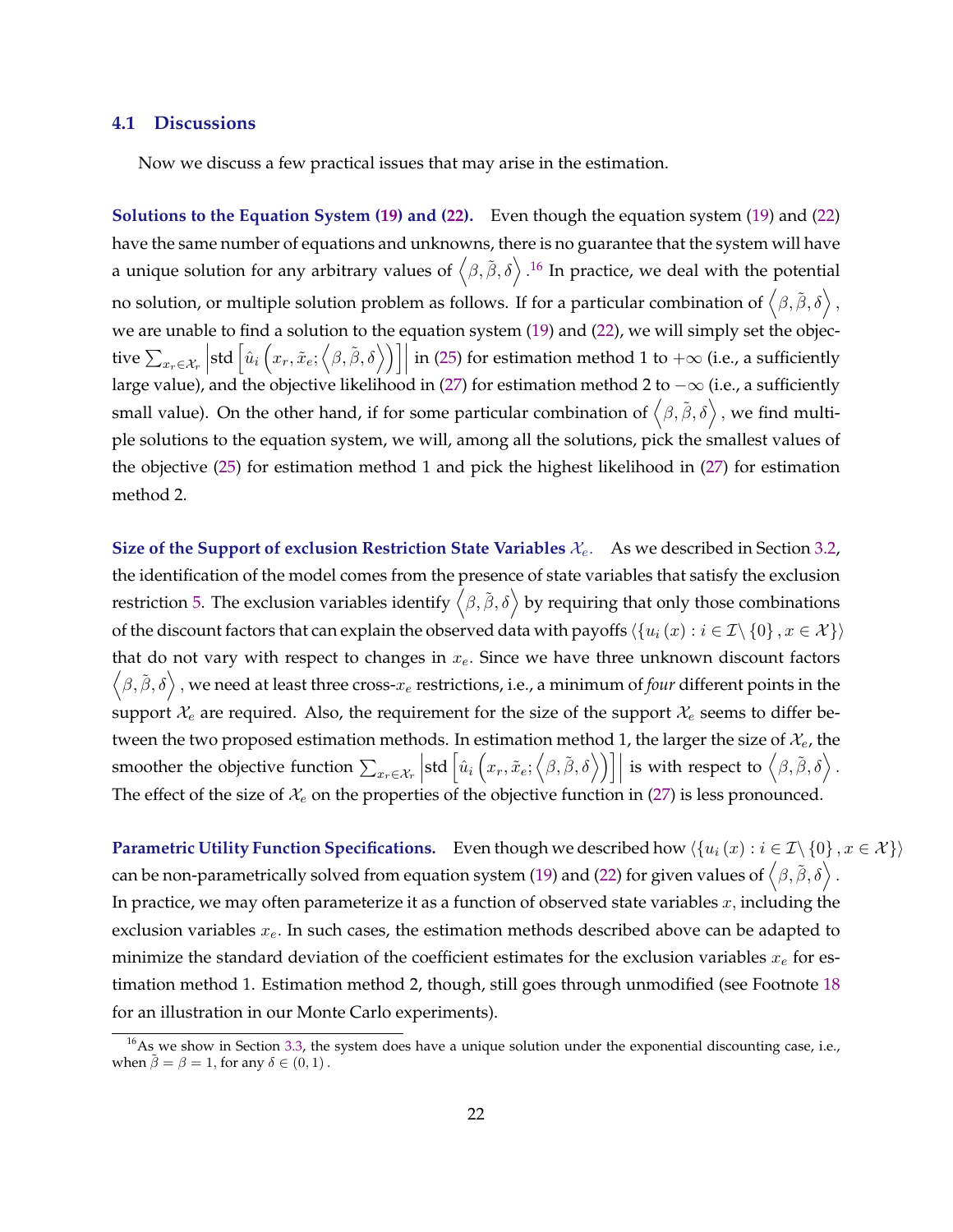#### <span id="page-24-0"></span>**4.2 Monte Carlo Experiments**

In this section we provide Monte Carlo evidence for the identification of discount factors in a dynamic discrete choice model using the two estimation methods described above. In this simple Monte Carlo exercise, we consider a binary choice decision problem,  $i \in \{0,1\}$ , facing an agent with infinite horizon, stationary state transition, and linear utility functions. There are two state variables  $x_r$  and  $x_e$ . The state variable  $x_r \in \mathcal{X}_r = \{0, 1, 2, 3, 4, 5\}$ , affects both instantaneous utility and state transition; while state variable  $x_e \in \mathcal{X}_e = \{0, 1, 2, 3\}$ , affects only the state transition.<sup>17</sup> We parameterize the instantaneous payoff functions  $u_i(x_r)$  as follows:  $u_1(x_r) = \alpha_0 + \alpha_1 x_r$ ; and normalize  $u_0(x_r) = 0$  for all  $x_r$ . The true parameters are set at:  $\alpha_0 = -0.1$ ,  $\alpha_1 = 0.5$ ,  $\delta = 0.8$ ,  $\beta = 0.6$ , and  $\tilde{\beta} = 0.7.^{18}$  For each sample size (240,000, 120,000 and 12,500), we randomly generate 2,000 simulation samples, and estimate the discount factors and corresponding utility parameters to examine the differences in performance of these two estimation methods.

Table [2](#page-25-0) presents the Monte Carlo results. It shows that both estimation methods do a good job in recovering the true parameter values in large samples. Estimation results improve with increases in sample sizes. Because the second estimation strategy, the maximum pseudo-loglikelihood method, has only one loop in the second step, it is the method we use in our empirical exercise.

# **5 An Empirical Application: Mammography Decisions**

In this section, we present an illustrative application of the identification and estimation method for  $\big<\beta,\tilde\beta,\delta\big>$  described in Sections [3.2](#page-15-0) and [4.](#page-21-0) We provide estimates of these key time preference parameters and then examine the role of present bias and naivety in women's decisions to undertake mammography.

$$
\langle \beta, \tilde{\beta}, \delta \rangle = \arg \min_{\{\beta, \tilde{\beta}, \delta\}} ||\alpha_2(x_e)||.
$$

where  $\alpha_2$  is the estimated utility parameter for the exclusive restriction variables for a given combination  $\big<\beta,\tilde\beta,\delta\big>$  and ∣∣.∣∣ refers to the Euclidean metric.

<sup>&</sup>lt;sup>17</sup>The state transition matrices are generated as follows. We first generate two random matrices  $M_0$  and  $M_1$  each with dimension  $\#\mathcal{X}_r \times \#\mathcal{X}_e = 6 \times 4 = 24$ , with each entry a random number generated from a uniform [0, 1] distribution. We then normalize the entry in each row by its row sum to ensure a proper probability matrix. The resulting matrices are denoted  $\Pi_0$  and  $\Pi_1$ , the choice-specific state transition probabilities. The  $(j,k)$ -th entry of matrix  $\Pi_i$  where  $(j,k)$  $\{1, ..., 24\}^2$  is the probability that  $(x_r, x_e)$  takes on k-th combination condition on  $(x_r, x_e)$  taking on j-th combination in this period and action chosen is  $i \in \{0,1\}$ . The matrices  $\Pi_1$  and  $\Pi_0$  are assumed to be known by the decision maker; and are directly taken to be the state transition probabilities in our Monte Carlo exercise reported in Table [2.](#page-25-0)

 $18$  Given the assumed linear utility functions in this Monte Carlo exercise, the objective function for the outer loop of step two of the first estimation strategy can be simplified to: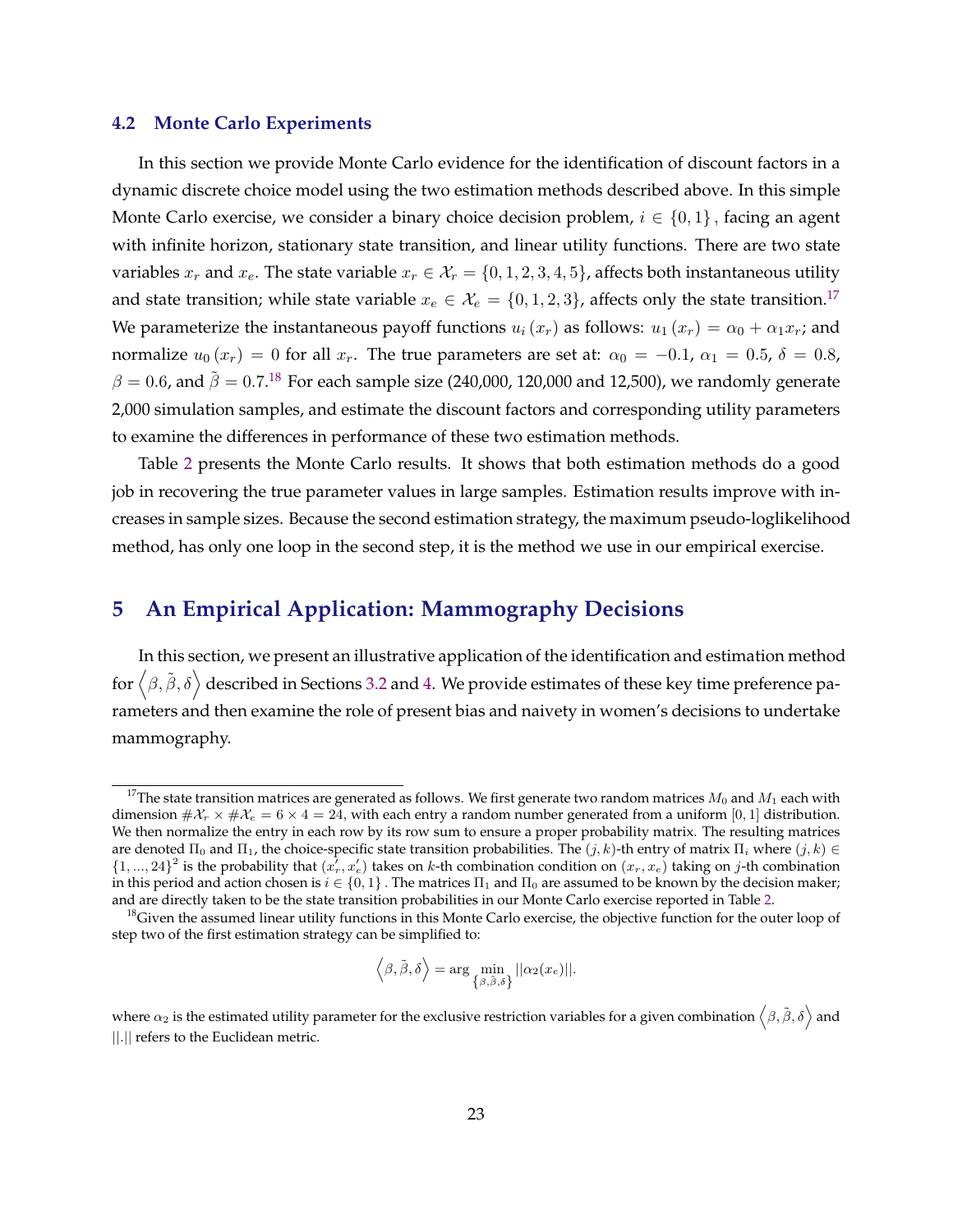<span id="page-25-0"></span>

| Estimation Method    |          | <b>Estimation Strategy I</b> |         |            |            | <b>Estimation Strategy II</b> |          |       |       |            |            |
|----------------------|----------|------------------------------|---------|------------|------------|-------------------------------|----------|-------|-------|------------|------------|
| Parameters           | $\delta$ | β                            | $\beta$ | $\alpha_0$ | $\alpha_1$ |                               | $\delta$ | β     | β     | $\alpha_0$ | $\alpha_1$ |
| <b>True Values</b>   | 0.8      | 0.6                          | 0.7     | $-0.1$     | 0.5        |                               | 0.8      | 0.6   | 0.7   | $-0.1$     | 0.5        |
| Sample Size: 240,000 |          |                              |         |            |            |                               |          |       |       |            |            |
| Mean                 | 0.837    | 0.633                        | 0.691   | $-0.098$   | 0.499      |                               | 0.815    | 0.588 | 0.696 | $-0.100$   | 0.500      |
| Std. Dev.            | 0.064    | 0.064                        | 0.069   | 0.006      | 0.002      |                               | 0.045    | 0.050 | 0.057 | 0.007      | 0.002      |
| Sample Size: 120,000 |          |                              |         |            |            |                               |          |       |       |            |            |
| Mean                 | 0.860    | 0.632                        | 0.672   | $-0.096$   | 0.499      |                               | 0.821    | 0.584 | 0.691 | $-0.099$   | 0.499      |
| Std. Dev.            | 0.066    | 0.079                        | 0.079   | 0.008      | 0.003      |                               | 0.053    | 0.078 | 0.077 | 0.009      | 0.003      |
| Sample Size: 12, 500 |          |                              |         |            |            |                               |          |       |       |            |            |
| Mean                 | 0.874    | 0.603                        | 0.678   | $-0.095$   | 0.499      |                               | 0.838    | 0.553 | 0.713 | $-0.098$   | 0.500      |
| Std. Dev.            | 0.104    | 0.162                        | 0.119   | 0.020      | 0.008      |                               | 0.107    | 0.160 | 0.123 | 0.020      | 0.009      |

Table 2: Monte Carlo Results Under the Two Proposed Estimation Methods.

Notes: For each sample size, we generate 2000 random simulation samples. The Mean and Standard Deviations of the estimated parameters are with respect to the 2000 samples.

#### **5.1 Background on Mammography**

Among American women, breast cancer is the third most common cause of death, and the second leading cause of cancer death. According to American Cancer Society, from birth to age 39, one woman in 231 will get breast cancer ( $< 0.5\%$  risk); from age 40-59, the chance is 1 in 25 (4%) risk); from age 60-79, the chance is 1 in 15 (nearly  $7\%$ ). Assuming that a woman lives to age 90, the chance of getting breast cancer over the course of an entire lifetime is 1 in 7, with an overall lifetime risk of  $14.3\%$   $^{19}$ 

Breast cancer takes years to develop. Early in the disease, most breast cancers cause no symptoms. When breast cancer is detected at a localized stage before it spreads to the lymph nodes), the 5-year survival rate is 98%. If the cancer has spread to nearby lymph nodes (regional disease), the rate drops to 81%. If the cancer has spread (metastasized) to distant organs such as the lungs, bone marrow, liver, or brain, the 5-year survival rate is 26%.

A screening, mammography, is the best tool available to find breast cancer before symptoms appear. Mammography can often detect a breast lump before it can be felt and therefore save lives by finding breast cancer as early as possible. For women over the age of 50, mammography

<sup>&</sup>lt;sup>19</sup>As a useful comparison, breast cancer has a higher incidence rate than lung cancer in the US. In 2004, there were 217, 440 new cases for breast cancer in the U.S. (American Cancer Society).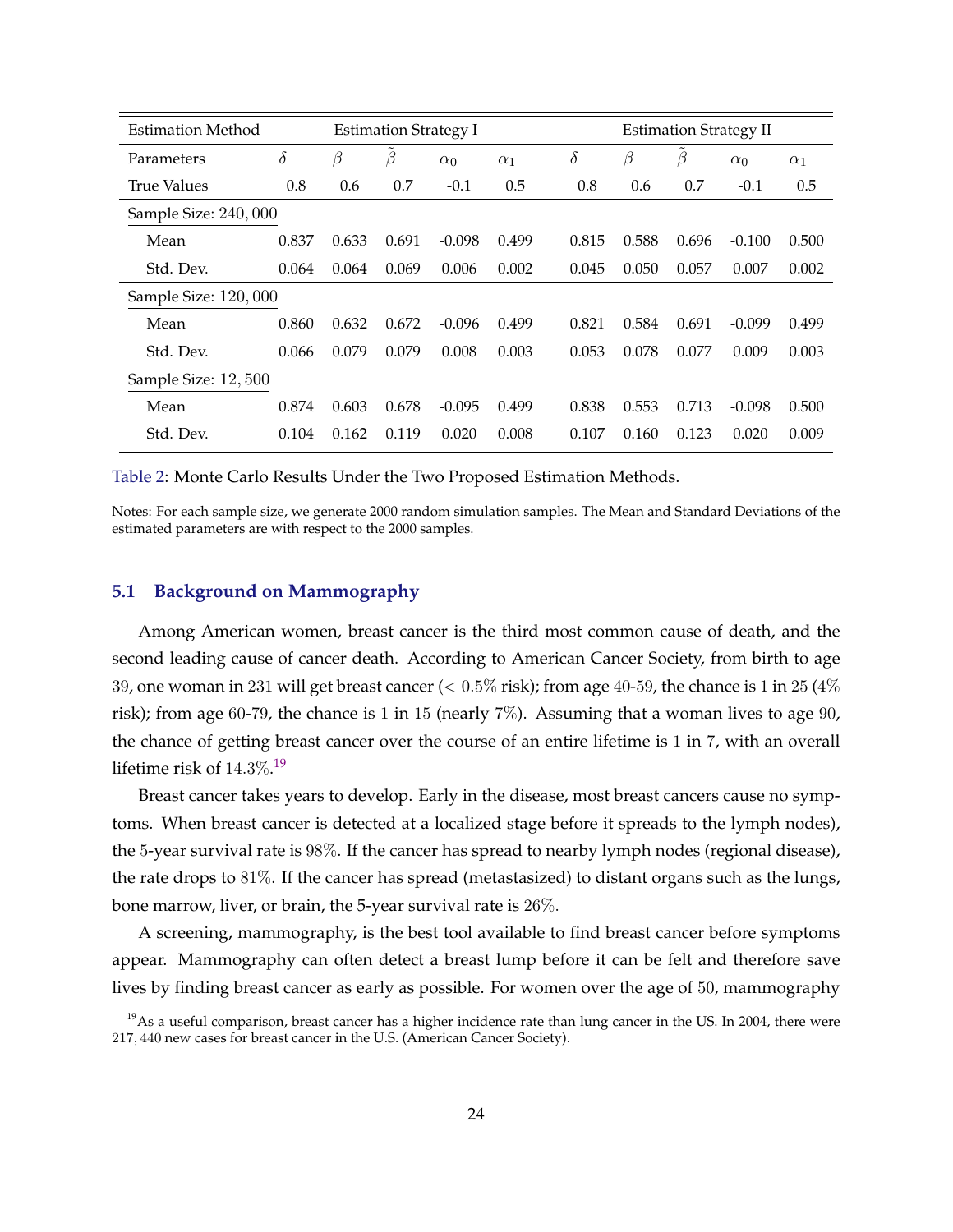have been shown to lower the chance of dying from breast cancer by 35%.<sup>20, 21</sup> Leading experts, the National Cancer Institute, the American Cancer Society, and the American College of Radiology recommend annual mammography for women over  $40.^{22}$  The guideline issued by the U.S. Preventive Services Task Force in 2002 also recommended mammography screening for women beginning at age 40 every 12-24 months in order to reduce the risk of death from breast cancer.<sup>23</sup>

#### **5.2 Data**

The data used in this analysis are from the Health and Retirement Study (HRS). The HRS is a nationally representative biennial panel study of birth cohorts 1931 through 1941 and their spouses as of 1992. The initial sample includes 12,652 persons in about 7,600 households who have been interviewed every two years since 1992. The most recent available data are for year 2008 (wave 9). The survey history and design are described in more details in Juster and Suzman (1995). Since the HRS started asking women questions about their usage of mammography in 1996, our sample is limited to women interviewed in the HRS from 1996 to 2008. We focus on the age group 51 to 64, and exclude those observations with missing values for any of the critical variables. $^{24}$ We also exclude those who have ever been diagnosed of (breast) cancer, $25$  since those who are diagnosed of cancer might be of a different group who do not make decisions on mammography or any other preventive health care the same way as do others. Our final sample consists of 12,307 observations (each observation is a two-period short panel pooled from two consecutive waves) for 7,021 individuals.

<sup>20</sup>Source: American Cancer Society.

<sup>&</sup>lt;sup>21</sup> Also note that finding breast cancers early with mammography has also meant that many more women being treated for breast cancer are able to keep their breasts. When caught early, localized cancers can be removed without resorting to breast removal.

 $^{22}$ See American Cancer Society website: [http://www.cancer.org/Cancer/BreastCancer/DetailedGuide.](http://www.cancer.org/Cancer/BreastCancer/DetailedGuide/breast-cancer-detection) Women age 40 and older should have a screening mammogram every year and should continue to do so for as long as they are in good health.

 $23$ The new guideline by the U.S. Preventive Service Task Force issued in November of 2009 changed its recommendation for women in their 40s. Now the guideline recommends that women in their 40s should not get routine mammograms for early detection of breast cancer. For women ages 50 to 74, it recommends routine mammography screenings every two years. The American Cancer Society maintains its original recommendation that women from their 40s should seek annual mammography.

<sup>&</sup>lt;sup>24</sup>The key variables are education status, non-Hispanic white, education, self-reported health, insurance status, whether father and mother are alive or died after age 70, father and mothers education, income, and mammography usage (see Table [3](#page-28-0) for their summary statistics).

 ${}^{5}$ For those who entered in 1992 (i.e. the first wave), we know whether they have been diagnosed of breast cancer as of 1992. But for those who entered HRS in later waves, we only know whether *any cancer* has been diagnosed of since the survey from 1994 did not ask about breast cancer specifically.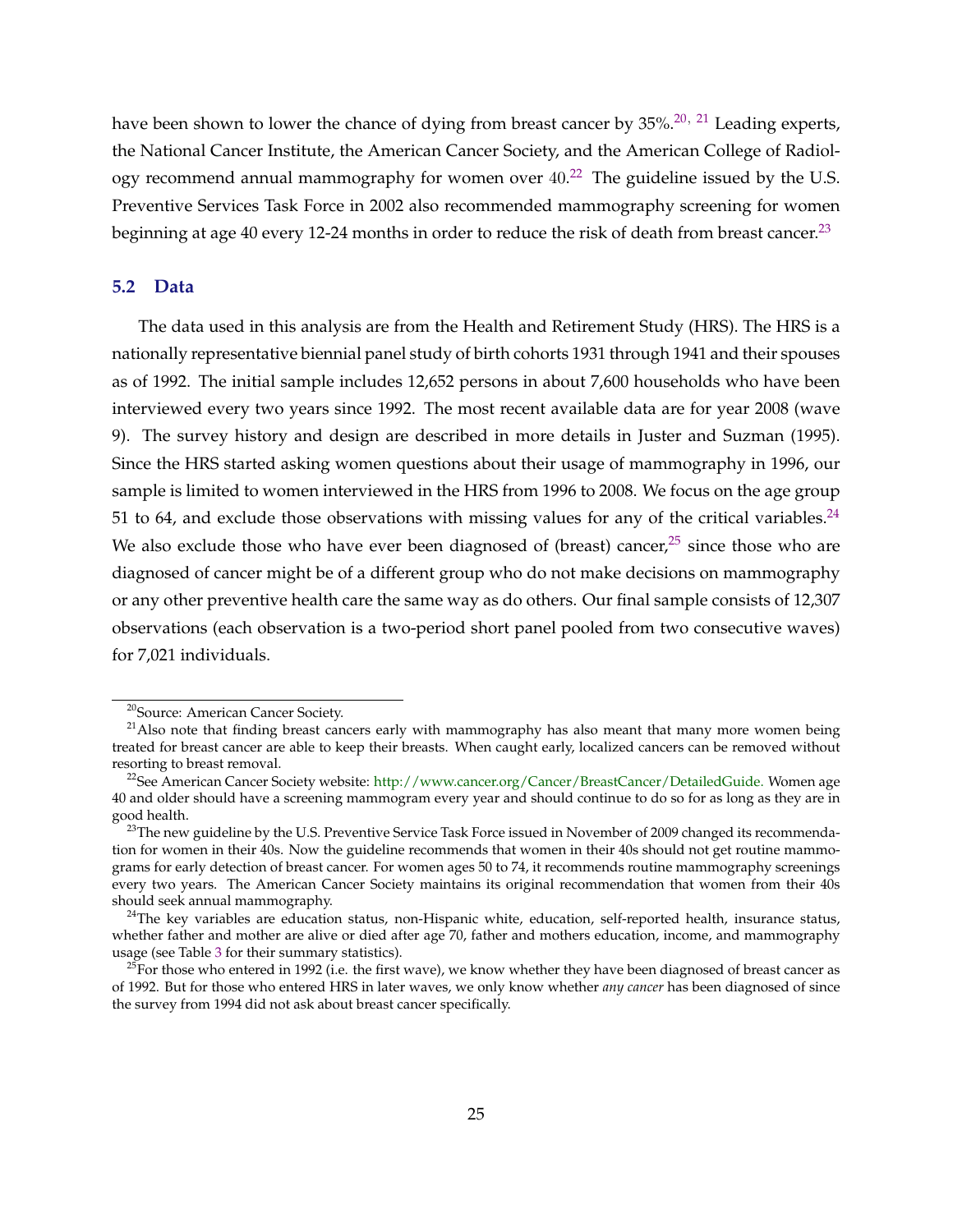#### **5.3 Descriptive Statistics**

Table [3](#page-28-0) provides summary statistics of the key variables for the sample we use in our empirical analysis. The sample of women we select are aged from 51 to 64 (note that we are combining twoperiod panels using individuals that appear in two consecutive samples), with an average age of 57.8. A large majority of the sample are non-Hispanic white (80%) and with at least high school education (78%). The average household income in our sample is about 49,680 dollars. 23% of the sample has a self-reported bad health and about 76% of the women undertook mammogram in the survey year. About 1.5% of the women who were surveyed in a wave died within two years. 72% of our sample reported having at least one insurance plan. Finally, about 75% of the mothers (respectively, about 61% of the fathers) of the women in our sample are either still alive or died at age greater than 70 at the time of the interview. 43% of the mothers (respectively, about 40% of the fathers) of the women in our sample finished at least high school. From one wave to the next wave, there is slight increase in the fraction of survivors who report bad health (an increase from 23% to 25%).

#### **5.4 Decision Time Line**

Figure [1](#page-29-0) depicts the time line for mammography decisions for women in our sample. As we mentioned earlier, we only consider women who are alive and have not yet been diagnosed with any cancer (thus not breast cancer) in the first period. Given her period-1 state variables, she makes the decision of whether to undertake mammography. Mammography detects breast cancer with very high probability, though not for certain, if the woman has breast cancer. In the event that the woman has breast cancer, early detection of breast cancer will lead to higher survival probability.

To fully capture the diagnostic nature of mammography, we would need to have information about whether the woman has breast cancer at any period, and estimate the probability of detecting breast cancer with  $(p_1$  in Figure [1\)](#page-29-0) and without  $(p_2$  in Figure 1) mammogram. However, we do not have access to such data. In HRS, even though we have information on women's mammography choices from 1996 on and we know whether their doctors have told them that they have *any* cancer, we do not have information on which kind of cancer they have been diagnosed of.<sup>26</sup>

Due to these data issues, we decide to go directly from the mammography decision to the live/death outcome and health status if alive (see our empirical specification below), without going through the intermediate step (having breast cancer or not). That is, we simply capture the ultimate effect of undertaking mammography as to lower the probability of dying, and to lower

 $^{26}$ Even for those over age 65 with matching Medicare claim data, the number of observations is not big enough for us to get the needed probabilities of being diagnosed with breast cancer with and without mammography stratified by all the state variables we want to control in our model such as age, race, health status, income, and education status.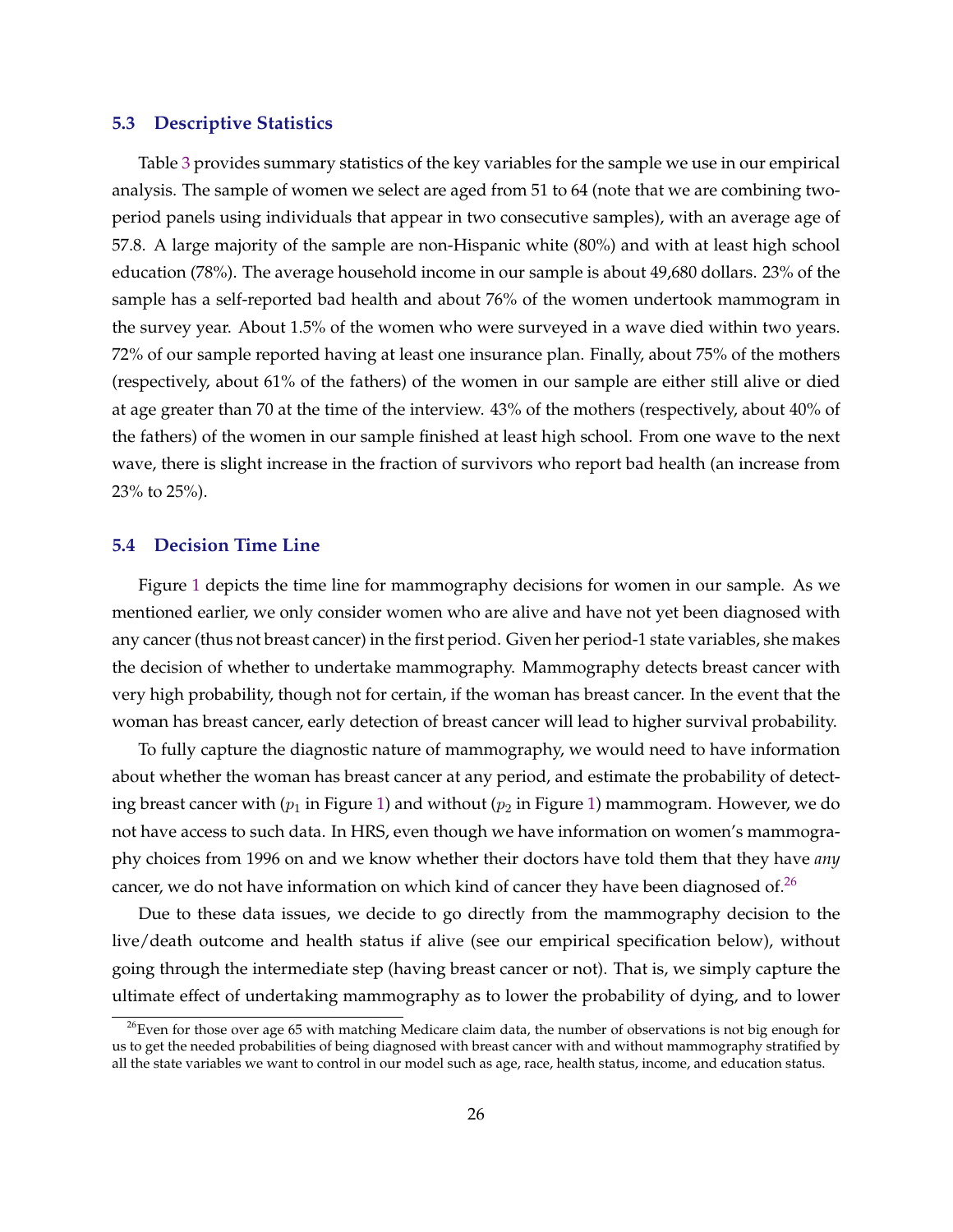<span id="page-28-0"></span>

| Variable                                 | Mean  | Std. Dev. | Min              | Max          | Obs.  |
|------------------------------------------|-------|-----------|------------------|--------------|-------|
| Mammogram                                | 0.760 | 0.427     | $\theta$         | 1            | 12307 |
| <b>Bad Health</b>                        | 0.230 | 0.421     | $\boldsymbol{0}$ | $\mathbf{1}$ | 12307 |
| Married                                  | 0.704 | 0.456     | $\boldsymbol{0}$ | $\mathbf{1}$ | 12307 |
| White (Non-Hispanic)                     | 0.797 | 0.402     | $\boldsymbol{0}$ | $\mathbf{1}$ | 12307 |
| High School                              | 0.775 | 0.417     | $\boldsymbol{0}$ | $\mathbf{1}$ | 12307 |
| Age                                      | 57.82 | 3.95      | 51               | 64           | 12307 |
| Death                                    | 0.015 | 0.120     | $\boldsymbol{0}$ | $\mathbf{1}$ | 12307 |
| Insurance                                | 0.720 | 0.449     | $\boldsymbol{0}$ | $\mathbf{1}$ | 12307 |
| Household Income (\$1000)                | 49.68 | 68.34     | 0.101            | 2,136        | 12307 |
| Log of Household Income                  | 10.31 | 1.06      | 4.62             | 14.57        | 12307 |
| Mother Still Alive or Died After Age 70  | 0.750 | 0.432     | $\mathbf{0}$     | $\mathbf{1}$ | 12307 |
| Mother Education (High School or Higher) | 0.431 | 0.495     | $\theta$         | $\mathbf{1}$ | 12307 |
| Father Still Alive or Died After Age 70  | 0.611 | 0.488     | $\boldsymbol{0}$ | 1            | 12307 |
| Father Education (High School or Higher) | 0.404 | 0.491     | $\boldsymbol{0}$ | 1            | 12307 |
| Bad Health $(t + 1)$                     | 0.249 | 0.432     | $\mathbf{0}$     | 1            | 12128 |
| Household Income $(t + 1)$ (\$1000)      | 48.75 | 178.70    | 0.103            | 17,600       | 12128 |
| Log of Household Income $(t + 1)$        | 10.27 | 1.05      | 4.64             | 16.68        | 12128 |

Table 3: Summary Statistics of Key Variables in the Estimation Sample.

Note: The last three variables in the table are observed only for those who survive to the second period.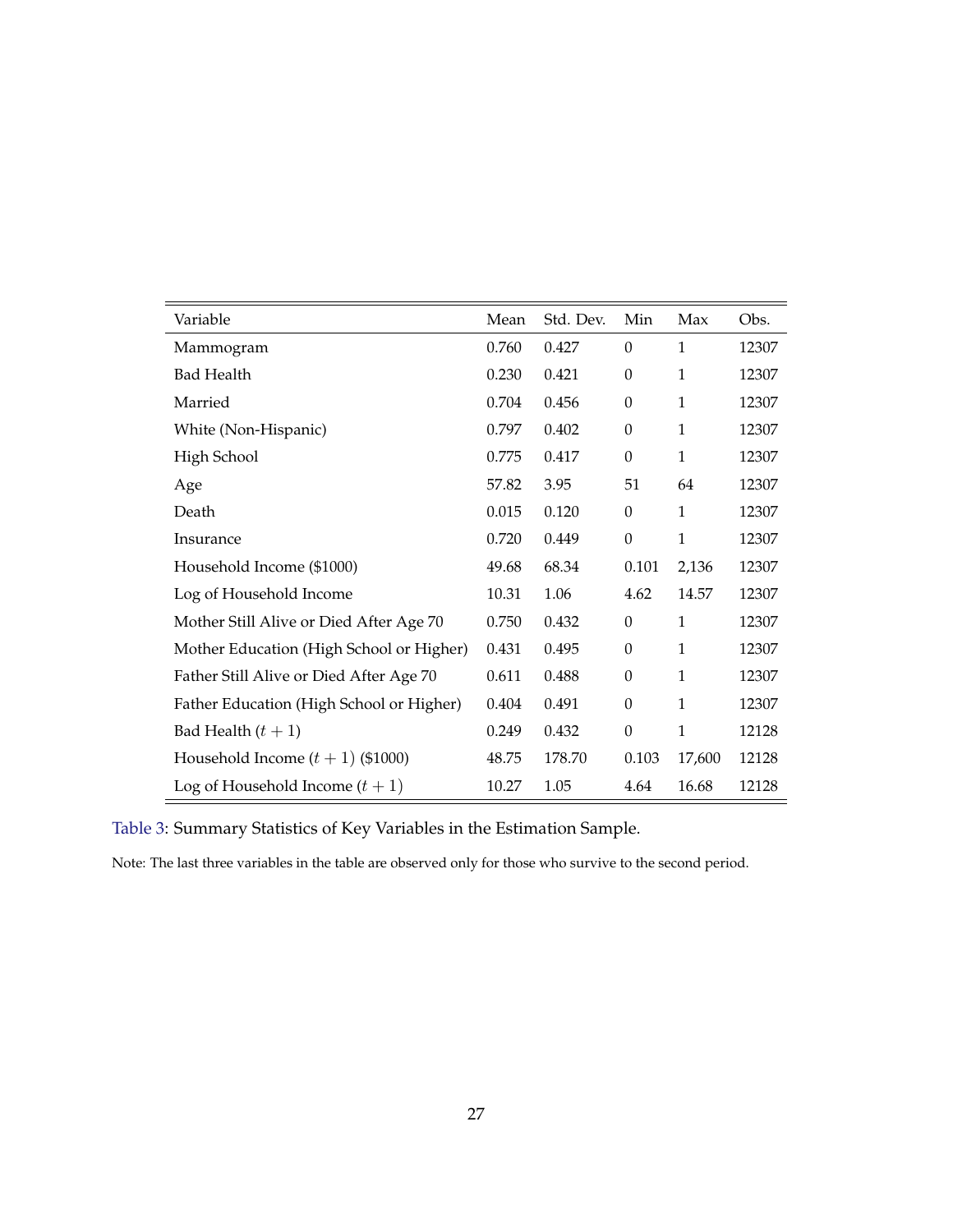<span id="page-29-0"></span>

Figure 1: The Timeline for Mammography Decisions.

Notes: (1).  $p_1 > p_2$ : mammogram can detect breast cancer at its early stage;  $p_3 > p_4$ : survival rate is higher when breast cancer is detected at earlier stage.

(2). The states with rectangular framebox are those in which she will keep making decisions on whether to undertake mammography.

the probability of being in bad health status if alive.

#### **5.5 Empirical Specification**

For this application, we assume that each woman in our sample decides whether or not to undertake mammography each period ( $i = 1$  if she does and  $i = 0$  if she does not). From the previous section on identification, we need to impose some normalization of the contemporaneous utilities. We normalize the individual's instantaneous utility at the death state to be zero. Note that no decision is necessary if one reaches the death state.

Now we describe the state variables we use in our empirical specification. They include: Age (AGE); Education Status (HIGHSCHOOL); Bad Health (BADHEALTH) which indicates whether the individual self reports bad health; Log of Per Capita Income (LOGINCOME), Death (DEATH) and whether her mother is still alive or died at age greater than 70 (MOTHER70).

If an individual stays alive, then we specify her utility from taking mammogram *relative to* not taking mammogram as:

$$
u_1(x) - u_0(x) = \alpha_0 + \alpha_1 \text{BADHEALTH} + \alpha_2 \text{LOGINCOME} + \varepsilon_t,
$$
\n(28)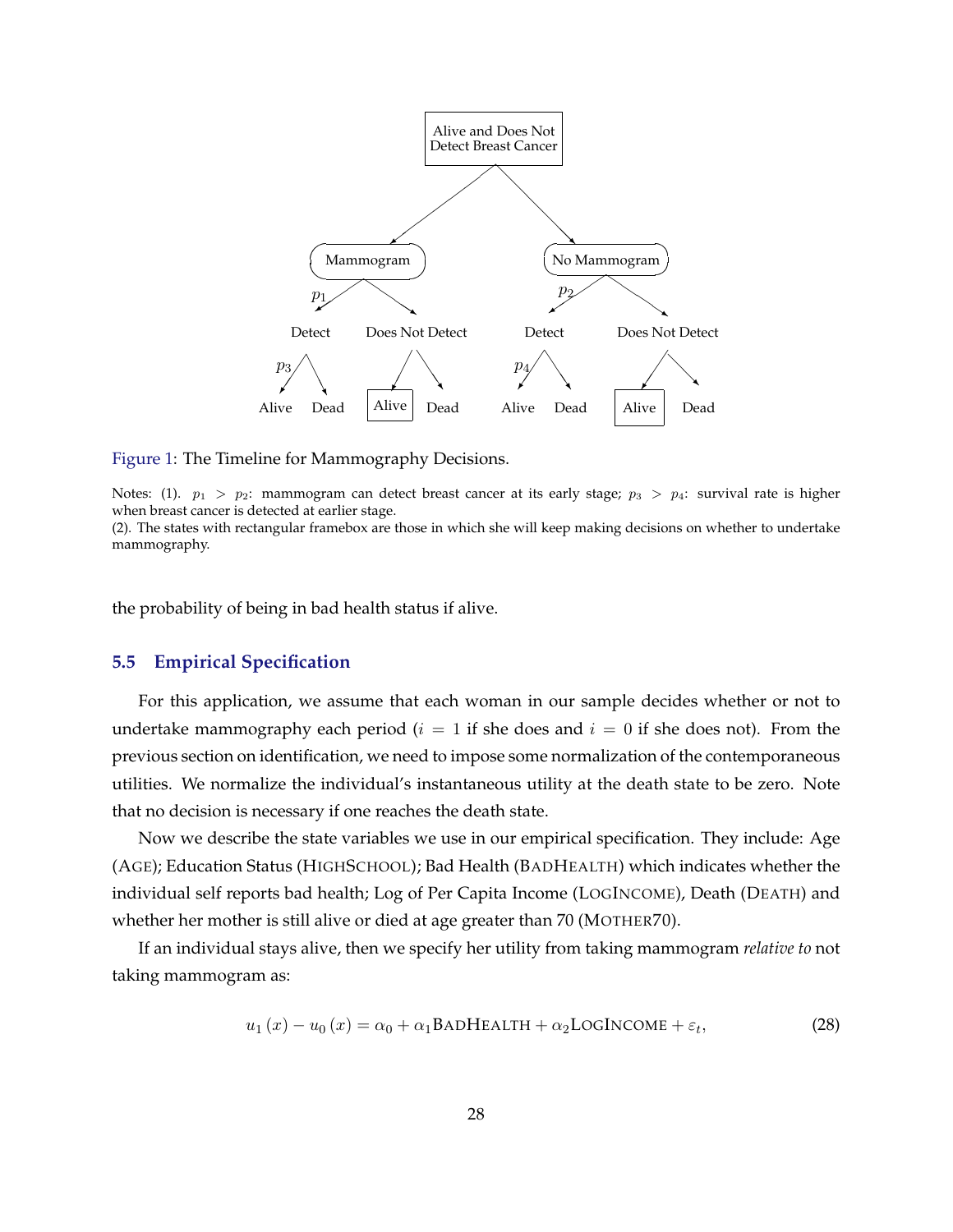where "BADHEALTH" is a binary variable indicating whether the agent is in bad health or not at time t; "LOGINCOME" denotes the logarithm of household income of the agent at time t,  $\alpha_0$ and  $\alpha_1$  are the utility parameters, and  $\varepsilon_t$  denotes difference in the choice-specific utility shocks at time  $t$ . It is important to remark that even though the other state variables  $AGE$ , WHITE and HIGHSCHOOL do not show up in the above specification, it does not mean that these variables do not affect the instantaneous utility of the individual; what it means is that these variables affect the instantaneous utility under action 1 (mammogram) and action 0 (no mammogram) in exactly the same way.

The agents make their decisions about whether to get mammography by comparing the expected summations of current and discounted future utilities from each choice. Individuals are uncertain about their future survival probabilities, and if alive, the transition probabilities of future health and income. These probabilities depend on their choices about whether or not to get mammography; time-variant state variables including their lagged health status, their lagged income, and their age, denoted as AGE; and time-invariant state variables including their race, denoted by a binary variable WHITE, their education status HIGHSCHOOL, and the longevity of their mothers, denoted by the binary variable MOTHER70 which takes value 1 if the mother is still alive or died at the age older than 70 and 0 otherwise, and MOTHERHIGHSCHOOL (a binary variable which takes value 1 if mother finished high school or more, and 0 otherwise), or analogously, FATHER70 and FATHERHIGHSCHOOL (see Table [5](#page-32-0) for the specifications).

**Exclusion Variables.** From the assumptions for exclusion restriction variables (see Assumption [5\)](#page-18-0), we know that any variables that do not enter the relevant instantaneous payoff (after normalization), i.e.  $u_1(x) - u_0(x)$ , but affect the transition of payoff relevant state variables, can qualify as exclusion variables. Since only the variables BADHEALTH, LOGINCOME and DEATH enter the instantaneous payoff functions (after normalization), the other variables that affect the transition of the above three variables can all qualify as potential exclusion restriction variables, including MOTHER70, WHITE, MARRIED, HIGH SCHOOL, AGE, or any other variables that one may find to have important effects on the transition of the state variables relevant to the instantaneous payoff functions, but do not directly affect the instantaneous payoff function (e.g., we experimented with insurance status in some of our specifications).<sup>27</sup> In what follows, we report estimation results under two sets of exclusion variables. The sets of exclusion restriction variables are listed in the last panel in Table [6,](#page-35-0) and they differ in whether we use MOTHER70 and MOTHERHIGHSCHOOL or we use FATHER70 and FATHERHIGHSCHOOL. The first step estimates reported in Table [4](#page-31-0) and

<sup>&</sup>lt;sup>27</sup>See, e.g., Ayanian et al (1993) and Decker (2005) for the relationship between health insurance and health outcomes for women with breast cancer.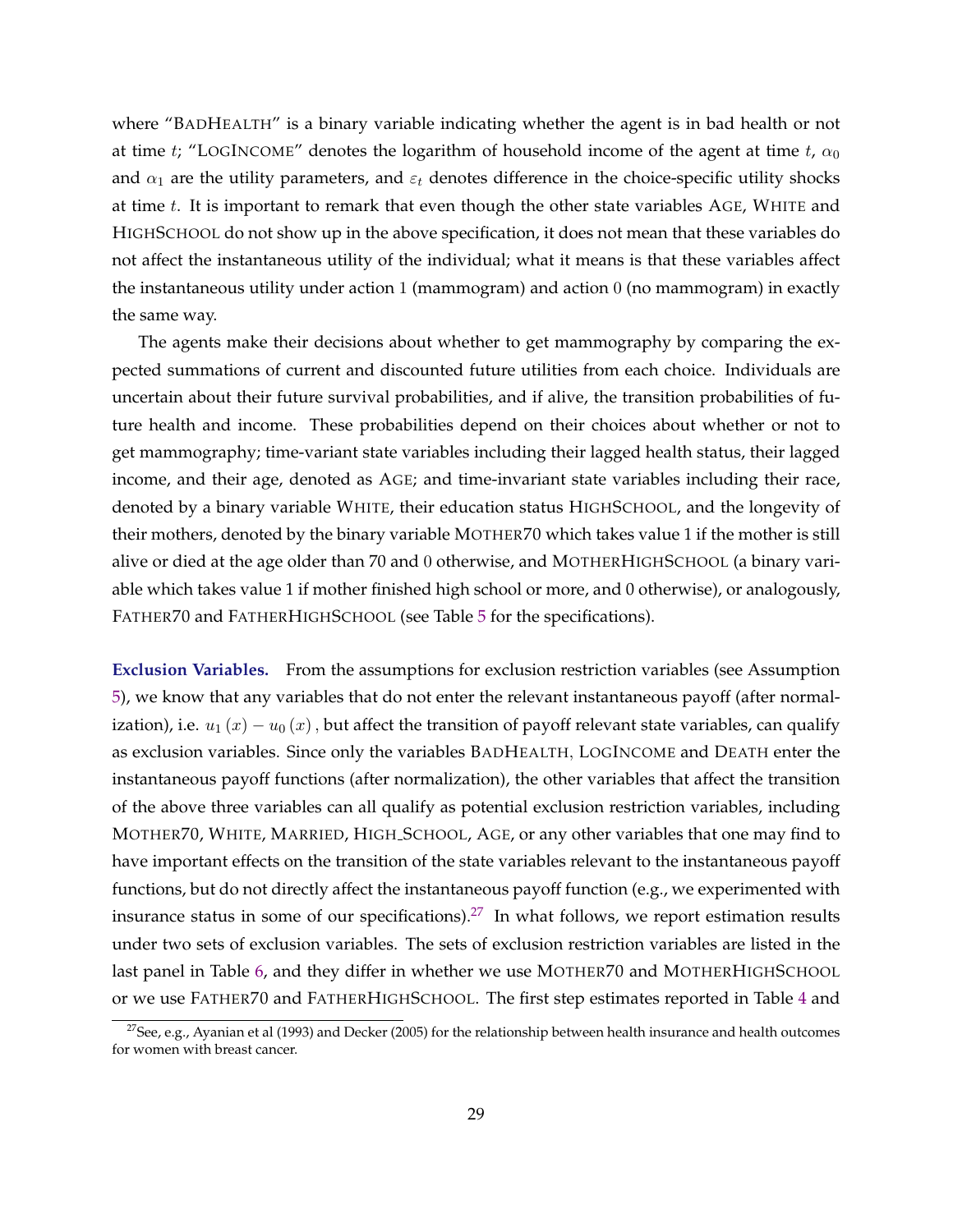<span id="page-31-0"></span>

| Variable                | (1)         |           | (2)         |           |  |
|-------------------------|-------------|-----------|-------------|-----------|--|
|                         | Coeff. Est. | Std. Err. | Coeff. Est. | Std. Err. |  |
| <b>BADHEALTH</b>        | 0.049       | (0.059)   | 0.022       | (0.062)   |  |
| MARRIED                 | $0.220***$  | (0.058)   | $0.212***$  | (0.060)   |  |
| WHITE                   | $-0.212***$ | (0.060)   | $-0.159***$ | (0.062)   |  |
| <b>INSURANCE</b>        | $0.351***$  | (0.048)   | $0.354***$  | (0.050)   |  |
| <b>HIGHSCHOOL</b>       | $0.373***$  | (0.061)   | $0.347***$  | (0.063)   |  |
| LOGINCOME               | $0.318***$  | (0.027)   | $0.324***$  | (0.028)   |  |
| MOTHER70                | $-0.106**$  | (0.054)   |             |           |  |
| <b>MOTHERHIGHSCHOOL</b> | $0.107***$  | (0.050)   |             |           |  |
| FATHER70                |             |           | $0.081*$    | (0.048)   |  |
| FATHERHIGHSCHOOL        |             |           | $0.093***$  | (0.051)   |  |
| AGE                     | 0.008       | (0.006)   | 0.007       | (0.006)   |  |
| CONSTANT                | $-3.032***$ | (0.451)   | $-3.185***$ | (0.471)   |  |
| Pseudo- $R^2$           | 0.0385      |           | 0.0380      |           |  |

Table 4: Determinants of Mammography Decisions: The Choice Probabilities from Logit Regression. Notes: \*, \*\*, \*\*\* represents statistical significance at 10%, 5% and 1% respectively. Robust standard errors are presented.

[5,](#page-32-0) as well as Figure [2,](#page-34-0) suggest that both mother and father side variables affect the transitions of the payoff relevant state variables.

#### **5.6 Estimation Results**

#### **5.6.1 First Step Estimates**

As we noted earlier, our estimation strategy has two steps. In the first step, we need to use the data to estimate choice probabilities, and the state transitions. Here we report these first-step estimation results. The choice probabilities and the death probability are estimated using Logit regressions; but the transition of BADHEALTH and LOGINCOME are estimated non-parametrically.

**Logit Estimates of the Probability of Choosing Mammography as a Function of The State Variables.** Table 4 produces the reduced form Logit regression results for the determinants of whether a woman will undertake mammogram in a given year under two specifications on the exclusion variables. Column (1) uses MOTHER70 and MOTHERHIGHSCHOOL together with other exclusion variables, while Column (2) uses FATHER70 and FATHERHIGHSCHOOL instead. In the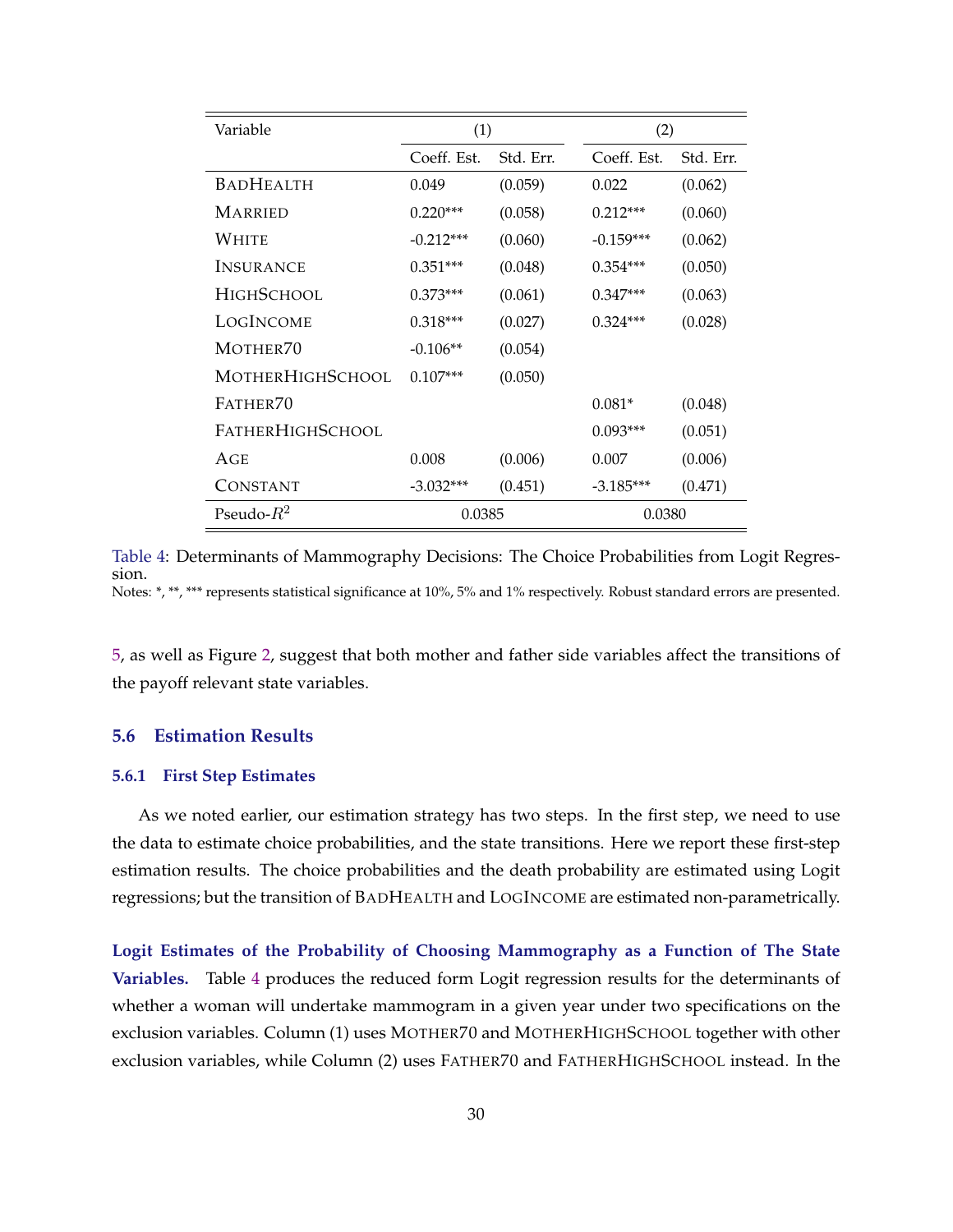<span id="page-32-0"></span>

| Variable         | (1)         |           | (2)         |           |  |
|------------------|-------------|-----------|-------------|-----------|--|
|                  | Coeff. Est. | Std. Err. | Coeff. Est. | Std. Err. |  |
| <b>MAMMOGRAM</b> | $-0.525***$ | (0.174)   | $-0.498***$ | (0.182)   |  |
| <b>BADHEALTH</b> | $1.733***$  | (0.191)   | $1.715***$  | (0.193)   |  |
| <b>MARRIED</b>   | 0.105       | (0.197)   | 0.165       | (0.202)   |  |
| White            | $-0.132$    | (0.191)   | $-0.105$    | (0.202)   |  |
| <b>INSURANCE</b> | 0.209       | (0.193)   | $0.357*$    | (0.205)   |  |
| HIGHSCHOOL       | 0.295       | (0.198)   | $0.400*$    | (0.206)   |  |
| LOGINCOME        | $-0.240***$ | (0.082)   | $-0.247***$ | (0.080)   |  |
| MOTHER70         | $-0.366**$  | (0.180)   |             |           |  |
| MOTHERHIGHSCHOOL | 0.045       | (0.194)   |             |           |  |
| FATHER70         |             |           | $-0.325*$   | (0.175)   |  |
| FATHERHIGHSCHOOL |             |           | $-0.295$    | (0.206)   |  |
| AGE              | $0.073***$  | (0.022)   | $0.067***$  | (0.017)   |  |
| CONSTANT         | $-6.609***$ | (1.557)   | 5.20        | (20.47)   |  |
| Pseudo- $R^2$    | 0.1073      |           | 0.1055      |           |  |

Table 5: Determinants of Probability of Dying in Two Years.

Notes: \*, \*\*, \*\*\* represents statistical significance at 10%, 5% and 1% respectively. Robust standard errors are presented.

specification reported in Column (1), we find that women who are married with higher household income, with high school education, and with health insurance are more likely to undertake mammograms, while white women are less likely than black women to undertake mammogram. All these coefficient estimates are significant at 1%. Interestingly, we also find that women whose mothers are still alive or died after age 70 are less likely, but those whose mothers have at least high school are more likely to undertake mammograms. Finally, older women and women with bad health are more likely to undertake mammogram, though these coefficients are not statistically different from zero.

In the specification reported in Column (2), where we use the information about women's father as the exclusion variables, none of the other coefficient estimates change qualitatively. Interestingly we found that FATHER70 and FATHERHIGHSCHOOL both positively affect women's probability of undertaking mammogram.<sup>28</sup>

 $28$ Note that the coefficient estimates from such reduced form regressions, while informative, does not shed light on the mechanisms under which the observed relationships between a variable and the mammogram decision arises. For example, we see in Table [4](#page-31-0) that women whose mother is still alive or died after age 70 are less likely to undertake mammogram. But it is not clear from the table why. The structural analysis we undertake below will help us to achieve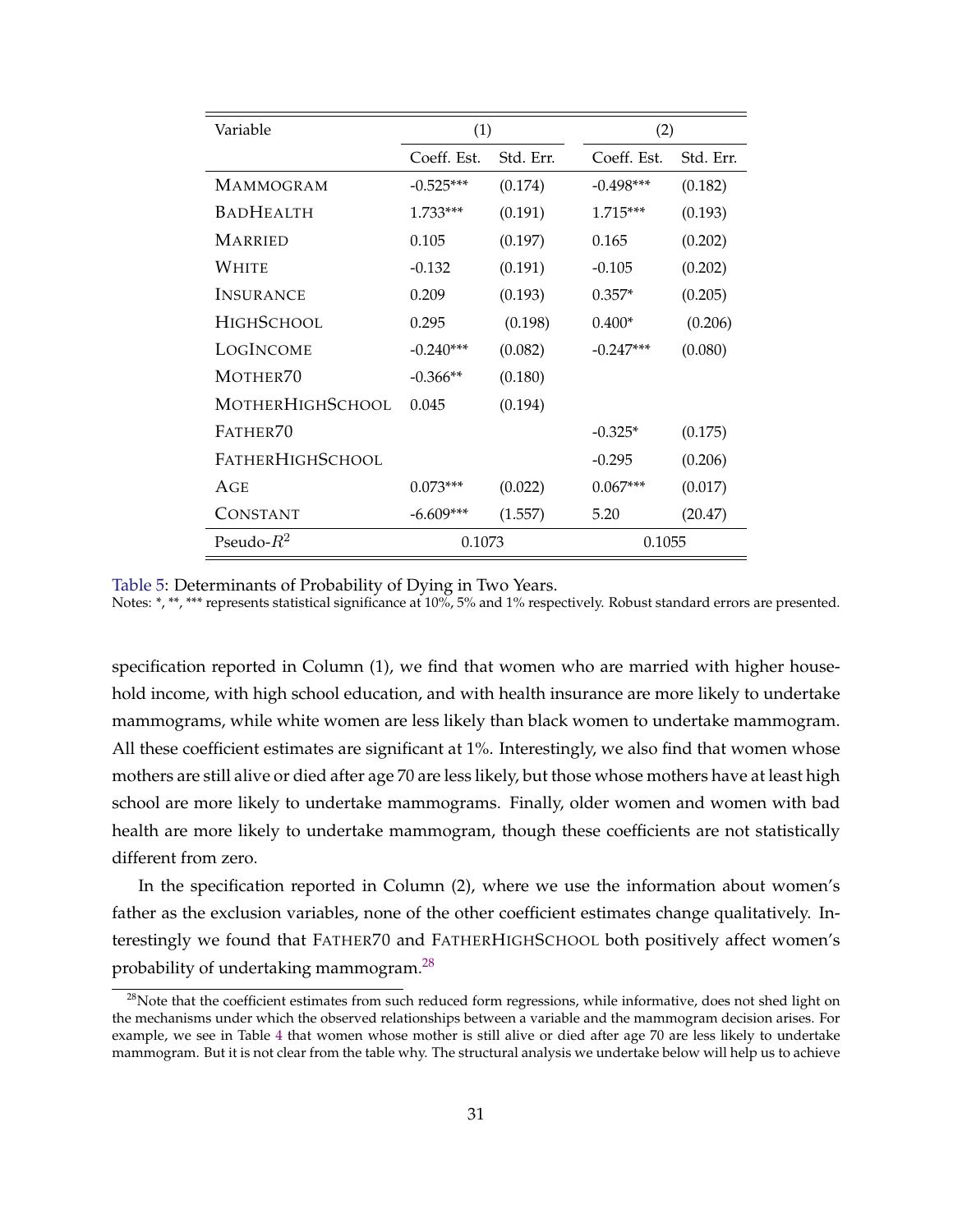**Transition Probabilities of the Payoff Relevant State Variables: Determinants of the Probability of Dying in Two Years** Table [5](#page-32-0) reports the Logit regression results for the probability of dying in two years, again using two sets of exclusion variables, with Column (1) using MOTHER70 and MOTHERHIGHSCHOOL and Column (2) using FATHER70 and FATHERHIGHSCHOOL. The coefficient estimates show that undertaking mammogram significantly lowers the probability of death (notice that the average age of the sample is about 58 years). Not surprisingly, women with bad health are more likely to die, but mammogram reduces the probability of dying conditional on bad health. Also note that women whose mothers are either still alive or died after age 70 as well as women whose fathers are either still alive or died after age 70, are less likely to die, suggesting a genetic link of longevity between mothers as well as fathers and daughters.

**Transition Probabilities of the Payoff Relevant State Variables: Evolution of Bad Health in Two Years** Figure [2](#page-34-0) depicts a subset of the results from the non-parametric estimation of the evolution of BADHEALTH for a selective combinations of the other state variables and the mammogram choice, for our exclusion restriction variable specification listed in Column (1) in Table [6.](#page-35-0) For example, Panel (a) shows that how the probability of having bad health in period 2 is affected by mammogram decision in the previous period and LOGINCOME, for women whose mothers are alive or died after age 70 and had bad health in the previous period. It shows that the probability of bad health decreases with Log Income, and is lower if one undertakes mammogram in the previous period. Similar negative relationship between the probability of bad health and income is also shown in other panels. Across all panels, we see that mammogram always reduces probability of bad health , and good health in the previous period predicts a higher probability of good health this period, and mother living or having died after 70 reduces the probability of bad health. A similar non-parametric estimation of LOGINCOME is also conducted.

#### **5.6.2 Second Step Estimates: Utility Parameters and Discount Factors**

Table [6](#page-35-0) reports the estimation results for the parameters in the instantaneous utility function specification [\(28\)](#page-29-0) and the identified discount factors  $\delta$ ,  $\beta$  and  $\tilde{\beta}$ , as well as standard errors calculated from the asymptotic distributions of the maximum pseudo-likelihood estimator. We report results from two specifications using different sets of exclusion restriction variables. In the specification reported in Column 1, we include only WHITE, AGE, MARRIED, HIGHSCHOOL, IN-SURANCE, MOTHER70, and MOTHERHIGHSCHOOL as the exclusion restriction variables, while in the specification reported in Column 2, we replace MOTHER70, and MOTHERHIGHSCHOOL by FATHER70, and FATHERHIGHSCHOOL.

a better understanding of the observed reduced form relationship reported in Table [4.](#page-31-0)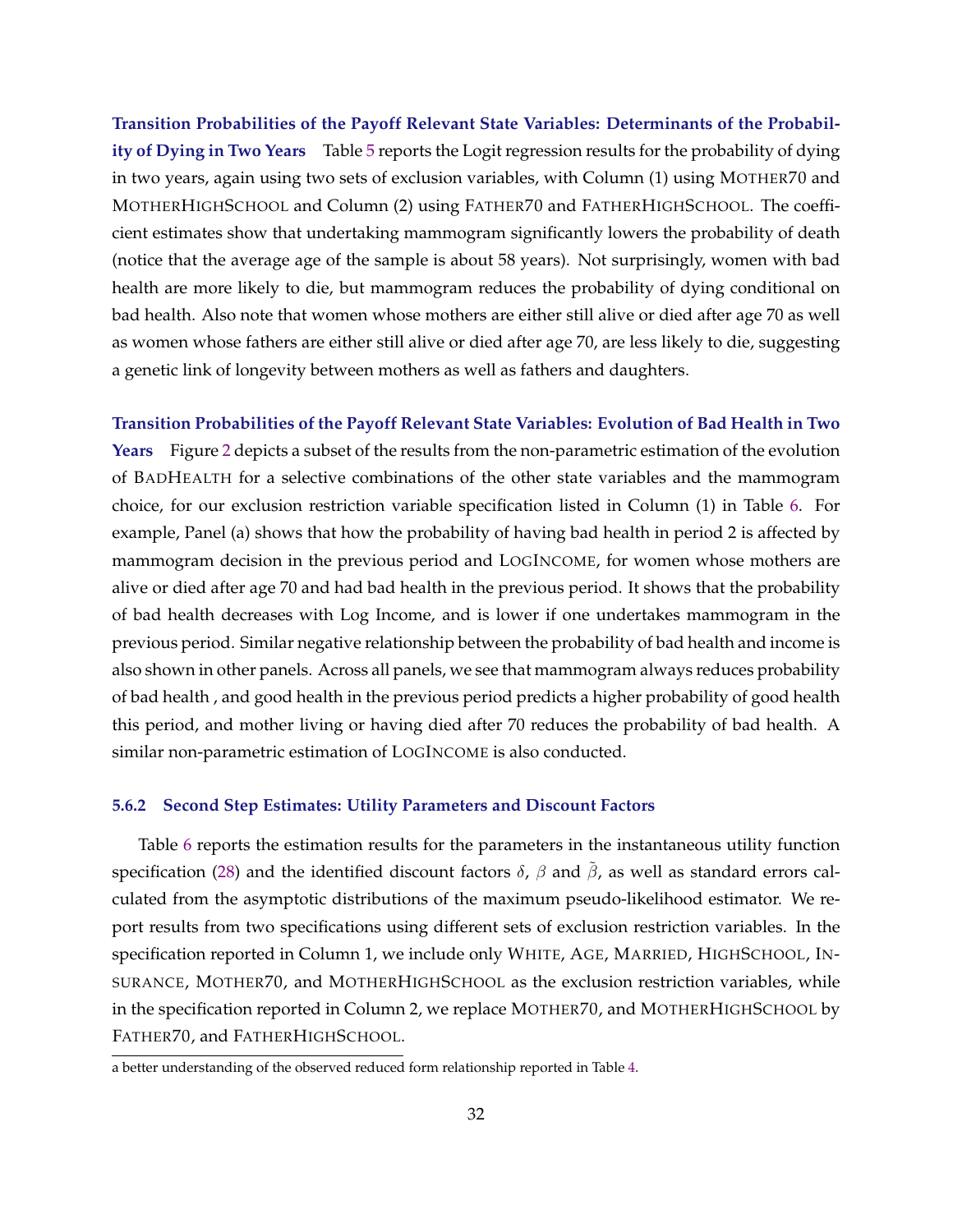<span id="page-34-0"></span>

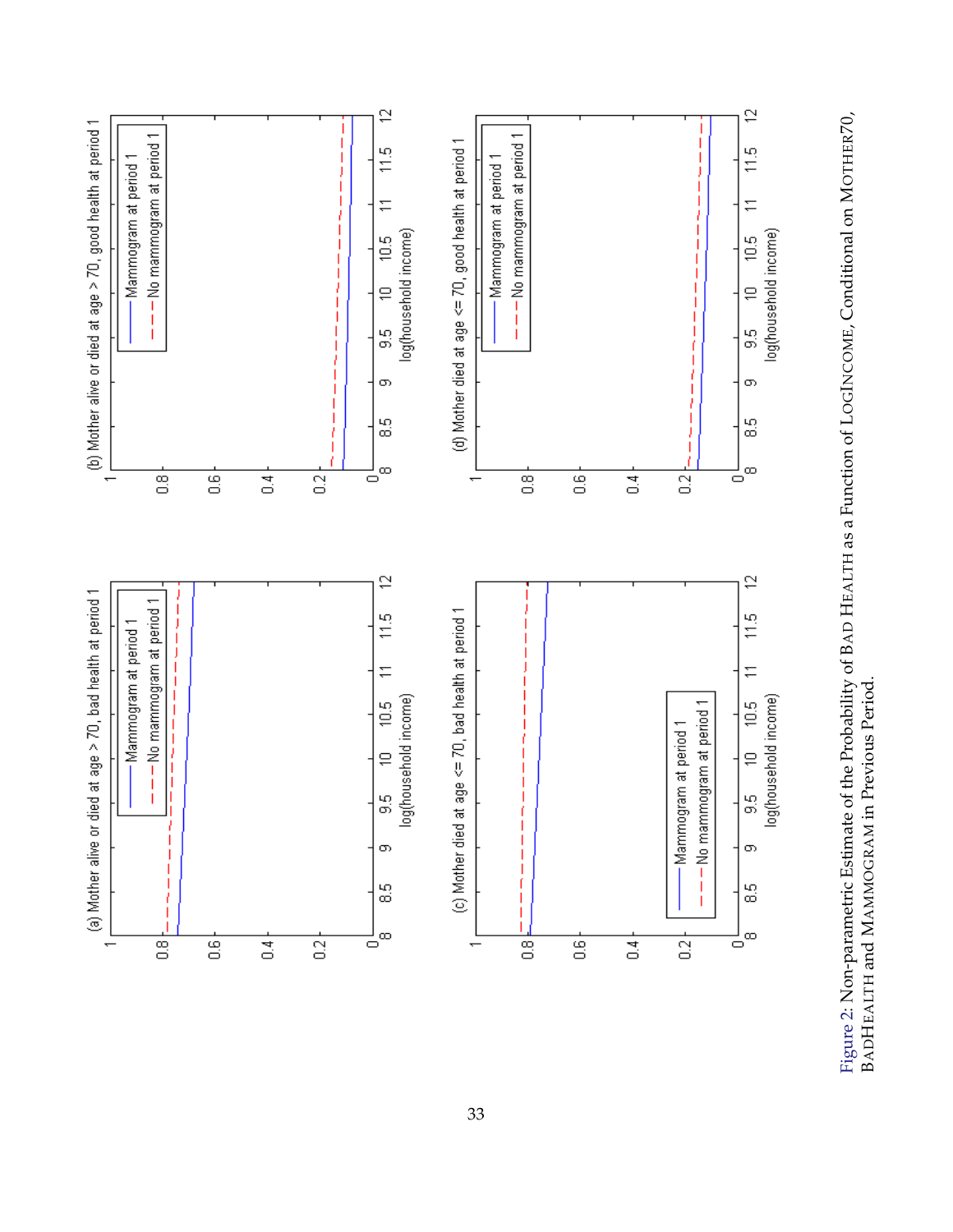<span id="page-35-0"></span>

|                                                    | (1)         | (2)         |  |  |  |
|----------------------------------------------------|-------------|-------------|--|--|--|
| Panel A: Instantaneous Utility Function Parameters |             |             |  |  |  |
| <b>BADHEALTH</b>                                   | $-0.278***$ | $-0.443***$ |  |  |  |
|                                                    | (0.084)     | (0.102)     |  |  |  |
| LOGINCOME                                          | $1.205***$  | $1.278***$  |  |  |  |
|                                                    | (0.060)     | (0.034)     |  |  |  |
| CONSTANT                                           | $-1.035$    | $-2.079***$ |  |  |  |
|                                                    | (0.205)     | (0.026)     |  |  |  |
| Panel B: Time Preference Parameters                |             |             |  |  |  |
| $\delta$                                           | $0.722***$  | $0.795***$  |  |  |  |
|                                                    | (0.089)     | (0.026)     |  |  |  |
|                                                    | $0.718***$  | $0.752***$  |  |  |  |
| $\beta$                                            | (0.070)     | (0.019)     |  |  |  |
| $\tilde{\beta}$                                    | 0.9999***   | 0.9999***   |  |  |  |
|                                                    | (0.060)     | (0.000)     |  |  |  |
| Panel C: Hypothesis Tests                          |             |             |  |  |  |
| $H_0: \beta = 1$                                   | Reject      | Reject      |  |  |  |
| $H_0: \tilde{\beta} = \beta$                       | Reject      | Reject      |  |  |  |
| <b>Exclusion Restriction Variables:</b>            |             |             |  |  |  |
| WHITE                                              | Yes         | Yes         |  |  |  |
| AGE                                                | Yes         | Yes         |  |  |  |
| MARRIED                                            | Yes         | Yes         |  |  |  |
| <b>HIGHSCHOOL</b>                                  | Yes         | Yes         |  |  |  |
| INSURANCE                                          | Yes         | Yes         |  |  |  |
| MOTHER70                                           | Yes         | No          |  |  |  |
| MOTHERHIGHSCHOOL                                   | Yes         | No          |  |  |  |
| FATHER70                                           | No          | Yes         |  |  |  |
| <b>FATHERHIGHSCHOOL</b>                            | No          | Yes         |  |  |  |

Table 6: Parameter Estimates for the Instantaneous Utility Function and Time Preference Parameters Under Two Sets of Exclusive Restriction Variables.

Notes: (1). The last panel indicates the exclusive restriction variables used in the specification in that column, with "Yes" meaning the variable is used, and "No" otherwise; (2). Standard errors for parameter estimates are in parenthesis, and \*\*\* indicates significance at 1% level; (3). For hypothesis tests reported in Panel C, all are rejected with  $\overline{p}$ -value less than 0.01.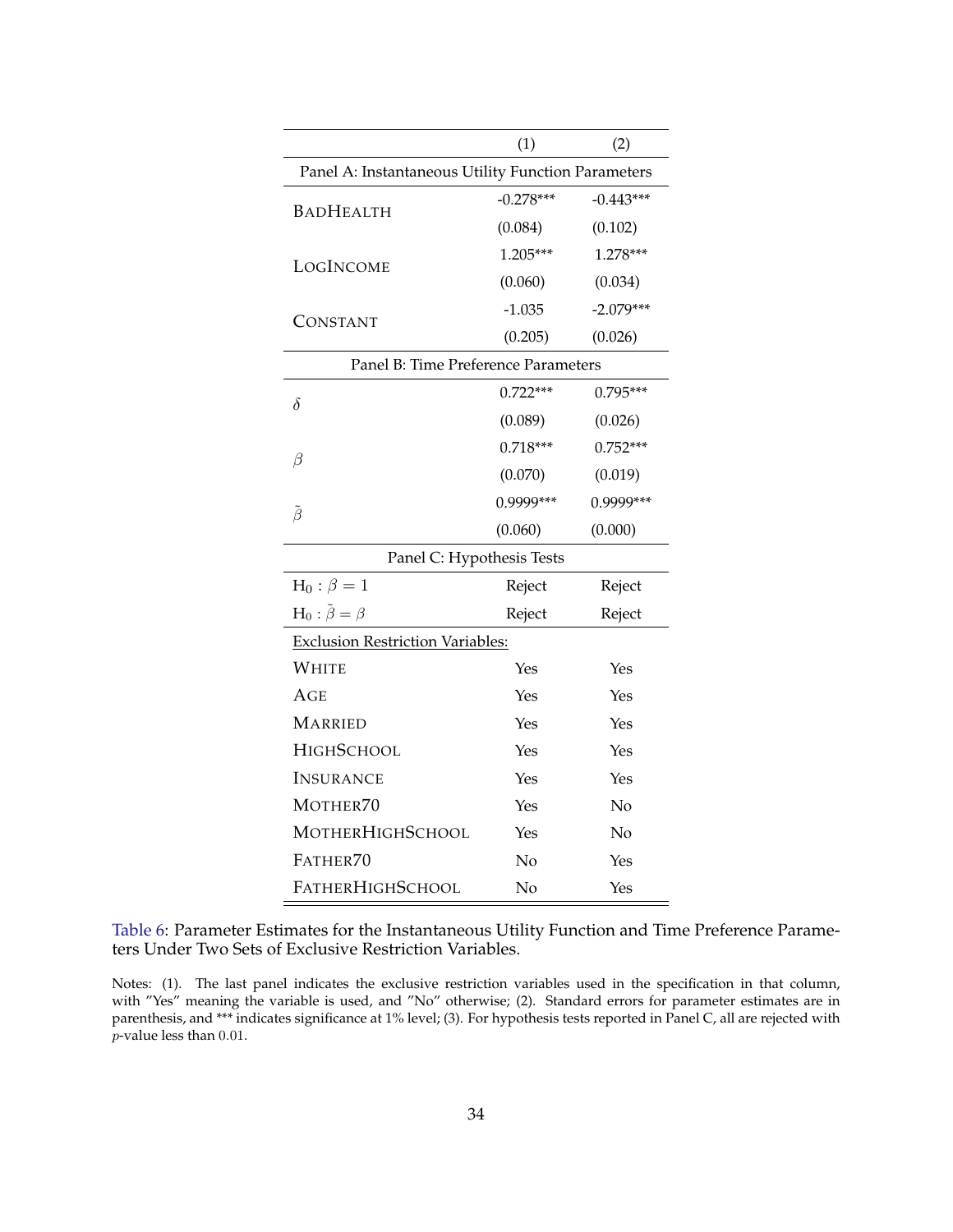The parameter estimates, both for the instantaneous payoff function parameters and the time preference parameters, are quite similar both qualitatively and quantitatively, across the two specifications. We find that having bad health lowers the utility of undertaking mammography relative to not undertaking mammography. We also found that the relative utility of undertaking mammography increases with income, consistent with the finding in Table [4](#page-31-0) that women with higher incomes are more likely to undertake mammography. The estimated negative constant term, though not statistically significant for specification 1, is consistent with the idea that preventative health care typically involves huge one time instantaneous cost, which once combined with present bias and naivety about present bias might lead to undesirable health-related decisions.

More interestingly, we estimate  $\delta$ ,  $\beta$  and  $\beta$  to be 0.722, 0.718 and 0.9999 respectively in specification 1 and 0.795, 0.752, and 0.9999 respectively in specification 2. These point estimates show that women exhibit substantial present bias ( $\beta$  < 1) as well as naivety about their present bias  $(\beta > \beta)$  when making mammography decisions. In Panel C, we reported the results from three hypothesis tests: the null hypothesis  $\beta = 1$  (no present bias) and  $\beta = \beta$  (no naivety) are rejected under both specifications with  $p$ -value less than 0.01.

It is also interesting to compare our estimates for  $\beta\delta$  with what is in the literature. Using the estimates of  $\beta$  and  $\delta$  reported in Table [6,](#page-35-0) we have that our estimates for  $\beta\delta$  is equal to 0.718∗0.722  $\approx$ 0.518 under specification 1 and is equal to  $0.752 * 0.795 \approx 0.598$  under specification 2. This can be compared with the estimate in Fang and Silverman (2009) where they estimate  $\beta$  to be 0.338 and  $\delta$ to be 0.88, with  $\beta \delta \approx 0.30$  for a group of single mothers with dependent children. It is important to note that our sample period is two years, while Fang and Silverman (2009)'s sample period is one year; also the sample of women in this paper are older and have very different social economic status (e.g. education and income) from the sample in Fang and Silverman (2009).

#### **5.7 Counterfactual Experiments**

Table [7](#page-37-0) reports the mammography compliance rates predicted by the model and implied by two counterfactual experiments where in experiment [1], we assess the mammography rates predicted by the model if we hypothetically set  $\tilde{\beta}$  equal to the estimated  $\hat{\beta}$ , and in experiment [2], we set both  $\beta$  and  $\beta$  to 1. Experiment [1] allows us to assess the impact of naivety on mammography take-up rate, while experiment [2] allows us to assess the impact of both present bias and the naivety about present bias. If women in our sample are present-biased but fully sophisticated (i.e. in experiment 1), then the mammography compliance rate increases from 76.12% in the data to 77.96%, and both are which is very similar to a baseline model predicted compliance rate (76.09%). If, however, we have a case where the agents are exponential discounters (i.e., in experiment 2), that is, they do not have time-inconsistent preference, then the compliance rate goes up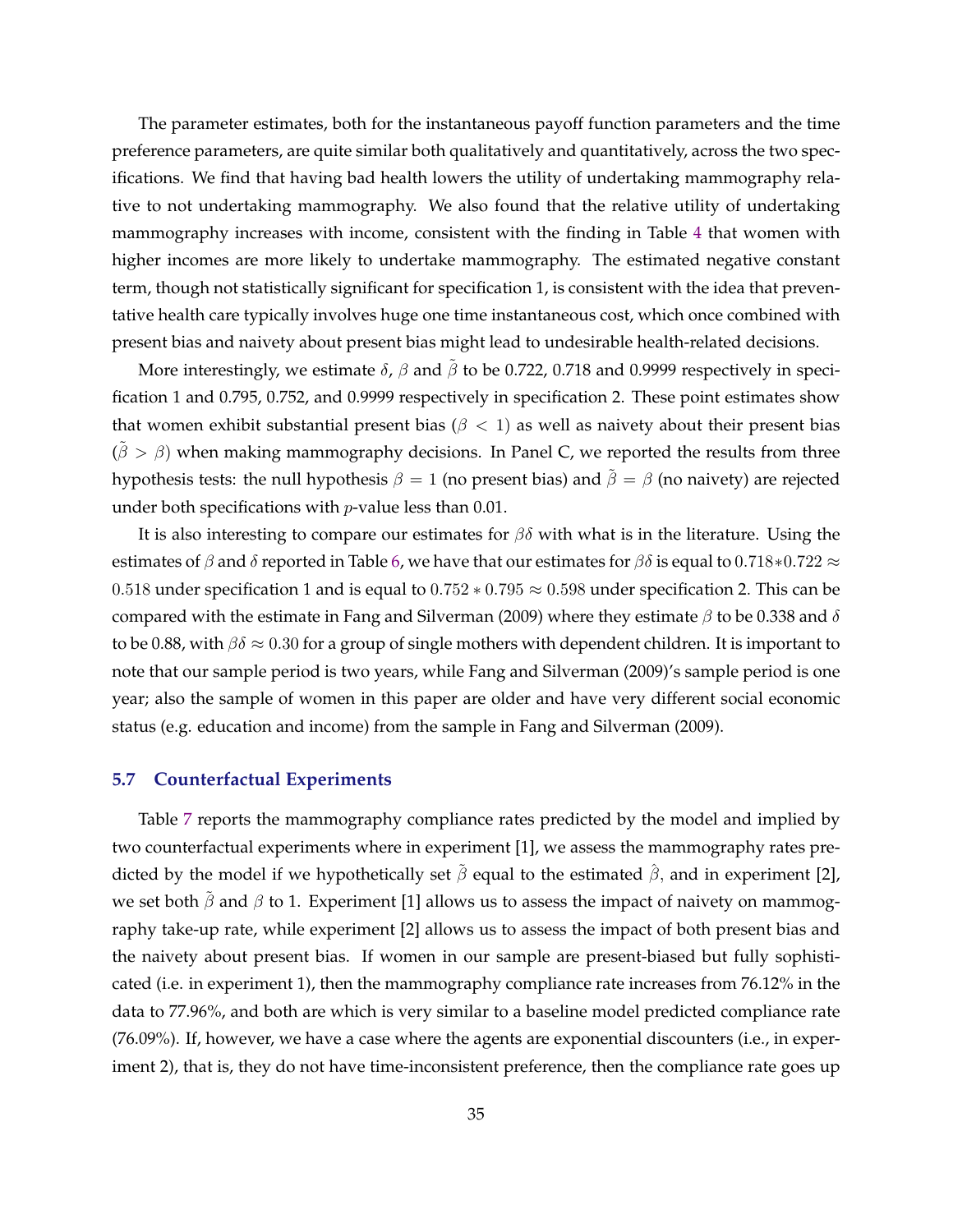<span id="page-37-0"></span>

|                                                               | <b>Exclusion Restriction Variables</b> |        |
|---------------------------------------------------------------|----------------------------------------|--------|
|                                                               | (1)                                    | (2)    |
| Data                                                          | 0.7612                                 | 0.7631 |
| Model                                                         | 0.7609                                 | 0.7794 |
| Counterfactual Experiments:                                   |                                        |        |
| [1] No Naivety: $\tilde{\beta} = \beta$ [= $\hat{\beta}$ ]    | 0.7796                                 | 0.7874 |
| [2] No Naivety and No Present Bias: $\hat{\beta} = \beta = 1$ | 0.8196                                 | 0.8099 |

Table 7: Mammography Compliance Rates Predicted by the Model and Implied by Different Counterfactual Experiments.

Notes: (1). The sample sizes slightly vary as we change the set of the exclusive restriction variables, which explains the changes in the mommography compliance rates in the data; (2). The exclusive restriction variables used in Columns 1 and 2 corresponds to those used in specifications 1 and 2 in Table [6](#page-35-0) respectively.

from 76.12% to 81.96%, which represents a 23.5% (=  $[(1 - 0.7612) - (1 - 0.8196)]/(1 - 0.7512)$ ) reduction in the mammography *noncompliance* rate. Thus, time-inconsistent preferences caused by present-bias and naivety about present-bias indeed have significant policy implications for the low compliance rates of preventive health care in the U.S.

# **6 Conclusion and Discussions**

This paper extends the semi-parametric identification and estimation method for dynamic discrete choice models using Hotz and Miller's (1993) conditional choice probability (CCP) approach to the setting where individuals may have hyperbolic discounting time preferences and may be naive about their time inconsistency.

Our analysis showed that the three discount factors, the present bias factor  $\beta$ , the standard discount factor  $\delta$  and the perceived present bias factor  $\beta$  for naive agents can be separately identified. The key identifying restriction is that there exist variables that do not directly enter the instantaneous utility function but affect the transition of other payoff relevant state variables.

We proposed two estimation strategies based on the identification argument, and implement the proposed estimation method to the decisions of undertaking mammography to evaluate the importance of present bias and naivety in the under-utilization of mammography. Our estimates are consistent with the presence of both present bias and naivety about present bias. In our counterfactual experiments, we found that time-inconsistent preferences caused by present-bias and naivety about present-bias indeed have significant policy implications for the compliance rates of mammography take-up rates.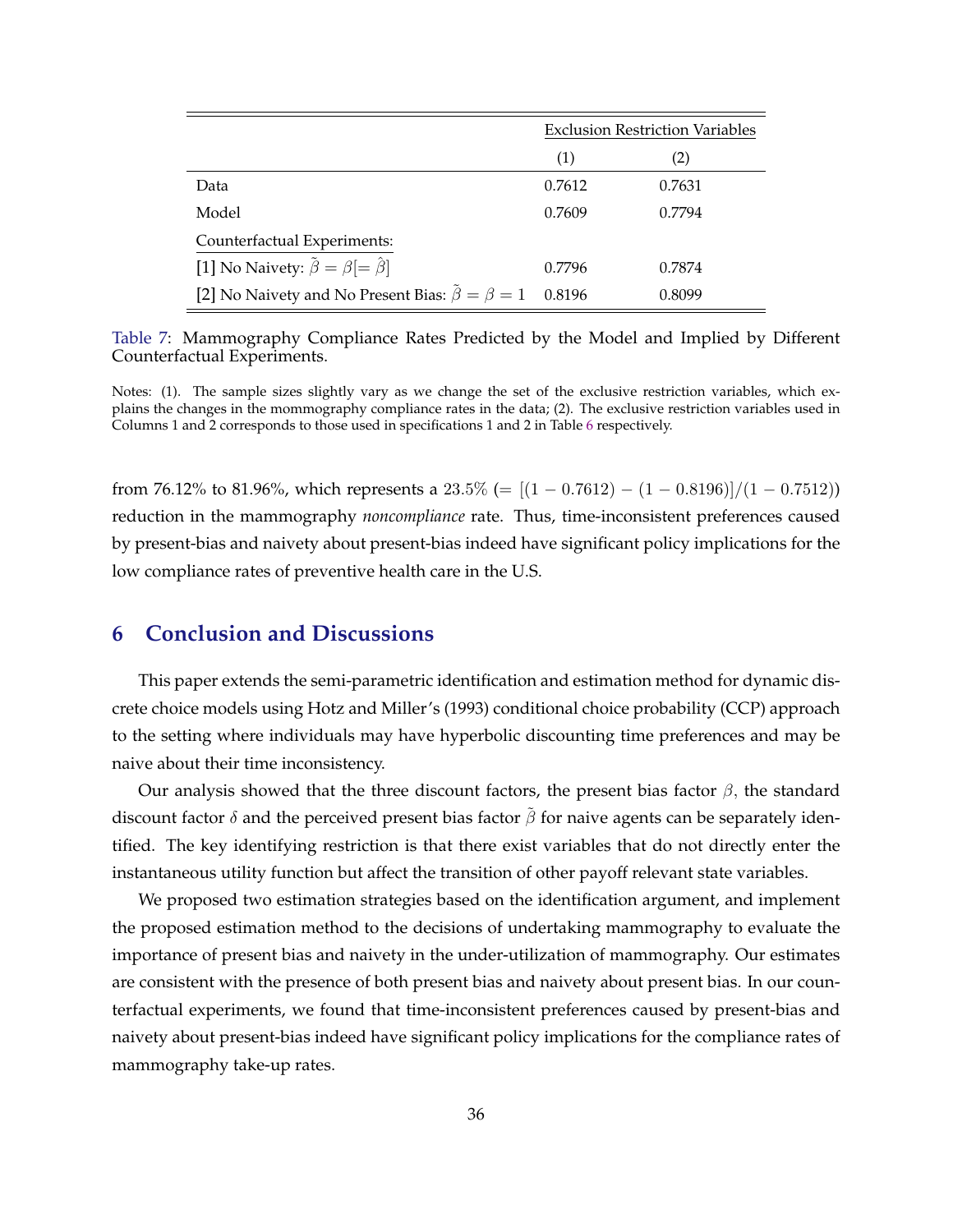In our paper, we also assume that the model is stationary. In many applications, such stationarity assumption may not be valid. However, we show in the Appendix that the identification arguments, properly modified, still work for the case of finite horizon models with non-stationary state transitions. Of course, estimating finite horizon models with non-stationary state transitions requires longer panels.

In this paper, we assumed that other than the choice-specific idiosyncratic payoff shocks, which we assume to be serially and cross-sectionally independent, we do not allow for any observed heterogeneity or unobserved state variables among individuals. Recent results by Kasahara and Shimotsu (2009) and Hu and Shum (2009) show that the conditional choice probabilities, which are crucial for implementing Hotz-Miller type estimators, can be identified in the presence of unobserved heterogeneity or unobserved state variables in the context of dynamic discrete choice models with exponential discounting.<sup>29</sup> Whether their arguments still work for dynamic discrete choice models with hyperbolic discounting preferences remains an open question. Provided that conditional choice probabilities for any given state, including both observed and unobserved state variables, can be identified, the estimation methods we proposed here may be still valid. This is an important question we will examine in future research.

### **References**

- [1] Aguirregabiria, Victor, and Pedro Mira (2007a). "Sequential Estimation of Dynamic Discrete Games." *Econometrica,* Vol 70, 1519-1543.
- [2] Aguirregabiria, Victor, and Pedro Mira (2007b). "Dynamic Discrete Choice Structural Models: A Survey." Working Paper 297, Department of Economics, University of Toronto.
- [3] Ainslie, G., *Picoeconomics: The Strategic Interaction of Successive Motivational States Within the Person* (Cambridge [England]; New York: Cambridge University Press, 1992).
- [4] Arcidiacono, P., H. Sieg, and F. Sloan (2007). "Living Rationally Under the Volcano? An Empirical Analysis of Heavy Drinking and Smoking." *International Economic Review,* 48(1), 37-65.
- [5] Arcidiacono, P., and R. Miller (2007). "CCP Estimation of Dynamic Discrete Choice Models with Unobserved Heterogeneity." Working Paper.

 $^{29}$ Arcidiacono and Miller (2007) proposed an EM algorithm to estimate such models with unobserved heterogeneity using conditional choice probabilities**.**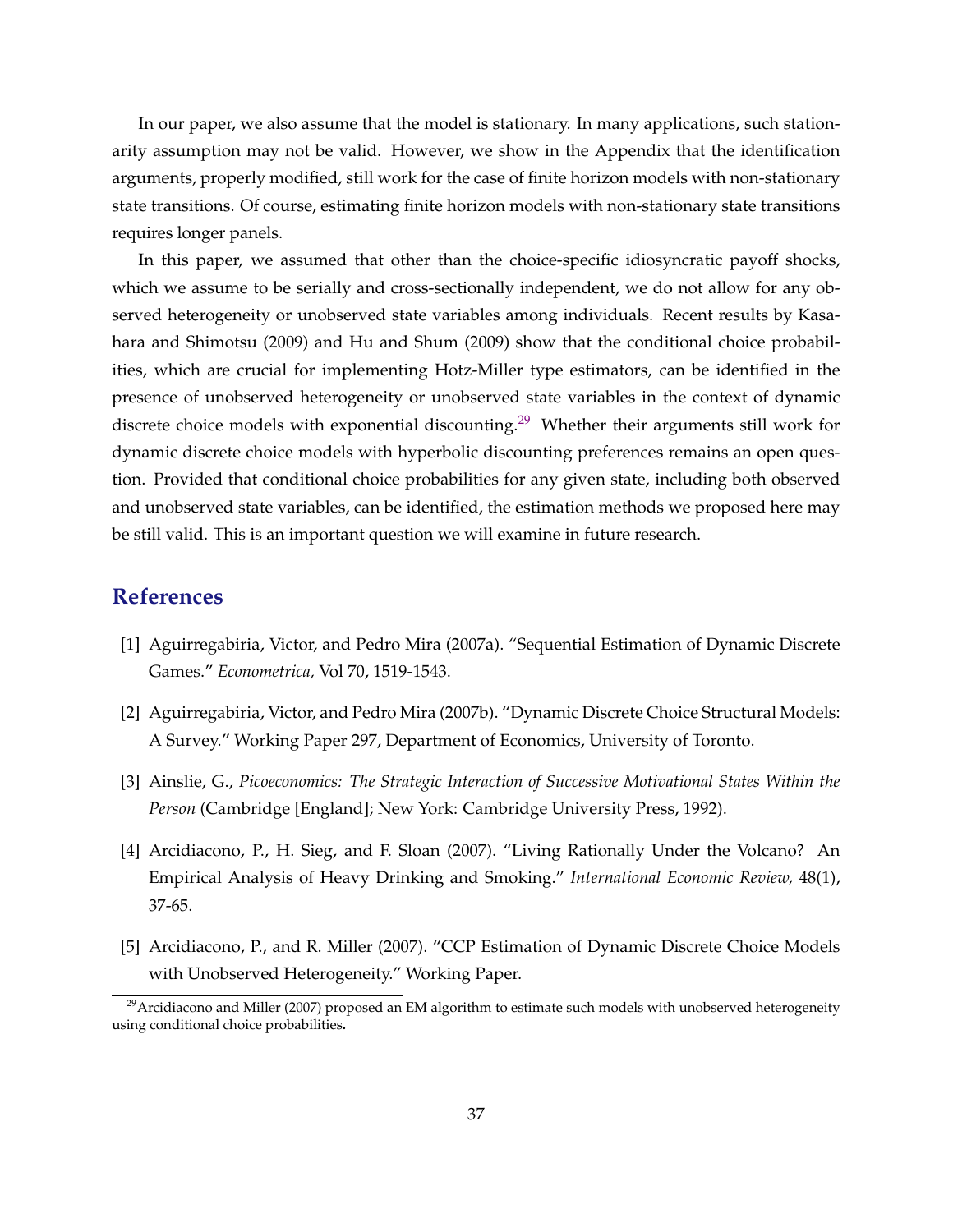- [6] Ayanian, J. Z., B. A. Kohler, T. Abe, and A. M. Esptein (1993). "The Relation between Health Insurance Coverage and Clinical Outcomes among Women with Breast Cancer." *The New England Journal of Medicine*, 329(5), 326-331.
- [7] Bajari, Patrick, C. Lanier Benkard and Jonathan Levin (2007). "Estimating Dynamic Models of Imperfect Competition." *Econometrica*, vol. 75, No. 5, 1331-1370.
- [8] Bajari, Patrick, Han Hong and Denis Nekipelov (2010). "Game Theory and Econometrics: A Survey of Some Recent Research." Econometric Society World Congress in Shanghai.
- [9] Barro, Robert J., "Ramsey Meets Laibson in the Neoclassical Growth Model," *Quarterly Journal of Economics* 114 (November 1999)**,** 1125-1152.
- [10] Carrillo, Juan D., and Thomas Mariotti, "Strategic Ignorance as a Self-Disciplining Device," *Review of Economic Studies* 67 (July 2000), 529-544.
- [11] Chung, Doug, Thomas J. Steenburgh and K. Sudhir (2009). "Do Bonuses Enhance Sales Productivity? A Dynamic Structural Analysis of Bonus-Based Compensation Plans." Working Paper, Yale School of Management.
- [12] Decker, S. L. (2005). "Medicare and the Health of Women with Breast Cancer." *The Journal of Human Resources*, 40(4), 948-968.
- [13] Degnan, D., R. Harris, J. Ranney, D. Quade, J. A. Earp, and J. Gonzalez (1992). "Measuring the Use of Mammography: Two Methods Compared." *American Journal of Public Health*, 82(10), 1386-1388.
- [14] Della Vigna, Stefano and Daniele Paserman (2005). "Job Search and Impatience." *Journal of Labor Economics*, 23(3), July, 527-588.
- [15] Fang, Hanming, and Dan Silverman (2004). "On the Compassion of Time-Limited Welfare Programs." *Journal of Public Economics*, 88, 1445-1470.
- [16] Fang, Hanming, and Dan Silverman (2006). "Distinguishing Between Cognitive Biases: Belief vs. Time Discounting in Welfare Program Participation." in *Behavioral Public Finance*, edited by Edward J. McCaffery and Joel Slemrod, Russell Sage Foundation.
- [17] Fang, Hanming, and Dan Silverman (2009). "Time-inconsistency and Welfare Program Participation. Evidence from the NLSY." *International Economic Review,* Vol. 50, No. 4, 1043-1076.
- [18] Gruber, J., and B. Koszegi (2001). "Is Addiction "Rational"? Theory and Evidence." *Quarterly Journal of Economics*, 116(4), 935-958.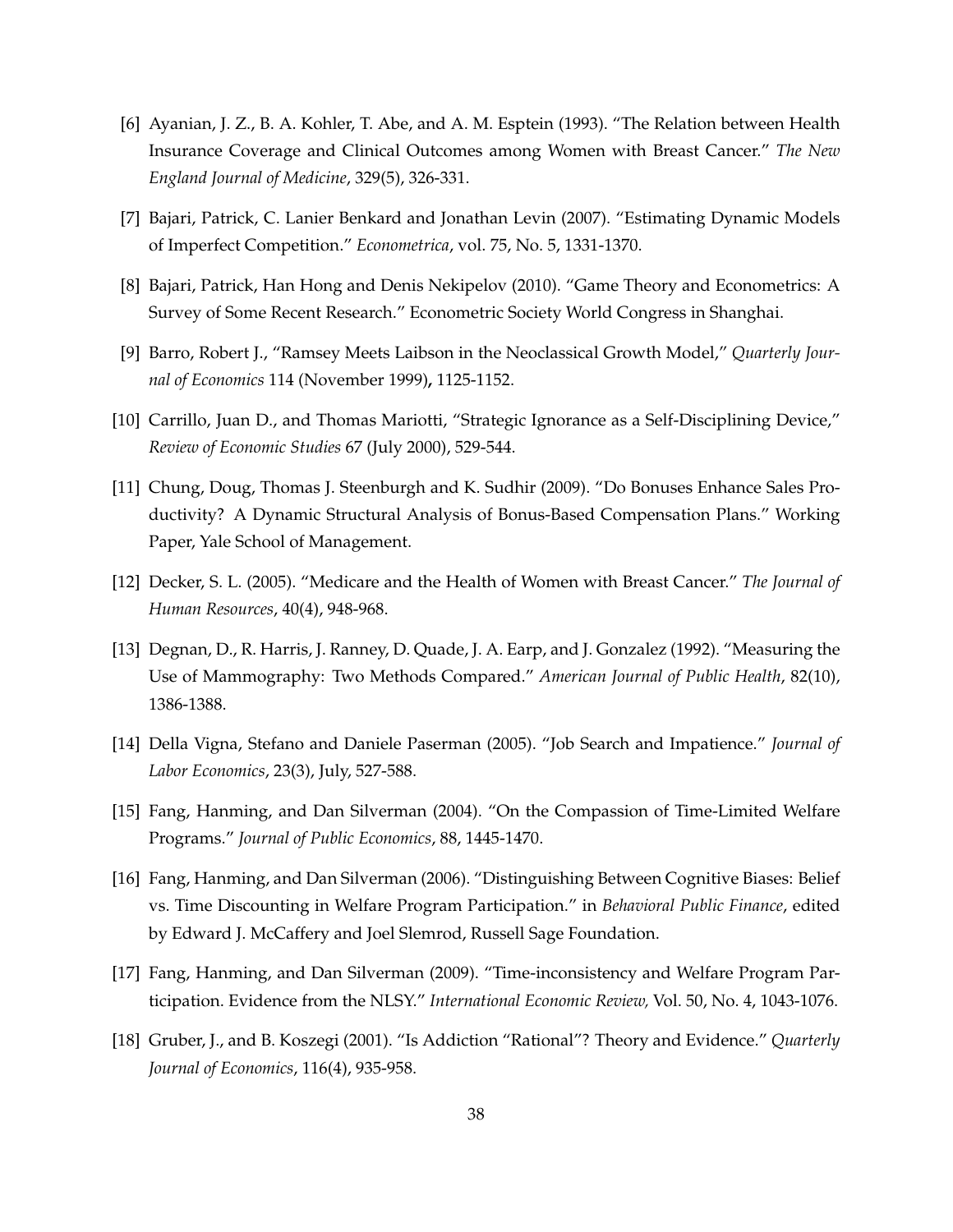- [19] Hausman, Jerry A. (1979). "Individual Discount Rates and the Purchase and Utilization of Energy-using Durables." *Bell Journal of Economics,* 10(1): 33-54.
- [20] Hotz, Joseph, and Robert Miller (1993). "Conditional Choice Probabilities and Estimation of Dynamic Models."*Review of Economic Studies*, 60, 497-529.
- [21] Juster, F. Thomas, and Richard Suzman (1995). "An Overview of the Health and Retirement Study." *Journal of Human Resources,* 30(5): S7-S56.
- [22] Kasahara, H., and K. Shimotsu (2009). "Nonparametric Identification of Finite Mixture Models of Dynamic Discrete Choices." *Econometrica*, 77(1), 2009, 135-175.
- [23] Krusell, Per, Burhanettin Kurusçu and Anthony Smith, Jr., "Equilibrium Welfare and Government Policy with Quasi-Geometric Discounting," *Journal of Economic Theory* 105 (July 2002), 42-72.
- [24] Laibson, David (1997). "Gloden Eggs and Hyperblic Discounting." *Quarterly Journal of Economics*, 112(2), 443-477.
- [25] Laibson, David, Andrea Repetto, and Jeremy Tobacman (2007). "Estimating Discount Functions with Consumption Choices Over the Lifecycle." Working Paper, Harvard University.
- [26] Loewenstein, George, and Jon Elster, *Choice Over Time (*Russell Sage: New York, 1992).
- [27] Mahajan, Aprajit and Alessandro Tarozzi (2010). "Time Inconsistency, Expectations and Technology Adoption: The Case of Insecticide Treated Nets." Work in Progress, Stanford and Duke University.
- [28] Magnac, T., and D. Thesmar (2002). "Identifying Dynamic Discrete Decision Processes." *Econometrica*, 20(2), 801-816.
- [29] Miller, Robert (1984). "Job Matching and Occupational Choice." *Journal of Political Economy*, 92(6), 1086-1120.
- [30] O'Donoghue, T., and M. Rabin (1999a). "Doing It Now or Later." *The American Economic Review*, 89(1), 103-124.
- [31] O'Donoghue, T., and M. Rabin (1999b), "Addiction and Self-Control." In Jon Elster, editor, *Addiction: Entries and Exits*, New York: Russell Sage.
- [32] Pakes, Ariel (1986). "Patents as Options. Some Estimates of the Value of Holding European Patent Stocks." *Econometrica*, 54, 755-785.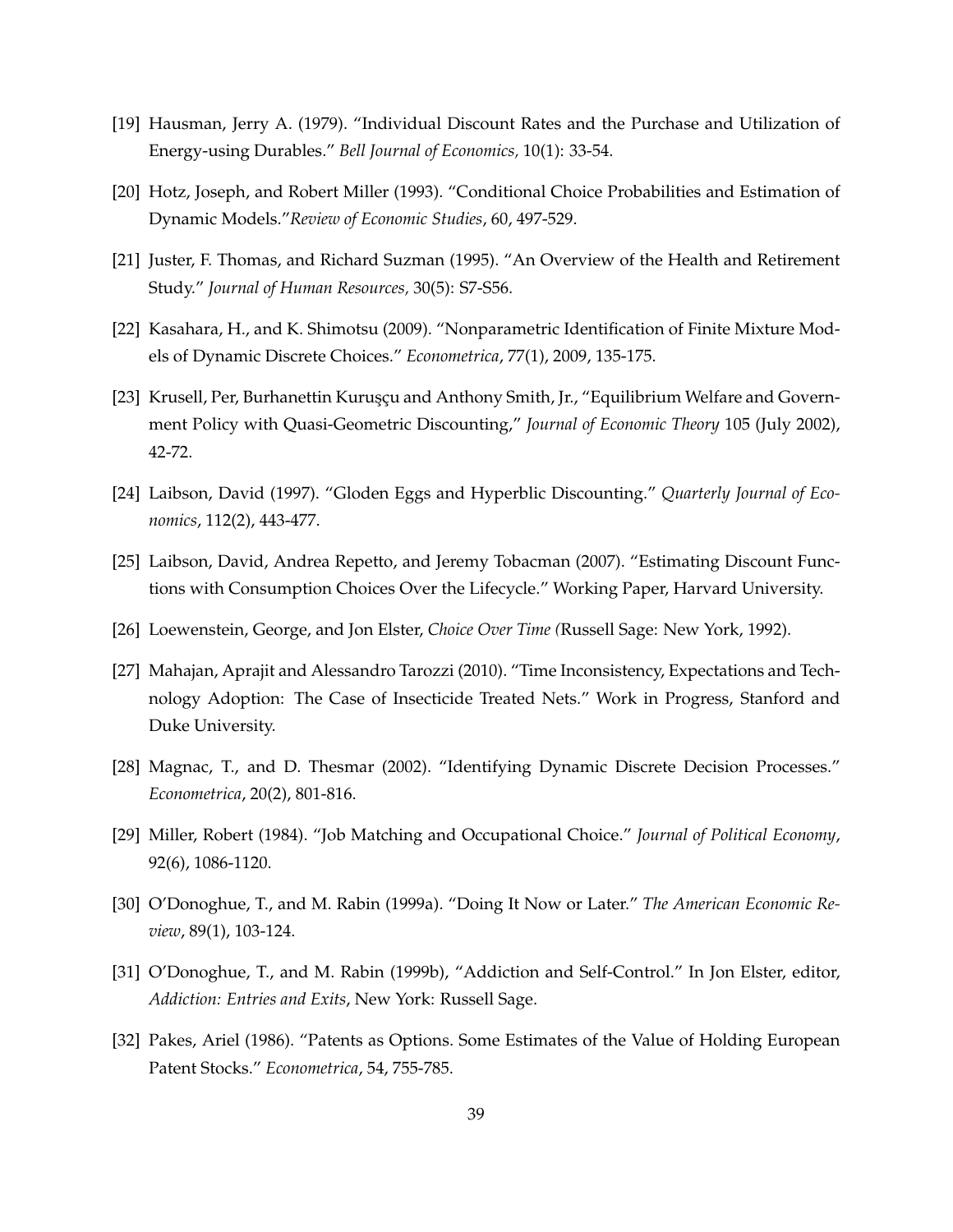- [33] Ariel Pakes and Paul McGuire (1994). "Computing Markov Perfect Nash Equilibrium: Numerical Implications of a Dynamic Differentiated Product Model." *RAND Journal of Economics*, Vol. 25, No. 4, 555-589.
- [34] Pakes, Ariel, Michael Ostrovsky, and Steven Berry (2007). "Simple Estimators for the Parameters of Discrete Dynamic Games (with Entry/Exit Samples)." *RAND Journal of Economics*, Vol. 38, No.2, 373-399.
- [35] Paserman, M. Daniele (2008). "Job Search and Hyperbolic Discounting: Structural Estimation and Policy Evaluation." *Economic Journal,* 118(531), 1418-1452.
- [36] Pesendorfer, Martin, and Philipp Schmidt-Dengler (2003). "Identification and Estimation of Dynamic Games." NBER working paper 9726.
- [37] Phelps, Edmund S., and Robert. A. Pollak (1968). "On Second-Best National Saving and Game-Equilibrium Growth."*The Review of Economic Studies*, 35(2), 185-199.
- [38] Rust, John (1987). "Optimal Replacement of GMC Bus Engines. An Empirical Model of Harold Zurcher." *Econometrica*, 55(5), 999-1033.
- [39] Rust, John (1994a). "Estimation of Dynamic Structural Models, Problems and Prospects: Discrete Decision Processes," in Christopher Sims and J.J. Laffont, eds., Proceedings of the 6th World Congress of the Econometric Society. Cambridge University Press.
- [40] Rust, John (1994b). "Structural Estimation of Markov Decision Processes," in Robert Engle and Daniel McFadden eds., *Handbook of Econometrics*, Vol. IV. Amsterdam: North-Holland.
- [41] Strotz, Robert H. (1956). "Myopia and Inconsistency in Dynamic Utility Maximization." *The Review of Economic Studies*, 23(3), 165-180.
- [42] Warner, John T., and Saul Pleeter (2001). "The Personal Discount Rate: Evidence from Military Downsizing Programs." *American Economic Review,* 91(1): 33-53.
- [43] Wolpin, Kenneth I. (1984). "An Estimable Dynamic Stochastic Model of Fertility and Child Mortality." *Journal of Political Economy*, 92, 852-874.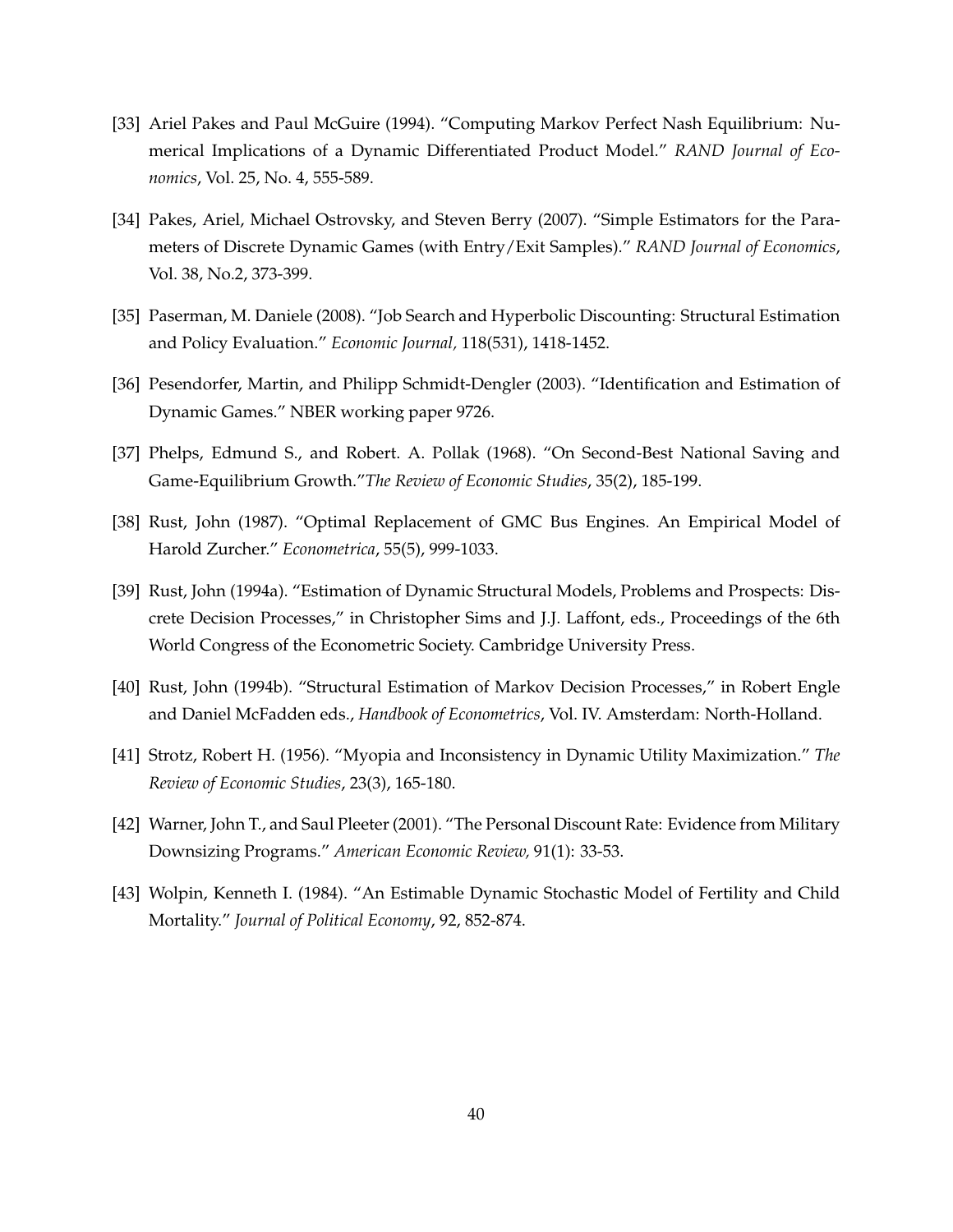# <span id="page-42-0"></span>**A Finite Horizon with Non-Stationary State Transition**

This Appendix discusses the identification strategy for a dynamic discrete choice model for (potentially naive) hyperbolic discounters with finite horizon and non-stationary state transitions. The time period in this case goes from  $t$ , the current period, until  $T$ , the end of horizon. In this section, we will use superscripts  $t, t+1, t+2, ..., T$  to denote the time period for all the components in our analysis for clarification. The discussion in this section will be shorter and less detailed that that in Section [2,](#page-6-0) as will soon be clear that the identification strategy for this non-stationary case is essentially the same as the one for the stationary case, with only minor modification.

First, define the current choice-specific value function,  $W_i^t\left(x^t\right)$ , as follows:

$$
W_i^t(x_t) = u_i^t(x_t) + \beta \delta \sum_{x_{t+1} \in \mathcal{X}} V^{t+1}(x_{t+1}) \pi(x_{t+1}|x_t, i) dx^{t+1}.
$$
 (A1)

Then, define the choice-specific value function of the next-period self as *perceived* by the current self,  $Z_i^{t+1}(x_{t+1})$ , as follows:

$$
Z_{i}^{t+1}(x_{t+1}) = u_{i}^{t+1}(x_{t+1}) + \tilde{\beta}\delta \sum_{x_{t+2} \in \mathcal{X}} V^{t+2}(x_{t+2}) \pi(x_{t+2}|x_{t+1}, i).
$$
 (A2)

Given  $Z_i^{t+1}\left(x_{t+1}\right)$ , we know that the current self's perception of her future self's choice, i.e.,  $\tilde{\sigma}$ as defined in Definition [2](#page-8-0) is simply

$$
\tilde{\sigma}(x_{t+1}, \varepsilon_i^{t+1}) = \max_{i \in \mathcal{I}} \left[ u_i^{t+1}(x_{t+1}) + \varepsilon_{i,t+1} + \tilde{\beta} \delta \sum_{x_{t+2} \in \mathcal{X}} V^{t+2}(x_{t+2}) \pi(x_{t+2} | x_{t+1}, i) \right]
$$
  
= 
$$
\max_{i \in \mathcal{I}} \left[ Z_i^{t+1}(x_{t+1}) + \varepsilon_{i,t+1} \right].
$$

Let us define the probability of choosing alternative  $j$  by the the next period self as perceived by the current period self,  $\tilde{P}_j\left(x_{t+1}\right)$ , when next period state is  $x_{t+1}$  :

$$
\tilde{P}_{j}^{t+1}(x_{t+1}) = \Pr[\tilde{\sigma}(x_{t+1}, \varepsilon_{t+1}) = j] \n= \Pr\left[Z_{j}^{t+1}(x_{t+1}) + \varepsilon_{j,t+1} \ge Z_{j'}^{t+1}(x_{t+1}) + \varepsilon_{j',t+1}, \forall j' \ne j\right].
$$

Further denote

$$
V_i^{t+1}(x_{t+1}) = u_i^{t+1}(x_{t+1}) + \delta \sum_{x_{t+2} \in \mathcal{X}} V^{t+2}(x_{t+2}) \pi(x_{t+2} | x_{t+1}, i).
$$
 (A3)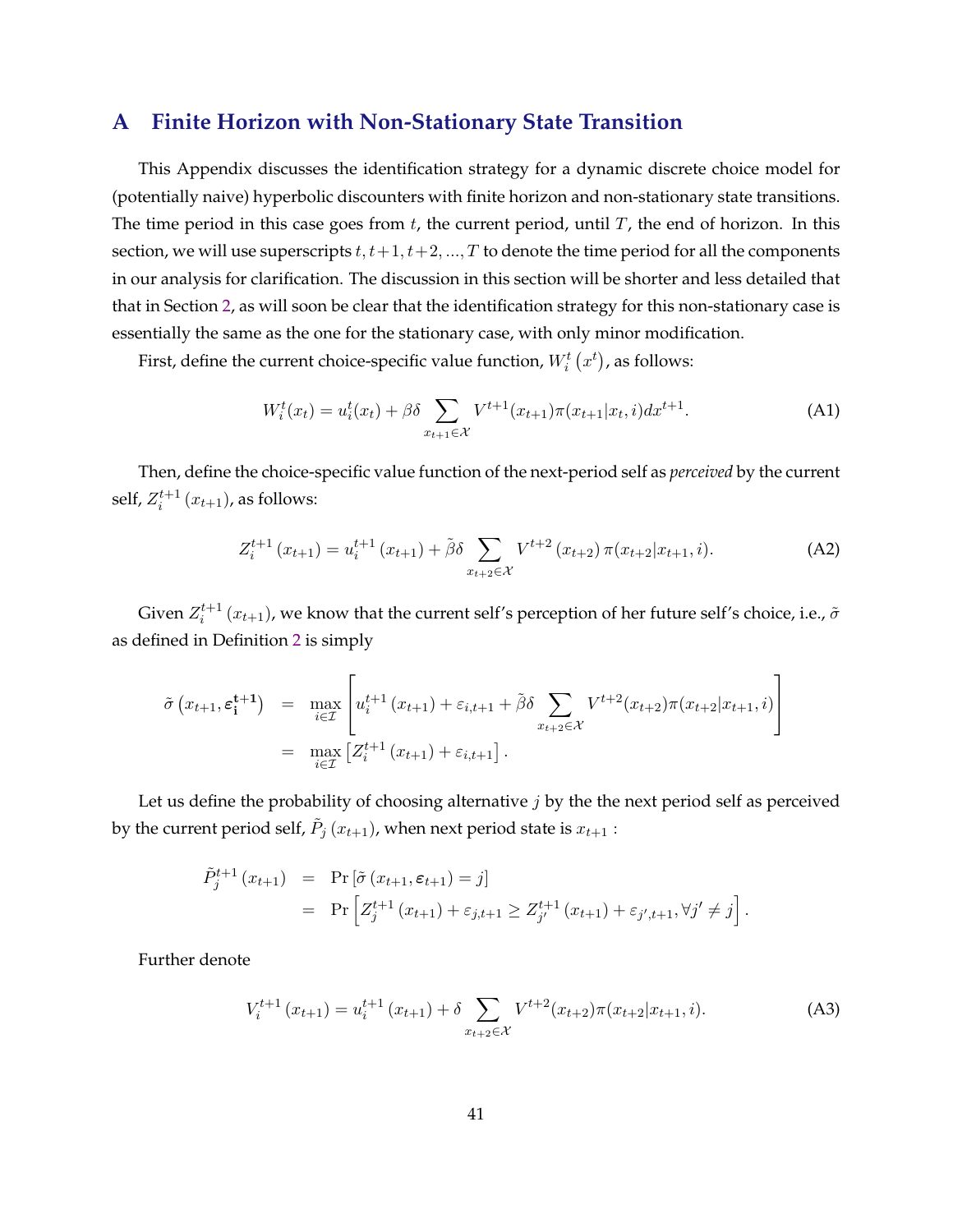<span id="page-43-0"></span>According to the definition of  $V(\cdot)$  as given by [\(2\)](#page-7-0),  $V^{t+1}(x_{t+1})$  is simply the expected value of  $[V_i^{t+1}(x_{t+1}) + \varepsilon_i^{t+1}]$  where *i* is the chosen alternative according to  $\tilde{\sigma}(x_{t+1}, \varepsilon_{t+1})$ . Thus it must satisfy the following relationship:

$$
V^{t+1}(x_{t+1}) = \mathcal{E}_{\varepsilon^{t+1}} \left[ V^{t+1}_{\tilde{\sigma}(x_{t+1}, \varepsilon_{t+1})} (x_{t+1}) + \varepsilon^{t+1}_{\tilde{\sigma}(x_{t+1}, \varepsilon_{t+1})} \right]. \tag{A4}
$$

Now note from  $(A2)$  and  $(A3)$ , we have

$$
V_i^{t+1}(x_{t+1}) = Z_i^{t+1}(x_{t+1}) + \left(1 - \tilde{\beta}\right) \delta \sum_{x_{t+2} \in \mathcal{X}} V^{t+2}(x_{t+2}) \pi(x_{t+2} | x_{t+1}, i). \tag{A5}
$$

The relationship in  $(A5)$  is crucial as it allows us to rewrite  $(A4)$  as:

$$
V^{t+1}(x_{t+1}) = \mathbf{E}_{\varepsilon_{t+1}} \left[ V^t_{\tilde{\sigma}(x_{t+1}, \varepsilon_{t+1})}(x_{t+1}) + \varepsilon_{\tilde{\sigma}(x_{t+1}, \varepsilon_{t+1}), t} \right]
$$
  
\n
$$
= \mathbf{E}_{\varepsilon_{t+1}} \left[ \begin{array}{c} Z^{t+1}_{i}(x_{t+1}) + \varepsilon_{\tilde{\sigma}(x_{t+1}, \varepsilon^{t+1}), t} \\ + \left(1 - \tilde{\beta}\right) \delta \sum_{x_{t+2} \in \mathcal{X}} V^{t+2}(x_{t+2}) \pi(x_{t+2} | x_{t+1}, \tilde{\sigma}(x_{t+1}, \varepsilon_{t+1})) \end{array} \right]
$$
  
\n
$$
= \mathbf{E}_{\varepsilon_{t+1}} \max_{i \in \mathcal{I}} \left[ Z^{t+1}_{i}(x_{t+1}) + \varepsilon_{i, t+1} \right]
$$
  
\n
$$
+ \left(1 - \tilde{\beta}\right) \delta \mathbf{E}_{\varepsilon_{t+1}} \sum_{x_{t+2} \in \mathcal{X}} V^{t+2}(x_{t+2}) \pi(x_{t+2} | x_{t+1}, \tilde{\sigma}(x_{t+1}, \varepsilon_{t+1}))
$$
  
\n
$$
= \mathbf{E}_{\varepsilon_{t+1}} \max_{i \in \mathcal{I}} \left[ Z^{t+1}_{i}(x_{t+1}) + \varepsilon_{i, t+1} \right]
$$
  
\n
$$
+ \left(1 - \tilde{\beta}\right) \delta \sum_{j \in \mathcal{I}} \tilde{P}^{t+1}_{j}(x_{t+1}) \sum_{x_{t+2} \in \mathcal{X}} V^{t+2}(x_{t+2}) \pi(x_{t+2} | x_{t+1}, j) \qquad (A6)
$$

The probability of observing action  $i$  being chosen at a given state variable  $x$ , in this nonstationary case, is still:

$$
P_i^t(x_t) = \Pr\left[W_i^t(x_t) + \varepsilon_{i,t} > \max_{j \in \mathcal{I} \setminus \{i\}} \{W_j^t(x) + \varepsilon_{j,t}\}\right] = \frac{\exp\left[W_i^t(x_t)\right]}{\sum_{j=0}^I \exp\left[W_j^t(x_t)\right]},\tag{A7}
$$

where  $P_i^t(x_t)$  is the current-period self's equilibrium choice probabilities and will be observed in the data.

The relationship between  $W_i$  and  $Z_i$  can no longer be described as in Equation [13,](#page-12-0) however, we still have

$$
\mathcal{E}_{\varepsilon_{t+1}} \max_{i \in \mathcal{I}} \{ Z_i^{t+1}(x_{t+1}) + \varepsilon_{i,t+1} \} = \ln \left\{ \sum_{i \in \mathcal{I}} \exp \left[ Z_i^{t+1}(x_{t+1}) \right] \right\},
$$
 (A8)